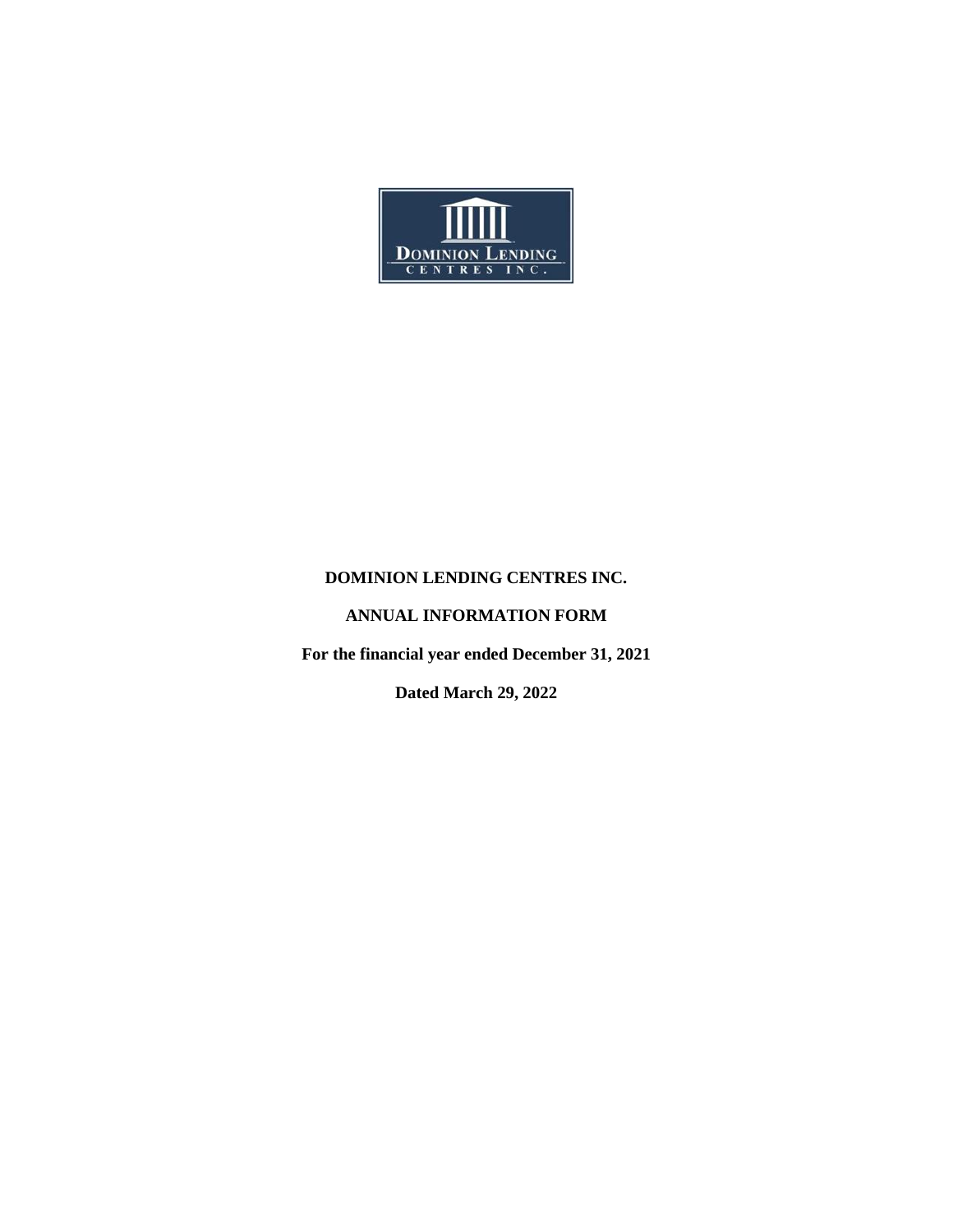| <b>CAUTIONARY STATEMENT REGARDING FORWARD-LOOKING INFORMATION3</b> |  |
|--------------------------------------------------------------------|--|
|                                                                    |  |
|                                                                    |  |
|                                                                    |  |
|                                                                    |  |
|                                                                    |  |
|                                                                    |  |
|                                                                    |  |
|                                                                    |  |
|                                                                    |  |
|                                                                    |  |
|                                                                    |  |
|                                                                    |  |
|                                                                    |  |
|                                                                    |  |
|                                                                    |  |
|                                                                    |  |
|                                                                    |  |
|                                                                    |  |
|                                                                    |  |
|                                                                    |  |
|                                                                    |  |
|                                                                    |  |
|                                                                    |  |
|                                                                    |  |
|                                                                    |  |
|                                                                    |  |
|                                                                    |  |
|                                                                    |  |
|                                                                    |  |
|                                                                    |  |
| INTERESTS OF MANAGEMENT AND OTHERS IN MATERIAL TRANSACTIONS  30    |  |
|                                                                    |  |
|                                                                    |  |
|                                                                    |  |
|                                                                    |  |
|                                                                    |  |
|                                                                    |  |
|                                                                    |  |

# **TABLE OF CONTENTS**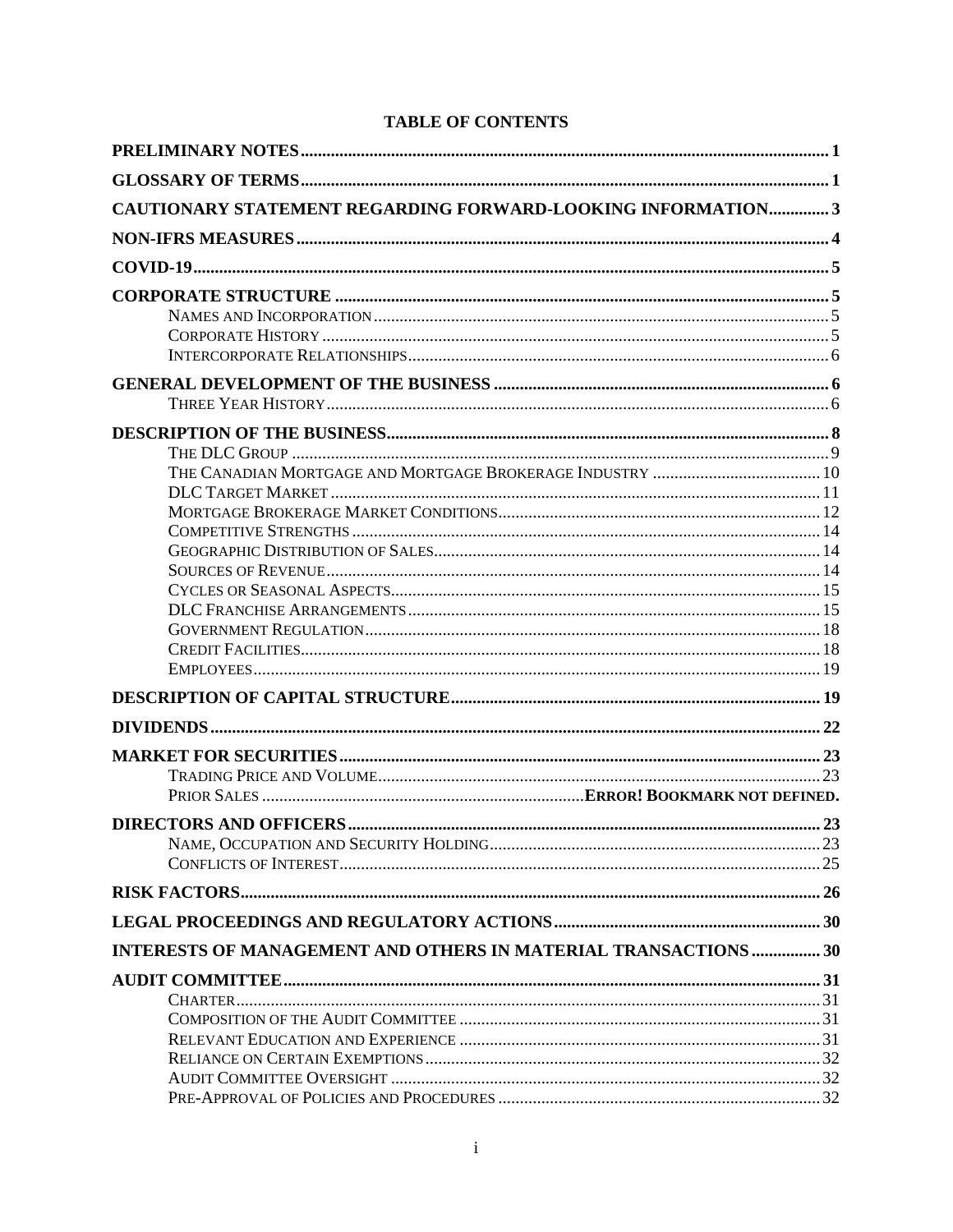| SCHEDULE C - INFORMATION CONCERNING IMPACT RADIO ACCESSORIESC-1 |  |
|-----------------------------------------------------------------|--|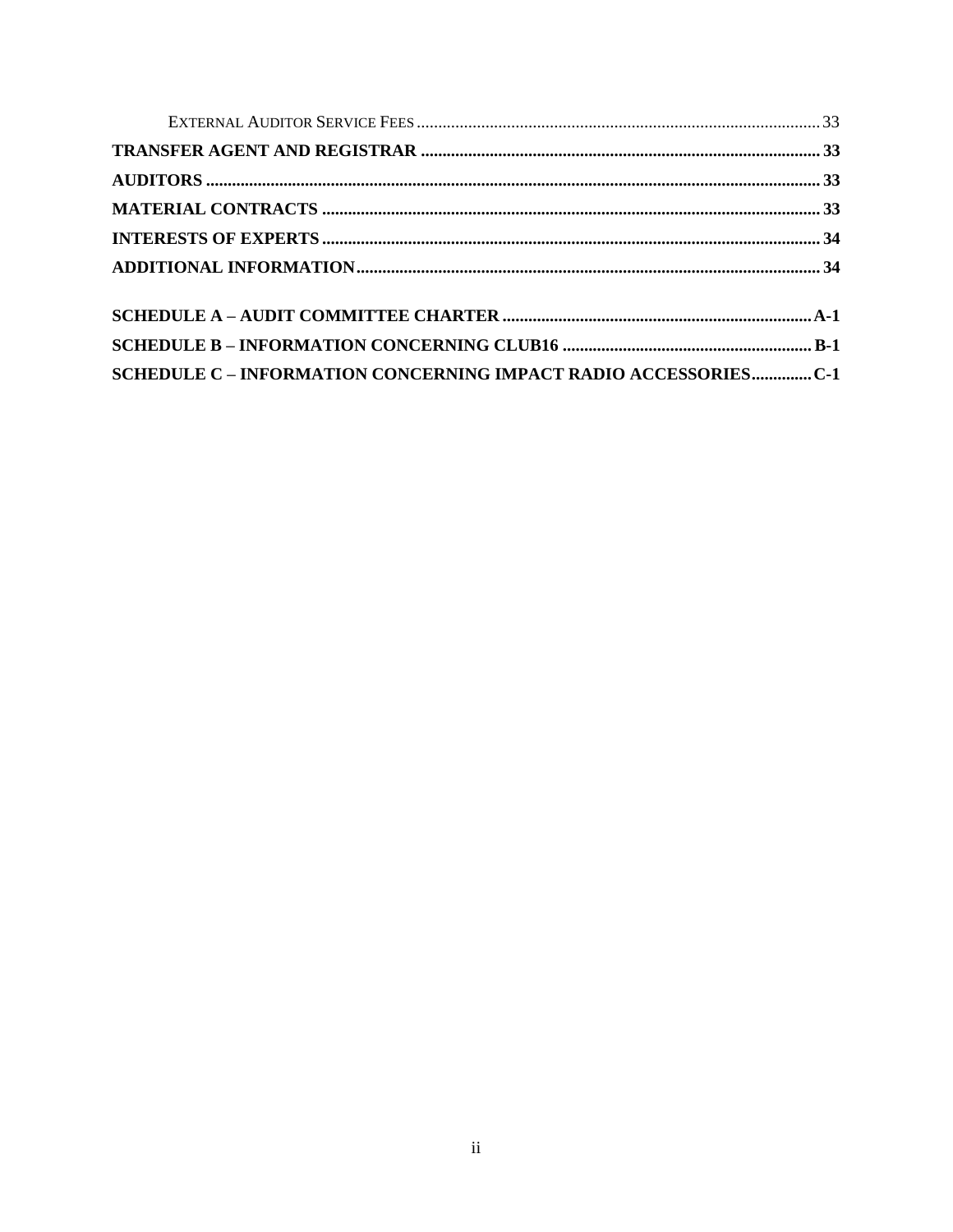#### **PRELIMINARY NOTES**

<span id="page-3-0"></span>Throughout this annual information form ("**AIF**"), Dominion Lending Centres Inc. is referred to as the "**Corporation**". All information contained herein is as at March 29, 2022, unless otherwise stated. All dollar amounts set forth in this AIF are in Canadian dollars, unless otherwise stated. Words importing the singular number only include the plural and vice versa and words importing any gender include all genders.

#### **GLOSSARY OF TERMS**

<span id="page-3-1"></span>"**ABCA**" means the *Business Corporations Act* (Alberta);

"**AIF**" means this annual information form;

"**Astley Gilbert**" means Astley Gilbert Limited;

"**Board**" means the board of directors of the Corporation;

"**CDC**" means Core Business Distributable Cash;

"**Club16**" means, collectively, Club16 Limited Partnership (a limited liability partnership formed pursuant to the laws of British Columbia) and Club16 GP Ltd. (the sole general partner of the limited partnership);

"**Common Shares**" means the class A voting common shares in the capital of the Corporation;

"**Core Business Distributable Cash**" has the meaning ascribed to such term in the Preferred Shares and generally reflects the cash flow from the Core Business Operations;

"**Core Business Operations**" means the operations of the Corporation excluding the Non-Core Assets and the reporting issuer functions of the Corporation;

"**Corporation**" means Dominion Lending Centres Inc., a corporation subsisting under the ABCA;

"**CRA**" means Canada Revenue Agency;

"**DLC**" or the "**DLC Group**" means, collectively, the Corporation, MCC, MA and Newton and their affiliates;

"**DLC Acquisition**" means the acquisition completed by the Corporation on December 31, 2020, whereby the Corporation acquired of all of the limited partnership units of DLC LP that it did not already own, for 26,774,054 Preferred Shares of the Corporation;

"**DLC Group Franchisees**" or "**Franchisees**" means those mortgage brokers that are franchisees of the DLC Group;

"**DLC LP**" means Dominion Lending Centres Limited Partnership, the legal entity which held the DLC Group before being wound-up effective January 1, 2021;

"**DLC Purchase Agreement**" means the purchase and sale agreement dated October 5, 2020 among the Corporation, KayMaur and certain other vendors which provides for the DLC Acquisition and the Inversion Rights Termination Transaction;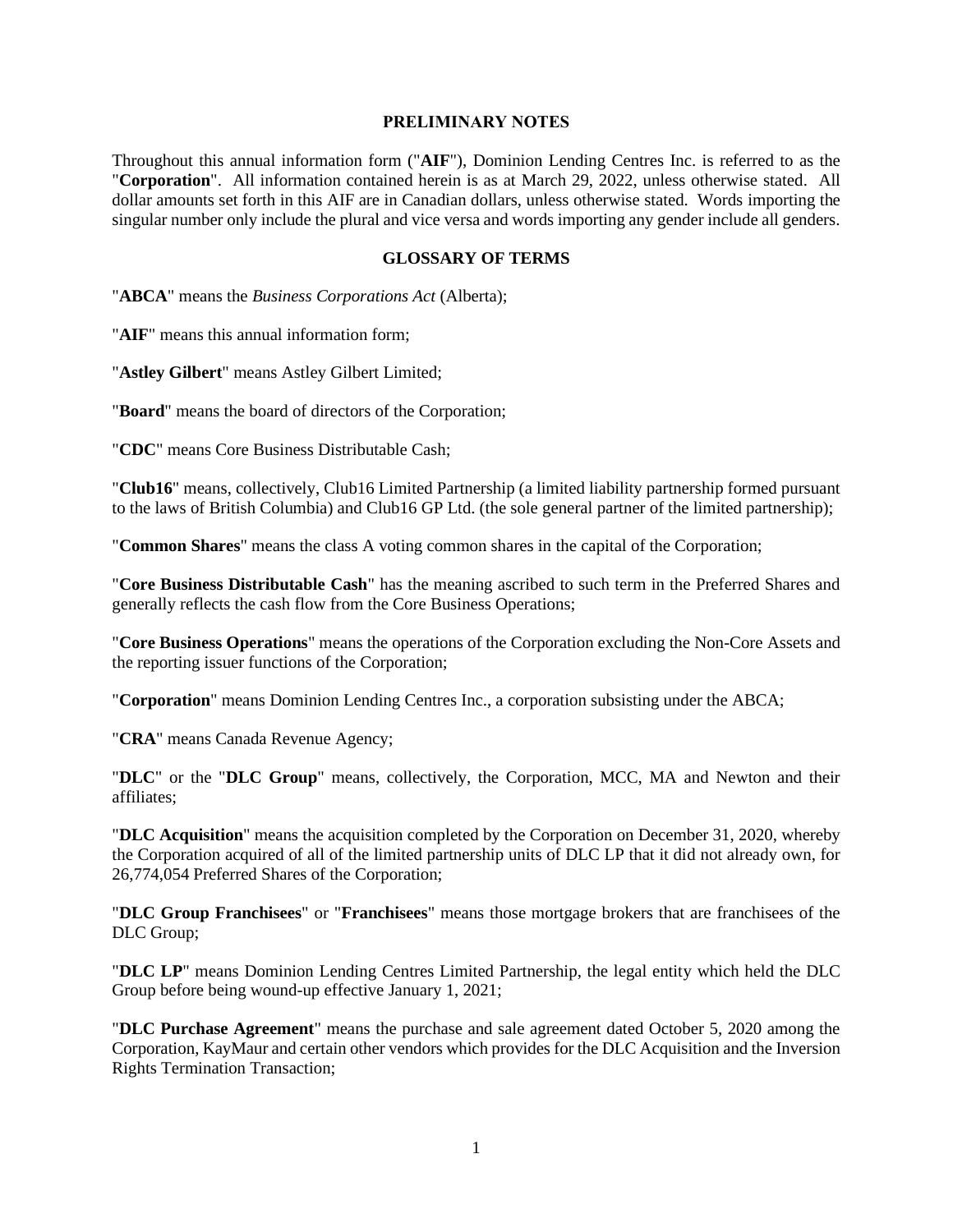"**Finastra**" means Finastra Inc., an international third-party financial technology company that offers a mortgage broker connectivity platform in Canada and is a leading source for Canadian mortgage broker data and statistics;

"**Impact**" means Cape Communications International Inc., operating as Impact Radio Accessories;

"**Inversion Rights**" means the rights set out in the limited partnership units of DLC LP that entitled KayMaur and certain other holders to a disproportionate share of free cash flow above a set threshold amount;

"**Inversion Rights Termination Consideration**" means an amount equal to \$15,000,000, comprised of a cash payment of \$7,500,000 and 4,285,714 Common Shares (valued at \$1.75 per share);

"**Inversion Rights Termination Transaction**" means the transaction between the Corporation, KayMaur and the other vendors whereby the Corporation paid the Inversion Rights Termination Consideration in exchange for the termination of the Inversion Rights;

"**Investors Rights Agreement**" means the agreement dated December 31, 2020 among the Corporation and the Preferred Shareholders which provides for certain governance matters relating to the Corporation;

"**KayMaur**" means KayMaur Holdings Inc., an entity beneficially owned and controlled by Gary Mauris and Chris Kayat (both of whom are executive officers of the Corporation and founders of the DLC Group);

"**MA**" means MA Mortgage Architects Inc., a wholly-owned subsidiary of the Corporation;

"**MCC**" means MCC Mortgage Centre Canada Inc., a wholly-owned subsidiary of the Corporation;

"**Newton**" means Newton Connectivity Systems Inc., a wholly-owned subsidiary of Newton Holdco;

"**Newton Acquisition**" means the acquisition completed by the Corporation on February 28, 2022 pursuant to the Newton Purchase Agreement, whereby the Corporation acquired the remaining 30% interest in newton Holdco that it did not already own in exchange for \$16,865,000 cash and 1,853,247 Common Shares;

"**Newton Holdco**" means 10017078 Canada Inc., a wholly-owned subsidiary of the Corporation;

"**Newton Purchase Agreement**" means the purchase and sale agreement dated February 15, 2022 among the Corporation, Next4 Holdings Inc. and certain others which provides for the Newton Acquisition;

"**Non-Core Assets**" means the Corporation's ownership interest in Club16 and Impact;

"**Old FAC**" or "**FAC**" means Founders Advantage Capital Corp. prior to its amalgamation with DLC Inc. on January 1, 2021;

"**Old DLC Inc.**" or "**DLC Inc.**" means Dominion Lending Centres Inc. prior to its amalgamation with FAC on January 1, 2021;

"**Option**" means a stock option issued pursuant to the Option Plan, with each such option being exercisable for one Common Share upon payment of the applicable exercise price;

"**Option Plan**" means the rolling 10% stock option plan of the Corporation as approved by Shareholders;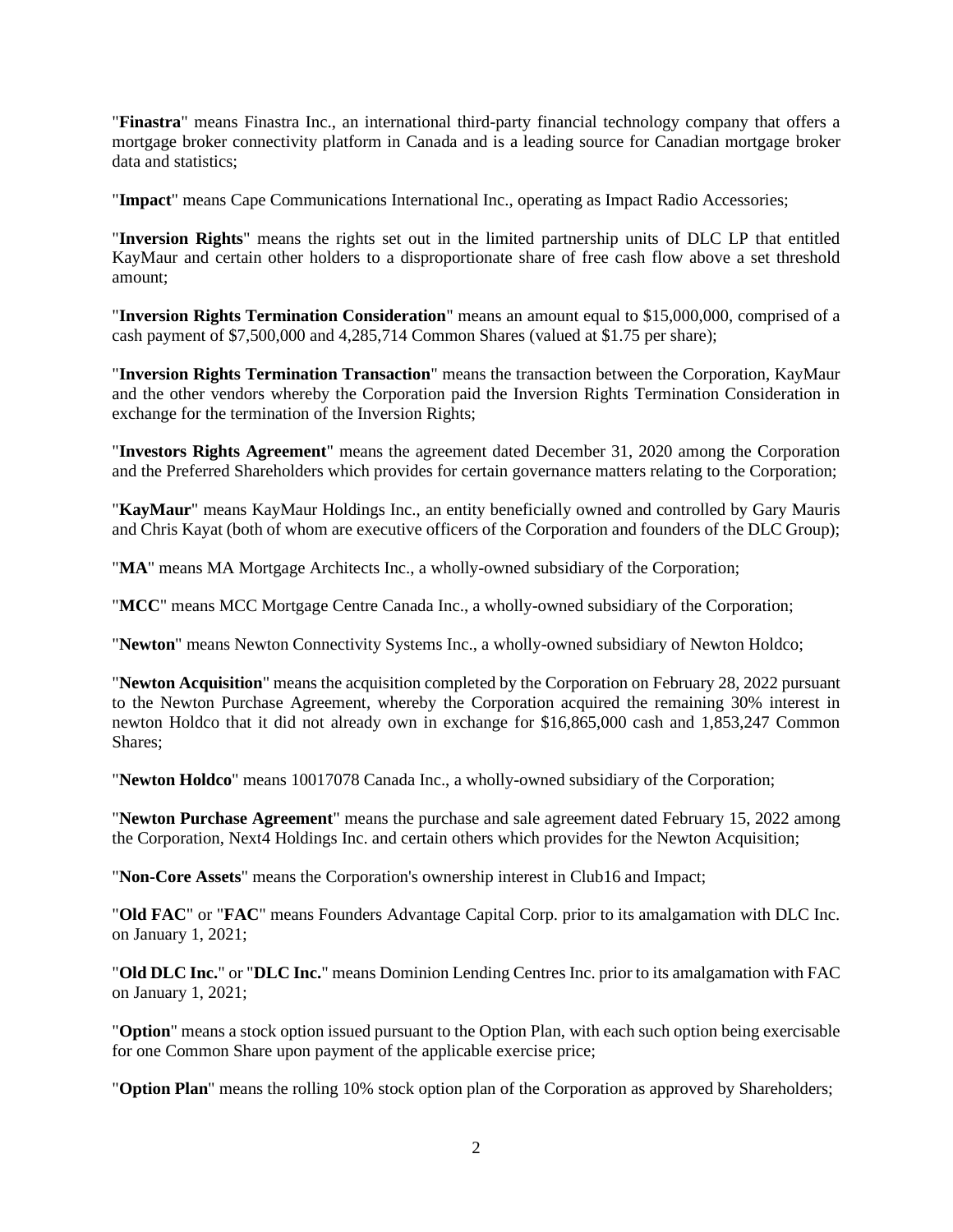"**Preferred Shares**" means the non-voting and non-convertible series 1, class B preferred shares in the capital of the Corporation;

"**Preferred Shareholders**" means the holders of Preferred Shares;

"**RSU**" means a restricted share unit issued pursuant to the RSU Plan, with each unit entitling the holder thereof to be paid the cash equivalent of one Common Shares without the payment of any additional amount or exercise price;

"**RSU Plan**" means the restricted share unit plan of the Corporation dated April 23, 2019;

"**Sagard**" means Sagard Holdings Manager LP;

"**Sagard Credit Facility**" means the credit facility agreement between the Corporation and Sagard, dated May 31, 2017, as amended and restated as at January 1, 2021, whereby Sagard agreed to provide the Corporation with a senior secured credit facility (which credit facility was refinanced by the TD Credit Facility on December 22, 2021);

"**Sagard Warrants**" means the 2,078,568 non-transferable Common Share purchase warrants, each of which entitles Sagard to acquire one common share of the Corporation at any time until June 14, 2023 upon payment of the exercise price of \$1.4375 per share;

"**Shareholders**" means the holders of the Common Shares;

"**Tax Act**" means the *Income Tax Act* (Canada);

"**TD**" means The Toronto-Dominion Bank;

"**TD Credit Facility**" means the credit facility agreement between the Corporation and TD, dated December 22, 2021, as amended, whereby TD agreed to provide the Corporation with a senior secured credit facility;

"**TSX**" means the Toronto Stock Exchange; and

<span id="page-5-0"></span>"**TSXV**" means the TSX Venture Exchange.

## **CAUTIONARY STATEMENT REGARDING FORWARD-LOOKING INFORMATION**

Certain statements in this document constitute forward-looking information under applicable securities legislation. Forward-looking information typically contains statements with words such as "anticipate," "believe," "estimate," "will," "expect," "plan," "intend," or similar words suggesting future outcomes or an outlook. Forward-looking statements involve known and unknown risks, uncertainties and other factors which may cause the actual results, performance or achievements of the Corporation to be materially different from any future results, performance or achievements expressed or implied by the forward-looking statements. Forward-looking information in this document includes, but is not limited to:

- the expectation that COVID-19 will negatively impact earnings of the Corporation's Non-Core Assets;
- the strong growth outlook for DLC, including further development of financial technology products by Newton;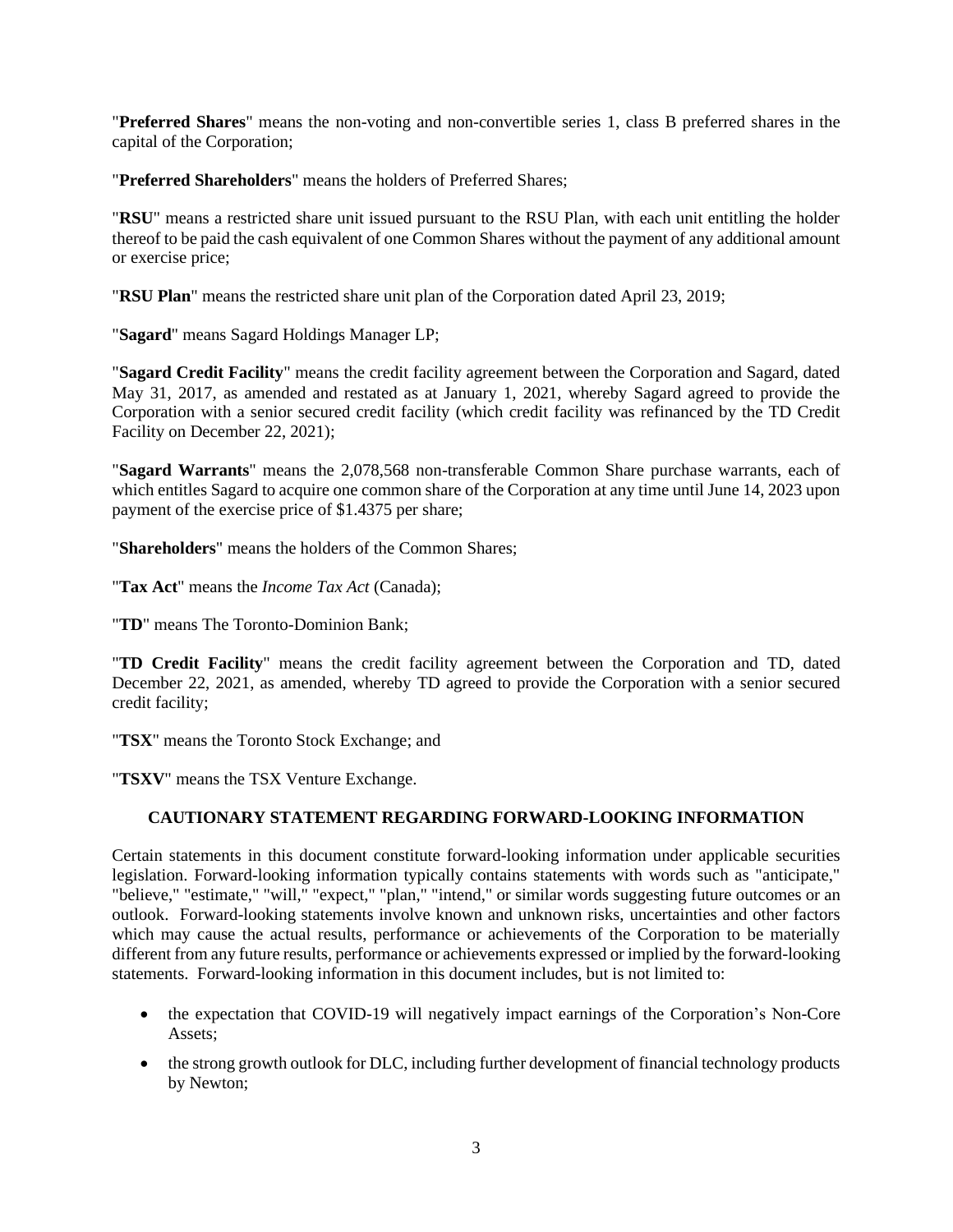- the expectation that DLC will increase its organic market share and that it will achieve growth on the number of mortgages funded annually;
- the belief that as mortgage regulations make borrowing more difficult, more Canadians will use mortgage brokers to assist them in securing a mortgage;
- the intent of DLC to continue to add additional Franchisees to its network of mortgage brokers;
- the expectation that additional DLC Group brokers will adopt Newton's connectivity solutions; and
- mortgage brokers increasing their market share of the total Canadian mortgage market.

Such forward-looking information is necessarily based on a number of estimates and assumptions, including material estimates and assumptions, related to the factors identified below that, while considered reasonable by the Corporation as at the date of this AIF in light of management's experience and perception of current conditions and expected developments, are inherently subject to significant business, economic and competitive uncertainties and contingencies. Known and unknown factors could cause actual results to differ materially from those projected in the forward-looking statements and undue reliance should not be placed on such statements and information. Such factors include, but are not limited to:

- the extent and duration of COVID-19;
- changes in health outbreaks and impacts on market conditions;
- the Corporation's ability to obtain financing on acceptable terms or at all;
- the performance of the DLC Group in line with the Corporation's expectations;
- the continuation of existing Canadian mortgage lending and mortgage brokerage laws; and
- the absence of material decreases in the aggregate Canadian mortgage lending business.

Many of these uncertainties and contingencies can affect our actual results and could cause actual results to differ materially from those expressed or implied in any forward-looking statements made by, or on behalf of, us. Readers are cautioned that forward-looking statements are not guarantees of future performance. All forward-looking statements made in this AIF are qualified by these cautionary statements. The foregoing list of risks is not exhaustive. For more information relating to risks, see the section titled "Risk Factors" herein and those additional factors described under "Schedule B – Information Concerning Club16 – Risk Factors Relating to Club16" and "Schedule C – Information Concerning Impact Communications – Risk Factors Relating to Impact". The forward-looking information contained in this document is made as of the date hereof and, except as required by applicable securities law, the Corporation undertakes no obligation to update publicly or revise any forward-looking statements or information, whether as a result of new information, future events or otherwise.

#### **NON-IFRS MEASURES**

<span id="page-6-0"></span>EBITDA for the Corporation is defined as earnings before interest, taxes, depreciation and amortization. While EBITDA is not a recognized measure under IFRS, management believes that EBITDA is a useful supplemental measure as it provides management and investors with an insightful indication of the performance of the corporate office and our investees.

Investors should be cautioned, however, that EBITDA should not be construed as an alternative to a statement of cash flows as a measure of liquidity and cash flows. The methodologies we use to determine EBITDA may differ from those utilized by other issuers or companies and, accordingly, EBITDA as used in this AIF may not be comparable to similar measures used by other issuers or companies. Readers are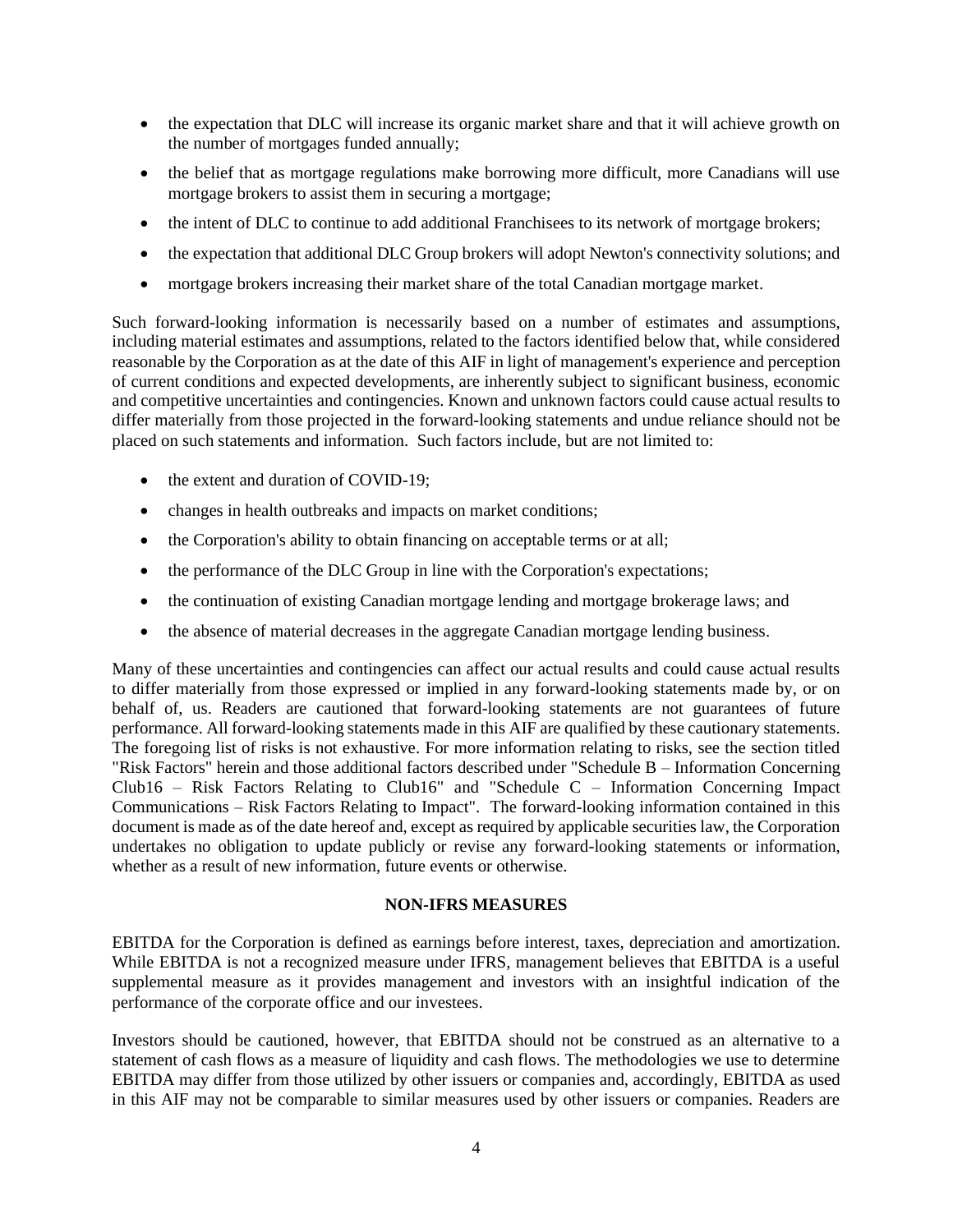cautioned that EBITDA should not be construed as an alternative to net loss or income determined in accordance with IFRS as indicators of an issuer's performance or to cash flows from operating, investing and financing activities as measures of liquidity and cash flows. Please see the Corporation's Management's Discussion and Analysis for the year ended December 31, 2021 for a reconciliation of EBITDA to its nearest IFRS measure.

### **COVID-19**

<span id="page-7-0"></span>On March 11, 2020 the World Health Organization ("**WHO**") declared the COVID-19 outbreak a pandemic (the "**Pandemic**" or "**COVID-19**"). As a result, all levels of government in Canada have implemented public health measures including social distancing. COVID-19 has not had a negative material impact on the DLC Group.

The course of the COVID-19 pandemic is highly uncertain. COVID-19 is expected to negatively impact earnings of the Corporation's Non-Core Assets into the foreseeable future and could impact cash flows of the Corporation. The ultimate impact of the pandemic on the Corporation's future operations and financial performance is currently unknown and will be dependent on a number of unpredictable factors outside of the knowledge and control of management, including: the duration and severity of the pandemic; the impact of the pandemic on economic growth and financial and capital markets; and governmental responses and restrictions. These uncertainties may continue to persist beyond the point where the initial outbreak of the COVID-19 virus has subsided. The potential impact of the COVID-19 pandemic has been considered by management in making judgments, estimates and assumptions used in the preparation of the Corporation's financial statements, but the inherent risks and uncertainties resulting from the pandemic may result in material changes to such judgments, estimates and assumptions in future financial periods as additional information becomes available.

## **CORPORATE STRUCTURE**

#### <span id="page-7-2"></span><span id="page-7-1"></span>**Names and Incorporation**

The Corporation's name is "Dominion Lending Centres Inc.". The registered office of the Corporation is located at 4500 Bankers Hall East,  $855 - 2<sup>nd</sup>$  Street S.W., Calgary, Alberta. The head office of the Corporation is located at Suite  $400$ ,  $2207 - 4$ <sup>th</sup> Street S.W., Calgary, Alberta.

The Corporation is a reporting issuer in the Provinces of Alberta, Ontario and British Columbia. Since February 3, 2022, the Common Shares have been listed on the TSX under the symbol "DLCG" (prior thereto the Common Shares were listed on the TSXV).

#### <span id="page-7-3"></span>**Corporate History**

The Corporation was incorporated as "Brilliant Mining Corp." pursuant to the ABCA on October 1, 1998.

By articles of amendment filed on July 30, 2001, the Corporation amended its articles by changing its authorized share capital to an unlimited number of Common Shares and an unlimited number of Preferred Shares.

By articles of amendment filed on May 29, 2009, an arrangement involving the Corporation and the Shareholders was affected and the Common Shares were consolidated pursuant to the arrangement on the basis of two Common Shares on a pre-consolidation basis for every one Common Share on a postconsolidation basis.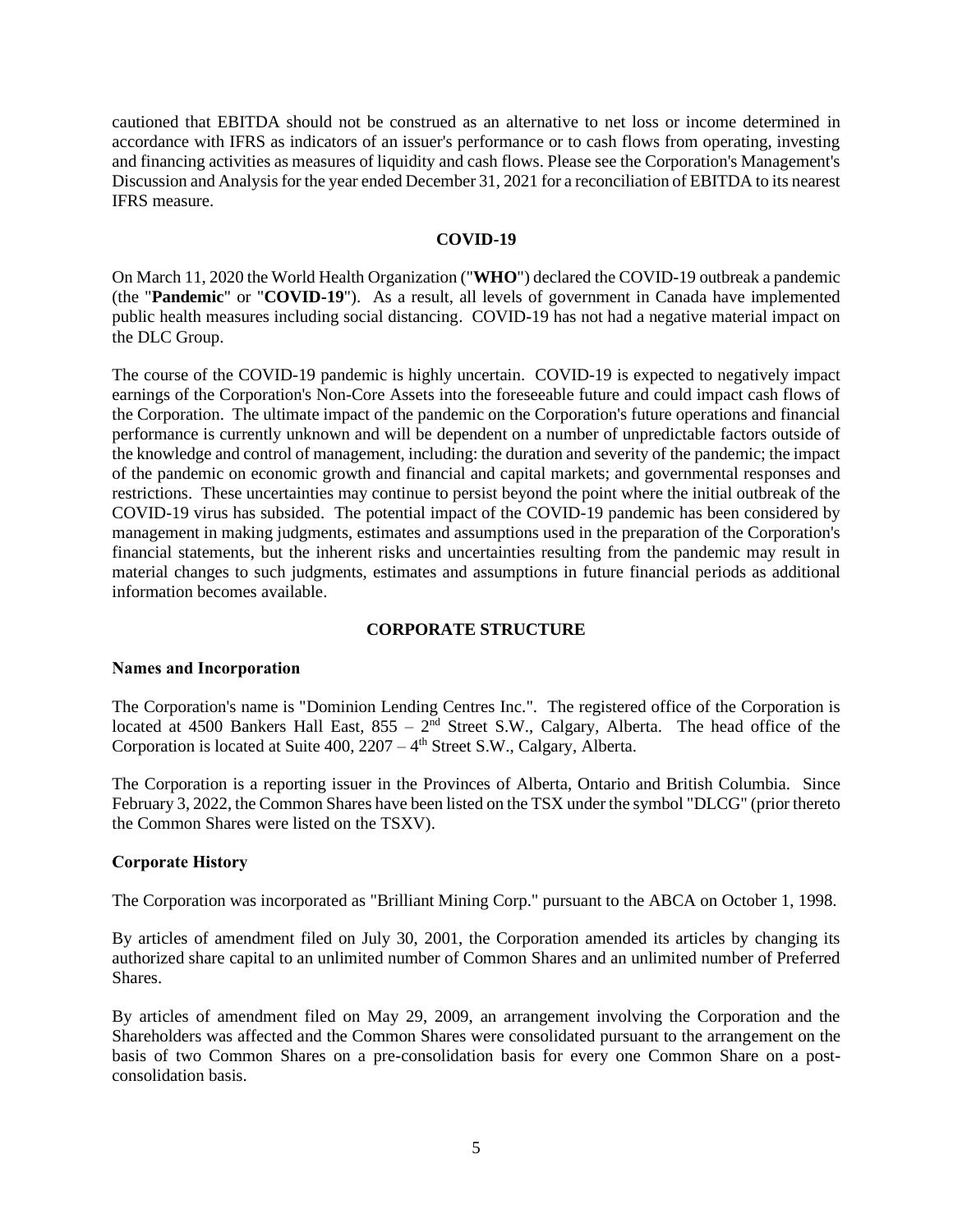By articles of amendment filed on November 23, 2011, the Corporation changed its name from "Brilliant Mining Corp." to "Brilliant Resources Inc."

The Corporation underwent a change of business from a junior resource company to an investment issuer that was approved by Shareholders on June 25, 2015 and changed its name to "FCF Capital Inc." by articles of amendment filed on June 25, 2015. The Corporation began trading as a Tier 2 investment issuer on the TSXV on June 29, 2015 and graduated to Tier 1 of the TSXV on December 29, 2015.

By articles of amendment filed on May 16, 2016, the Corporation changed its name from "FCF Capital Inc." to "Founders Advantage Capital Corp.".

By articles of amendment filed on May 18, 2016, the Corporation consolidated its issued and outstanding Common Shares on the basis of fifteen (15) Common Shares on a pre-consolidation basis for every one Common Share on a post-consolidation basis. All Common Share amounts referenced herein are reported on a post-consolidation basis.

By articles of amendment dated November 6, 2020, the Corporation amended its articles to create the Preferred Shares.

By articles of amalgamation dated January 1, 2021, the Corporation amalgamated with Dominion Lending Centres GP Inc. to form "Founders Advantage Capital Corp.".

By articles of amalgamation dated January 1, 2021, the Corporation amalgamated with Dominion Lending Centres Inc. to form "Dominion Lending Centres Inc.".

#### <span id="page-8-0"></span>**Intercorporate Relationships**

The chart below sets out the material subsidiary entities of the Corporation that comprise the Core Business Operations and the Non-Core Assets (we have not included entities that represent less than 10% of the consolidated assets and revenue of the Core Business Operations).

| <b>Parent Entity</b>            | <b>Subsidiary Entity</b>               | Ownership % | <b>Subsidiary Governing</b><br>Legislation |
|---------------------------------|----------------------------------------|-------------|--------------------------------------------|
| <b>Core Business Operations</b> |                                        |             |                                            |
| Dominion Lending Centres Inc.   | MCC Mortgage Centre Canada Inc.        | 100%        | British Columbia                           |
|                                 | MA Mortgage Architects Inc.            | 100%        | Canada                                     |
|                                 | 10017078 Canada Inc.                   | 100\%       | Canada                                     |
| 10017078 Canada Inc.            | Newton Connectivity Systems Inc.       | 100\%       | Canada                                     |
| <b>Non-Core Assets</b>          |                                        |             |                                            |
| Dominion Lending Centres Inc.   | Club16 Limited Partnership             | 58%         | Alberta                                    |
|                                 | Cape Communications International Inc. | 52%         | British Columbia                           |

#### **GENERAL DEVELOPMENT OF THE BUSINESS**

#### <span id="page-8-2"></span><span id="page-8-1"></span>**Three Year History**

On December 31, 2020, the Corporation completed the DLC Acquisition and Inversion Rights Termination Transaction as discussed below and completed a corporate reorganization to focus on the Core Business Operations. Prior to the DLC Acquisition, the Corporation had been an investment issuer (operating as FAC since February 2016), during which time it completed four investments in DLC Inc., Club16, Impact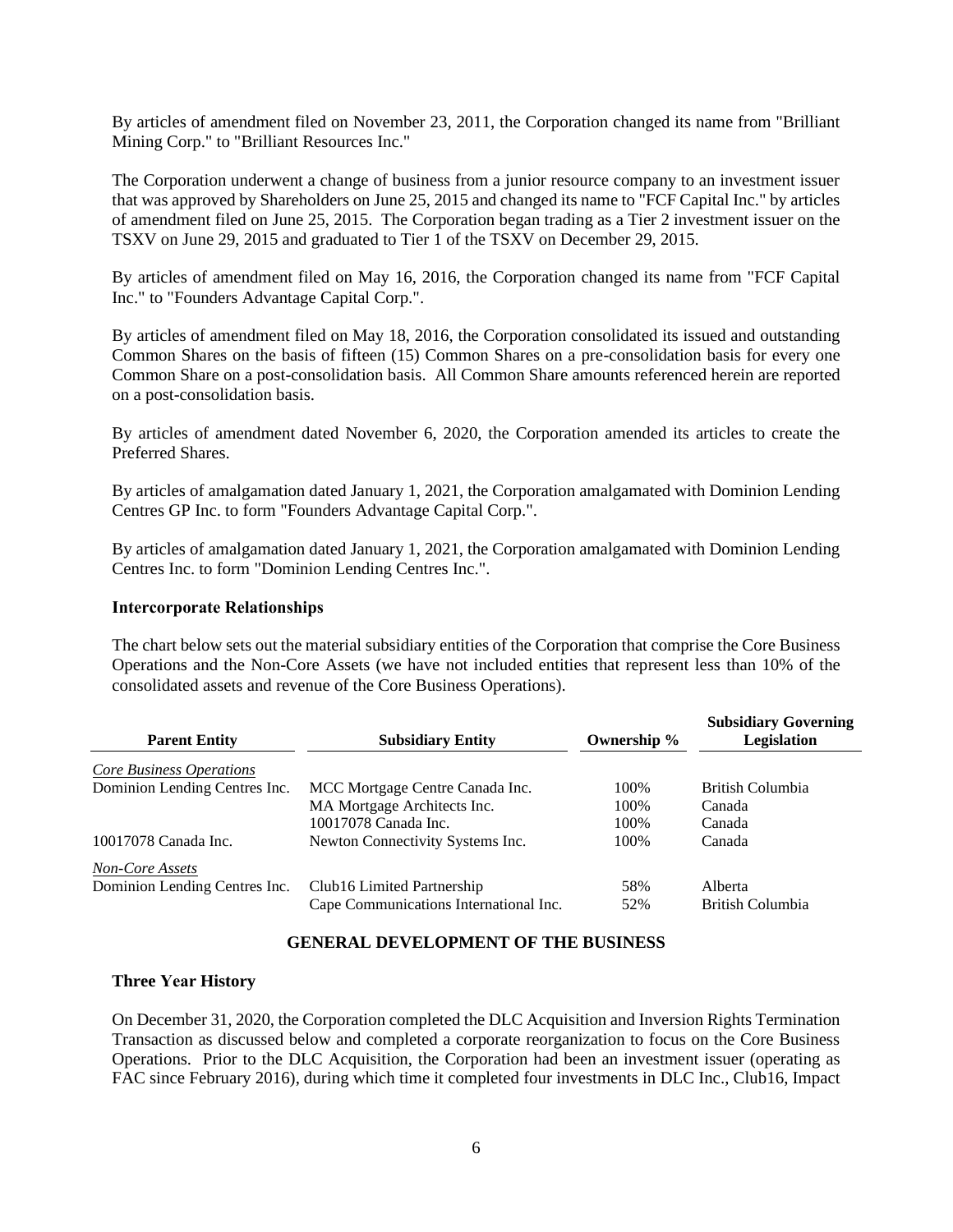and Astley Gilbert (subsequently sold on September 30, 2019). The Corporation's investment in the DLC Group was the Corporation's largest and most successful investment.

# *2022*

On February 28, 2022, the Corporation completed the Newton Acquisition, whereby it acquired the 30% of Newton Holdco that it did not already own in exchange for \$16,865,000 cash and 1,853,247 Common Shares at a deemed value of \$3.85 per Common Share.

# *2021*

On December 22, 2021, the Corporation entered into the TD Credit Facility and repaid all amounts outstanding under the Sagard Credit Facility.

On November 29, 2021, the Corporation launched a substantial issuer bid (the "SIB"), whereby it offered to acquire up to 3,000,000 Common Shares at a price of \$3.75 per share. The SIB closed on January 11, 2022 and the Corporation acquired and cancelled an aggregate of 1,781,790 Common Shares at a total cost of \$6,681,713.

On January 13, 2021, the Corporation implemented a normal course issuer bid ("NCIB") commencing on January 18, 2021 and ending on January 17, 2022. During the fiscal year ended December 31, 2021, the Corporation acquired and cancelled an aggregate of 296,100 Common Shares pursuant to the NCIB.

The Corporation amalgamated with Dominion Lending Centres Inc. on January 1, 2021 and the combined entity now operates as Dominion Lending Centre Inc. Effective January 8, 2021, the Common Shares commenced trading on the TSXV under the symbol "DLCG" (the Common Shares commenced trading on the TSX on February 3, 2022 and ceased trading on the TSXV on the same date).

Effective January 1, 2021, the Corporation completed the following management changes:

- Gary Mauris became the Chief Executive Officer and Executive Chairman;
- Chris Kayat became the Executive Vice-Chairman;
- James Bell and Eddy Cocciollo were each appointed Co-President of the Corporation. Mr. Bell is responsible for legal matters, public company operations and management of Non-Core Assets while Mr. Cocciollo is responsible for DLC Group mortgage origination operations.
- Robin Burpee and Geoff Hague were each appointed Co-Chief Financial Officer of the Corporation. Ms. Burpee is responsible for public company and Non-Core Asset financial management while Mr. Hague is responsible for financial management of the DLC Group mortgage origination operations.

# *2020*

On December 31, 2020, the Corporation completed the DLC Acquisition with KayMaur and certain minority holders pursuant to the DLC Purchase Agreement, whereby the Corporation acquired all of the limited partnership units of DLC LP that it did not already own, for 26,774,054 Preferred Shares of the Corporation.

On December 31, 2020, the Corporation completed a private placement of 4,285,714 Common Shares at \$1.75 per share for aggregate gross proceeds of \$7,500,000 (the "**2020 Private Placement**") concurrent with the closing of the DLC Acquisition. Upon completion of the 2020 Private Placement, the Corporation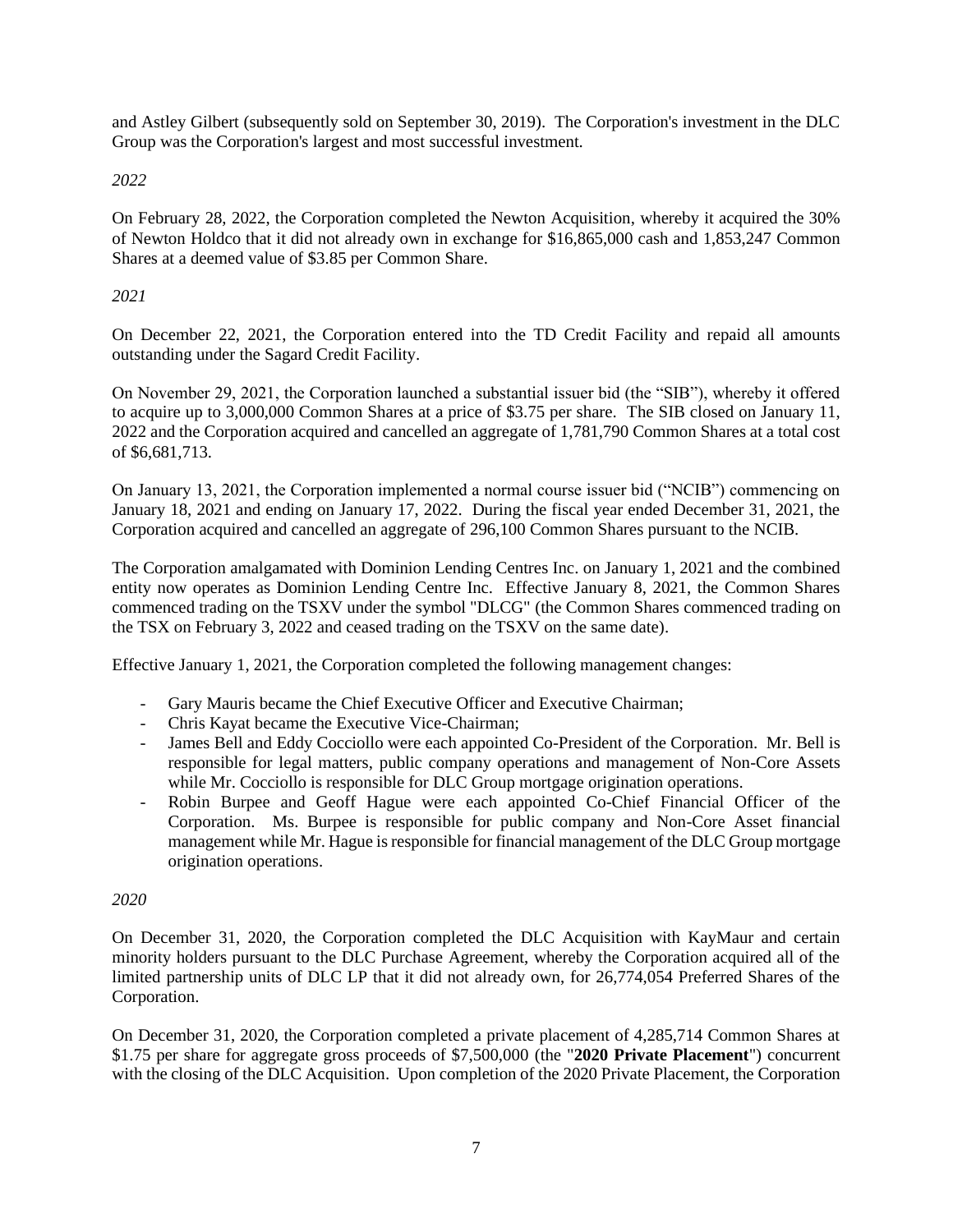completed the Inversion Rights Termination Transaction by paying KayMaur and the other vendors the Inversion Rights Termination Consideration to terminate the Inversion Rights.

Following completion of the DLC Acquisition, the Corporation entered into the following governance amending agreements relating to its Non-Core Assets effective December 31, 2020:

- The Corporation and the principals of Club16 entered into an amending agreement to amend the terms of the shareholders agreement to reduce the Corporation's Club16 board nominees from five (5) representatives to four (4) representatives. As such, the Club16 principals have two (2) board representatives, and the Corporation has two (2) board representatives.
- The Corporation and the principal of Impact entered into an amending agreement to amend the terms of the shareholders agreement to reduce the Corporation's board nominees from two (2) representatives to one (1) representative. As such, the Impact principal has one (1) board representative, and the Corporation has one (1) board representative.

On June 29, 2020, Club16 completed a private placement of 273 class A limited partnership units to the founder and operating partner of Club16 for proceeds of \$999,180. As a result, the Corporation's ownership interest in Club16 decreased from 60% to 58%. The proceeds from the Club16 offering were used to fund the opening of two new clubs.

## *2019*

On September 30, 2019, the Corporation completed the sale of its 50% interest in Astley Gilbert for aggregate gross proceeds of \$17.0 million (comprised of: (i) a cash payment of \$14.2 million; and (ii) the assumption by Astley Gilbert of a \$2.8 million interest-bearing promissory note previously issued by the Corporation).

On May 27, 2019, Robin Burpee was appointed the Corporation's Chief Financial Officer.

On March 12, 2019, the Corporation suspended its quarterly dividend of \$0.0125 per Common Share. The Corporation also amended the Sagard Credit Facility to require the Corporation to repay debt at par with all excess free cashflow. In consideration for the amendments, the Corporation paid Sagard a cash fee of 1.5% of the principal loan balance outstanding and repriced the Sagard Warrants to \$1.4375 per share (half of which were previously exercisable at \$3.508 per share and half were exercisable at \$3.965 per share).

On January 30, 2019, James Bell was appointed the Corporation's President and Chief Executive Officer.

## *Significant Acquisitions*

The Corporation did not complete any "significant acquisitions" (as defined by applicable securities laws) during the financial year ended December 31, 2021.

# **DESCRIPTION OF THE BUSINESS**

<span id="page-10-0"></span>The Corporation is a Canadian mortgage brokerage franchisor and data connectivity provider. The DLC Group includes the Corporation and its three main subsidiaries being, MCC, MA and Newton. The DLC Group has operations in all 10 provinces in Canada.

Following the completion of the DLC Acquisition on December 31, 2020, the Corporation has operated as "Dominion Lending Centres Inc." and focused on the mortgage origination business and operations of the DLC Group (being the Core Business Operations). The Corporation will continue to hold its interests in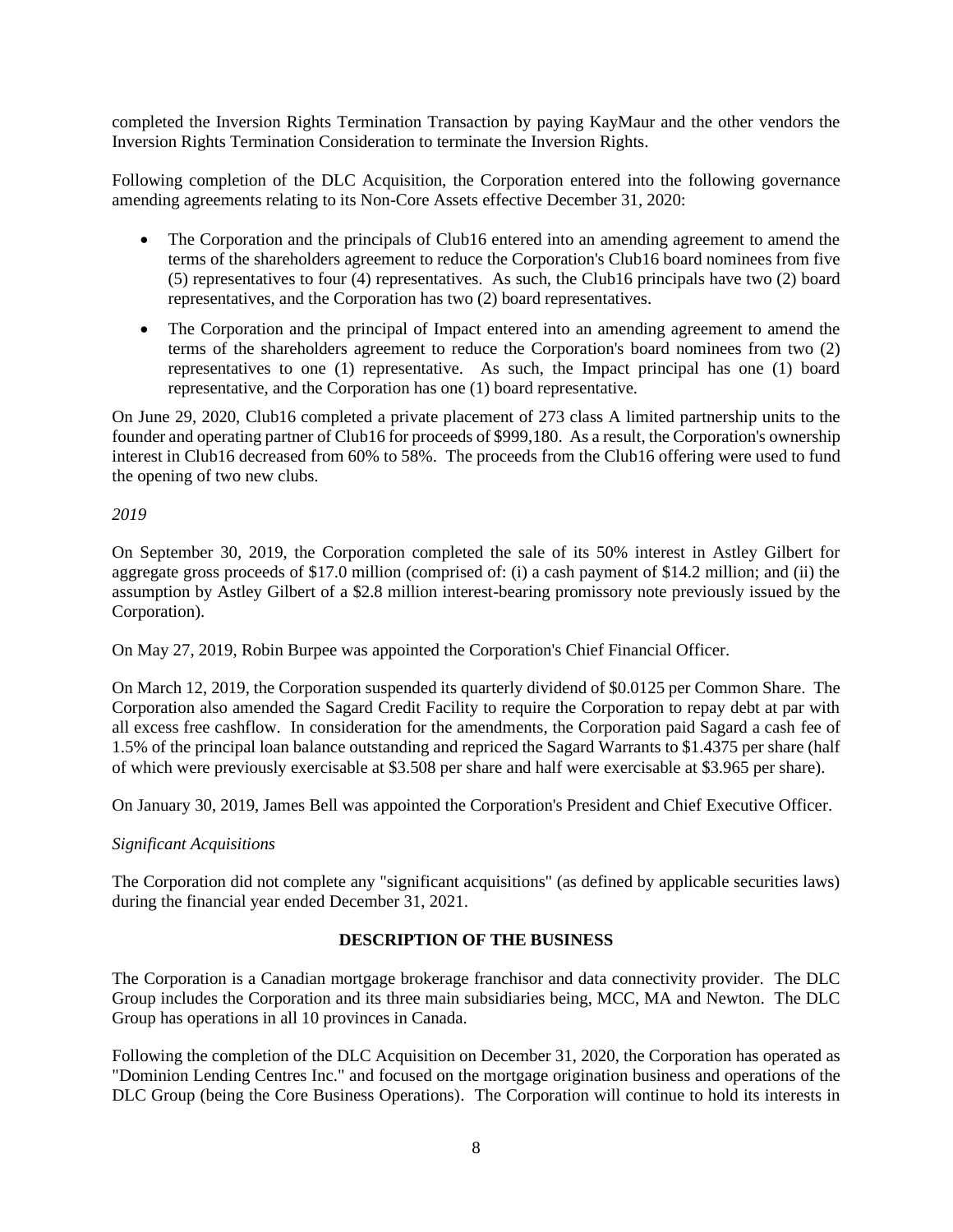the Non-Core Assets, but management will focus on DLC's business and operations for the foreseeable future.

Gary Mauris and Chris Kayat started DLC in 2006 and have since grown the DLC Group to become Canada's leading mortgage franchise system originating over \$78 billion in mortgages in 2021. Management of the Corporation believe there is a strong growth outlook for DLC, including the further development of financial technology products by DLC's subsidiary, Newton.

## <span id="page-11-0"></span>**The DLC Group**

The mortgage broker franchise business of DLC is carried on under the "Dominion Lending Centres", "Mortgage Architects" and "The Mortgage Centre" brands. The mortgage brokerage industry software and service business is carried on under the name "Newton Connectivity Systems".

## *Dominion Lending Centres Inc.*

Dominion Lending Centres Inc. has offered and engaged in the mortgage brokerage business as a franchisor since January 2006. DLC is the franchisor for the mortgage brokerage business that engages in business under the trade names "Dominion Lending Centres" and "Dominion Lending".

As at December 31, 2021, Dominion Lending Centres Inc. has 207 Franchisees.

### *MA Mortgage Architects Inc.*

MA Mortgage Architects Inc. has offered and engaged in the mortgage brokerage business as both a registered brokerage and a franchisor since December, 2015; however, it acquired its mortgage brokerage business and all of its staff from Mortgage Architects Inc. on December 31, 2015, which ran the business since 2006 and offered franchises associated with the business since April 1, 2012. MA is the registered brokerage and franchisor for the mortgage brokerage business that engages in business under the trade name "Mortgage Architects".

As at December 31, 2021, MA has 194 Franchisees and teams.

## *MCC Mortgage Centre Canada Inc.*

MCC Mortgage Centre Canada Inc. has offered and engaged in the mortgage brokerage business as a franchisor since June, 2013; however, it acquired its mortgage brokerage business and all of its staff from CIBC Mortgages Inc. on June 24, 2013 (CIBC Mortgages Inc. having acquired the business from FirstLine Trust on October 31, 1995). MCC is the franchisor for the mortgage broker business that engages in business under the name "The Mortgage Centre".

As at December 31, 2021, MCC has 130 Franchisees.

#### *Newton Connectivity Systems Inc.*

Newton Holdco, which is a wholly-owned subsidiary of the Corporation, acquired a 100% interest in Newton on December 13, 2016. Newton is a corporation formed by the amalgamation of Plexus Systems Design Ltd. and Marlborough Stirling (Canada) Holdings Ltd. on January 31, 2001. Plexus Systems Design Ltd. was incorporated on July 25, 1985 and Marlborough Stirling (Canada) Holdings Ltd. was incorporated on September 21, 2000 both under the provincial laws of British Columbia. On May 16, 2003, the company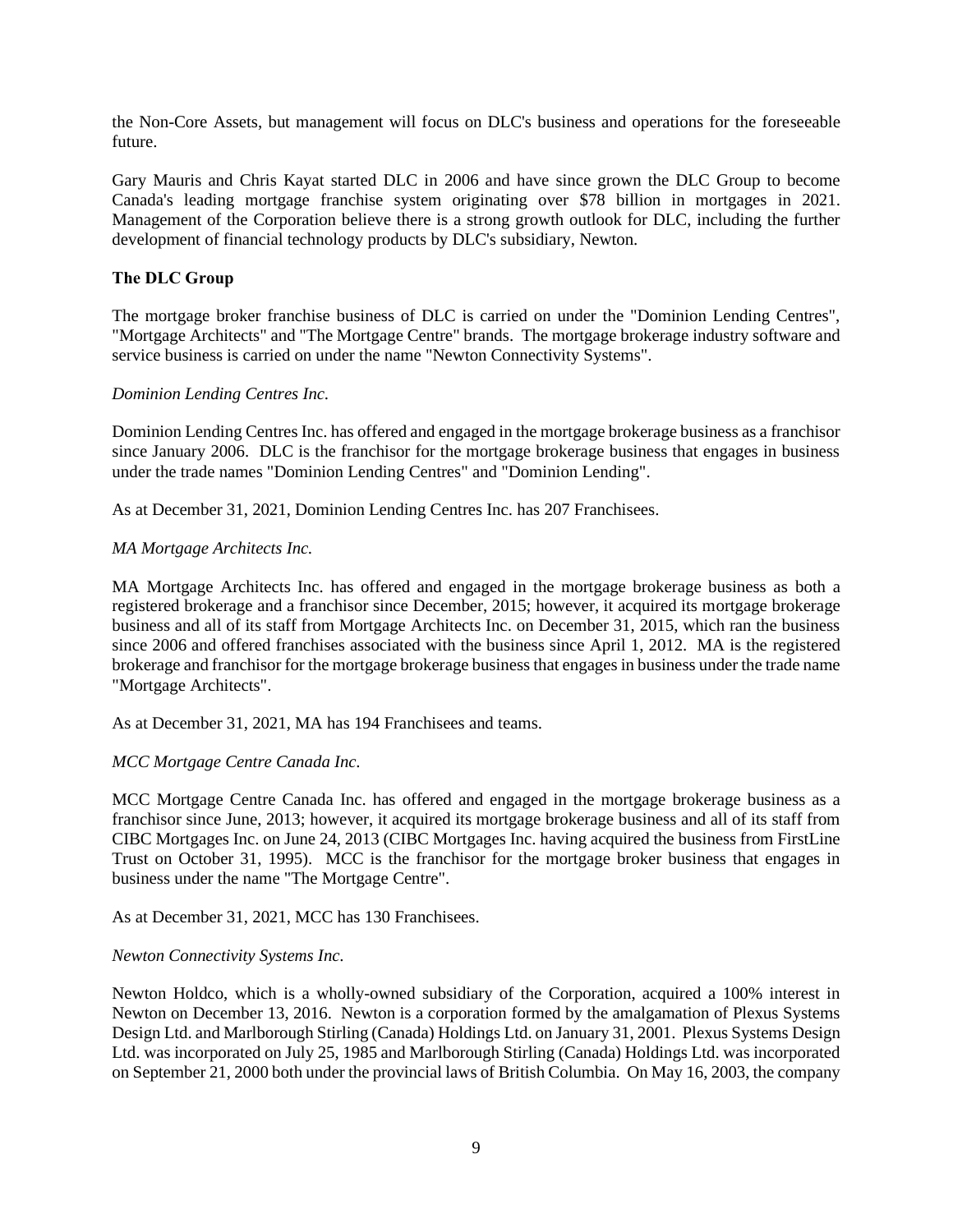filed a continuation of business under the Canada Business Corporations Act changing its legal jurisdiction to Canada. On February 1, 2017, the Company changed its name to Newton Connectivity Systems Inc.

Newton is a financial technology company and provides software and services to the Canadian mortgage lending industry under the following product lines: Velocity, Link and Isaac. Velocity offers web-based mortgage origination functionality designed specifically for mortgage brokers. Velocity connects mortgage brokers to lenders. Link is a data exchange system that connects Velocity and other third-party solutions to deliver direct application connectivity to lenders and industry partners. Isaac is a multi-channel data capture software that allows for the processing of mortgage applications (including underwriting, risk assessment, offer production and funds disbursement).

Newton provides end-to-end services to automate the entire mortgage application, approval, underwriting and funding process; and additional services to provide brokers with the management of daily operations and access to data resources.

The operating platform provides services through various lender and broker facing products. Lender facing products provide encrypted exchange networks to connect brokers with lenders and third parties. These include web-based services connecting brokers on Velocity to lenders and third-party suppliers, which allow for direct submission of mortgages to lenders and underwriting platforms to deliver digital credit applications from brokers to lenders. Broker facing products automatically manage all the revenue and distributions to brokers through Velocity; with additional services to match lender-verified products to a client's criteria and automation of the payroll process. Further, Newton provides services to third-party users through the Velocity platform, ranging from consumer credit reports to borrower banking information.

Newton is one of two leading providers of a connectivity platform between Canadian lenders and mortgage brokers. Newton earns revenues from three streams: fees paid by Canadian lenders based on funded volumes of mortgages; monthly subscription fees from non-DLC Group brokers; and third-party supplier fees on a transaction basis. Historically, a single competitor has dominated the lender connectivity marketplace and Newton has held had a small percentage of the marketplace. DLC anticipates it can increase Newton's market share by having more DLC Group mortgage brokers use the Newton platform.

The DLC Group has grown its broker adoption of Newton during the year ended December 31, 2021. The increase in the DLC Group's brokers adopting Newton has contributed to the increase in Newton funded mortgage volumes.

As the Corporation holds a controlling ownership interest in Newton (100% interest in Newton Holdco since February 28, 2022 and a 70% interest prior thereto), its financial results are consolidated and included within the Core Business Operations' operating results.

Currently, Newton has entered into an agreement with a third-party connectivity provider (the "**Host**"), whereby Newton is obligated to fund a minimum annual funded mortgage volume through the Host's connectivity platform. The agreement expires at the end of June, 2022. With the expiration of the agreement, the DLC Group expects that most of Newton's volumes will be sent direct to lenders using Newton's own connectivity bridges and will likely cease using the Host as an intermediary.

## <span id="page-12-0"></span>**The Canadian Mortgage and Mortgage Brokerage Industry**

According to the Bank of Canada, as at December 31, 2021, Canada's chartered banks held over \$1.379 trillion of residential mortgages (which amount does not include mortgages held by provincially-regulated entities such as credit unions or mortgage investment corporations). Mortgage lenders typically offer a range of products, with options for fixed or variable rates, varying terms and amortization periods, as well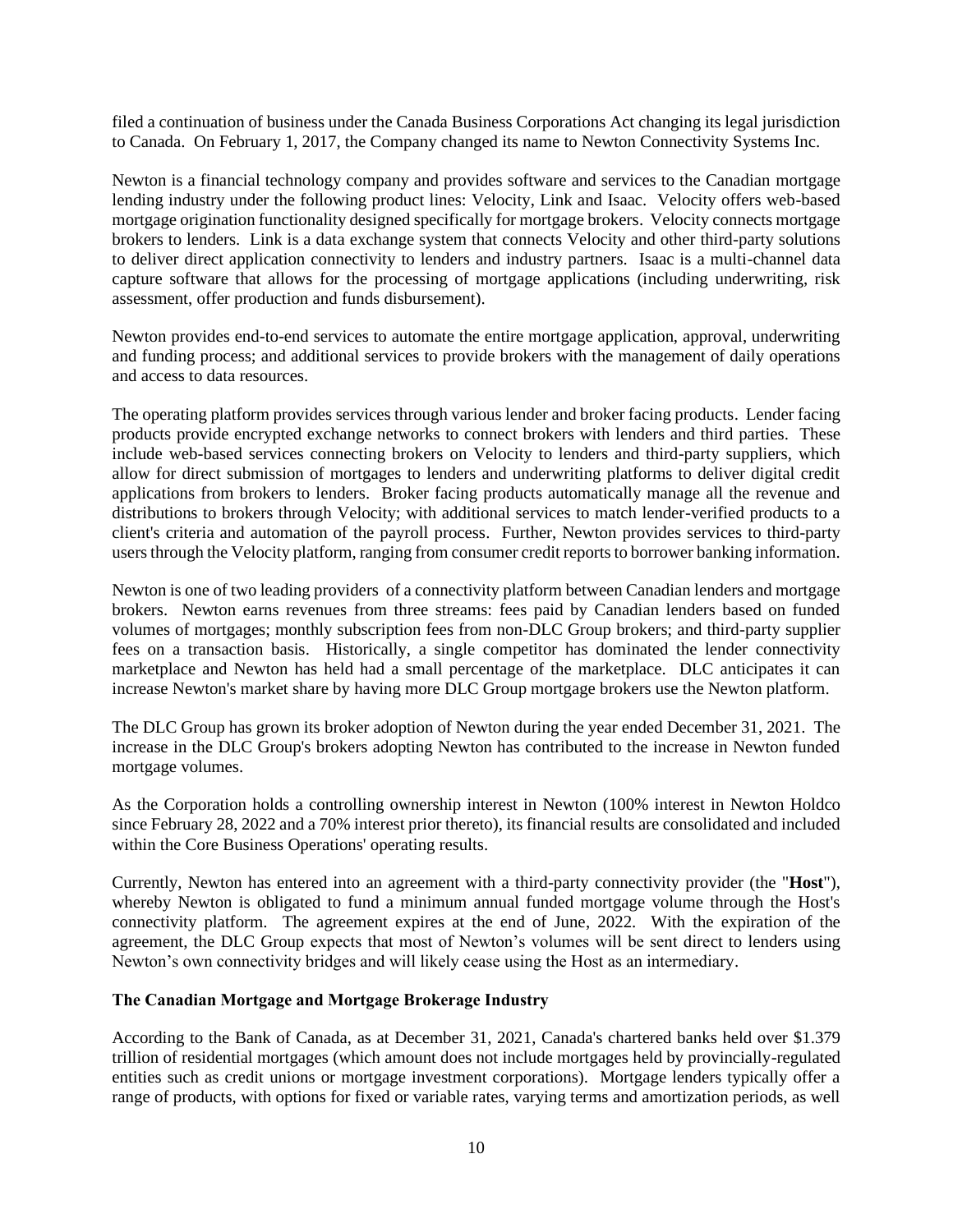as differing ancillary terms for pre-payments, incentives or other matters. Interest rates are typically renegotiated every three (3) years.

While mortgage lenders post both fixed and variable interest rates at which the lender offers mortgages of varying terms, typically most lenders are willing to negotiate interest rates lower than those posted, a practice referred to as "discounting". The practice began in Canada in the early 1990s and is considered the norm in today's mortgage market. The practice of discounting permits mortgage lenders to improve their ability to price discriminate and offer different rates to different borrowers based on their willingness to pay. Price discrimination allows lenders to increase their profits through negotiating different rates with individual borrowers instead of offering a blanket reduction in rates.

The advent of price discrimination in the Canadian mortgage market has increased the importance of the mortgage broker in the lending negotiation process. In return for a fee (paid by the lending institution), the mortgage broker is typically able to negotiate a better rate than the consumer, or to efficiently reduce the time and effort required to be applied by the consumer to achieve similar results.

Mortgage brokers are provincially regulated and subject to training and licensing requirements. See "Government Regulation" for details. However, there are relatively few barriers to entry in the mortgage brokerage market. Nevertheless, the ability of a given mortgage broker to erode lender price discrimination and secure rates at the lower end of the range at which lenders are prepared to lend is dependent upon a number of factors. While experience and negotiating ability are relevant factors, a key factor in the potential success of a mortgage broker in securing advantageous rates is the bargaining power of the mortgage broker, which varies directly with the volume of mortgages the broker is able to place with lenders.

## <span id="page-13-0"></span>**DLC Target Market**

DLC's overall aim has been to increase organic (non-acquisition related) market share and to achieve growth on the number of mortgages funded annually. In an effort to accomplish its growth goals, DLC maintains a consistent, concentrated focus on recruiting mortgage brokerages and agents. DLC has employed a significant number of recruiters which has resulted in more rapid growth than most of its competitors. Secondly, with ongoing concentrated efforts towards recruiting, it has allowed DLC to better know the competitive models that exist and also to continually enhance the DLC offerings in the most effective way to recruit and retain agents. DLC's aim has always been to have the leading model on which to recruit mortgage brokers and agents, based on offering them a superior value-proposition.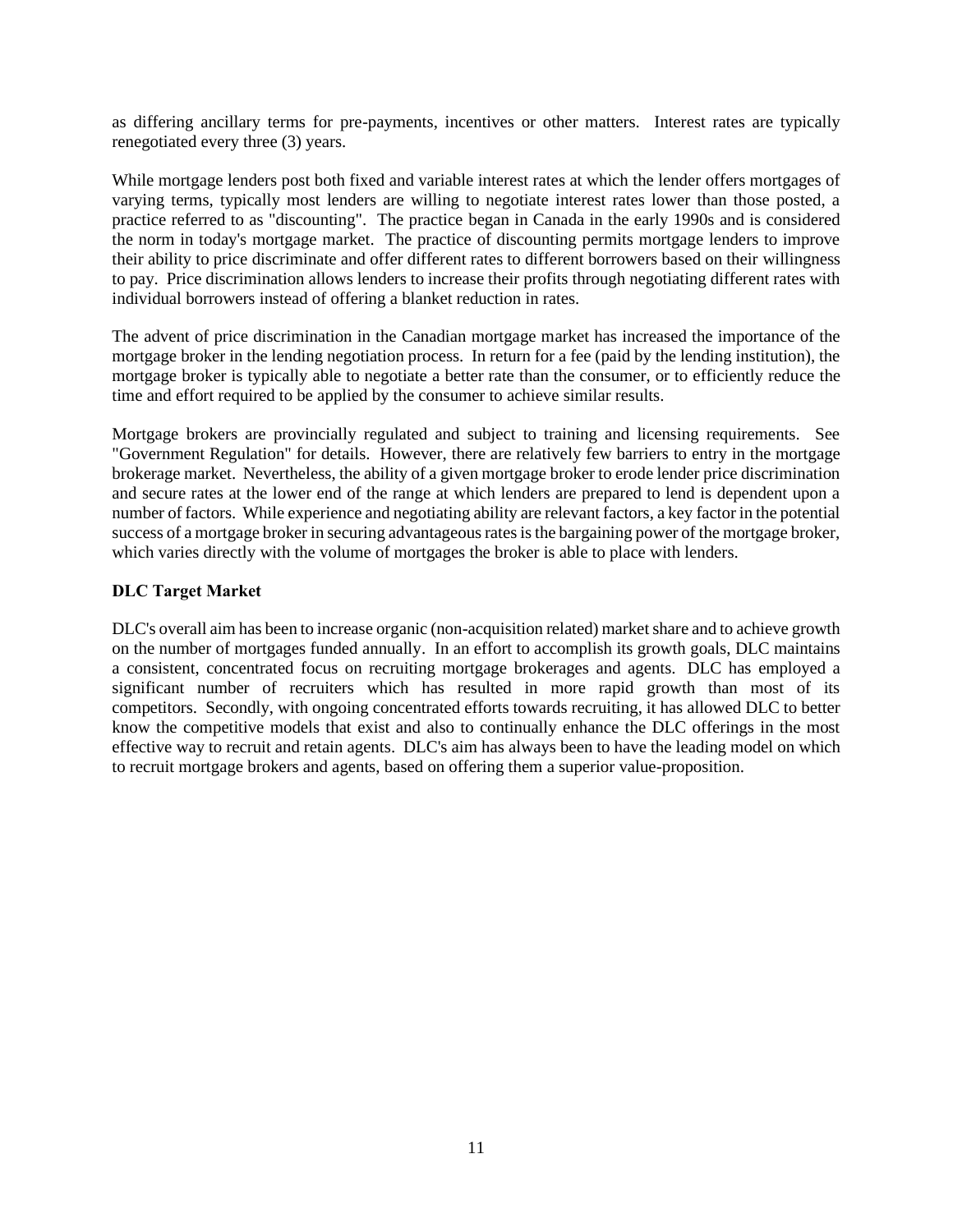DLC's largest opportunity region is in Ontario as illustrated below. Quebec and Atlantic Canada also represent growth opportunities and potential additional market share, although the total dollar volume available in those regions is substantially less in comparison to the Ontario market:

| January $1,2021$ to<br><b>December 31, 2021</b> | <b>Dollar Volume of DLC Broker Mortgage</b><br>Submissions $(1)$ | $\rm{DLC}$ 's % of<br><b>Mortgage Broker</b><br><b>Market</b> |
|-------------------------------------------------|------------------------------------------------------------------|---------------------------------------------------------------|
| <b>British Columbia</b>                         | \$37.0 billion                                                   | 54.6%                                                         |
| <b>Prairie Provinces</b>                        | \$18.8 billion                                                   | 46.4%                                                         |
| Ontario                                         | \$57.9 billion                                                   | 34.6%                                                         |
| <b>Ouebec</b>                                   | \$5.4 billion                                                    | 20.7%                                                         |
| <b>Atlantic Provinces</b>                       | \$3.0billion                                                     | 46.8%                                                         |
| <b>Unknown Regions</b>                          | \$0.03 billion                                                   | 72.9%                                                         |
| <b>CANADA</b>                                   | \$122.1 billion                                                  | 39.7%                                                         |

#### **Note:**

(1) While the Corporation only earns revenue on mortgages that are actually funded, the industry tracks market share based on mortgage application submissions (irrespective of whether the submission was successfully funded or not) through Finastra as market statistics are not available as to mortgage applications that are funded.

The table below provides the DLC Group's market share (by brand) in the mortgage brokerage market in each region of Canada:

| January 1, $2021$ to<br><b>December 31, 2021</b> | <b>Regional Market Share</b> <sup>(1)</sup> |            |           |              | <b>Regional Mortgage Broker</b><br>Firm Rankings <sup><math>(2)</math></sup> |                 |                 |
|--------------------------------------------------|---------------------------------------------|------------|-----------|--------------|------------------------------------------------------------------------------|-----------------|-----------------|
|                                                  | $\mathbf{DL}C^{(3)}$                        | <b>MCC</b> | <b>MA</b> | <b>Total</b> | $DLC^{(3)}$                                                                  | <b>MCC</b>      | <b>MA</b>       |
| <b>British Columbia</b>                          | 39.5%                                       | 6.0%       | 9.1%      | 54.6%        | 1 <sup>st</sup>                                                              | 4 <sup>th</sup> | 2rd             |
| <b>Prairie Provinces</b>                         | 23.0%                                       | 14.8%      | 8.6%      | 46.4%        | 1 <sup>st</sup>                                                              | 2 <sub>nd</sub> | 6 <sup>th</sup> |
| Ontario                                          | 13.2%                                       | 12.1%      | 9.3%      | 34.6%        | 2 <sub>nd</sub>                                                              | 4 <sup>th</sup> | 5 <sup>th</sup> |
| <b>Ouebec</b>                                    | 11.2%                                       | 0.2%       | 9.3%      | 20.7%        | 2 <sub>nd</sub>                                                              | Qth             | 2rd             |
| <b>Atlantic Provinces</b>                        | 8.7%                                        | 36.5%      | 1.6%      | 46.8%        | 5 <sup>th</sup>                                                              | 1 <sup>st</sup> | <b>Qth</b>      |
| <b>CANADA</b>                                    | 20.1%                                       | 10.6%      | 9.0%      | 39.7%        | 1 <sup>st</sup>                                                              | 4 <sup>th</sup> | 5 <sup>th</sup> |

**Notes:**

(1) Based on total submitted mortgage volumes as recorded through Finastra.

(2) Regional rankings of mortgage brokers as provided by Finastra.

(3) For the purposes of this table, the term "DLC" refers to only the DLC brand as a franchisor and does not include MCC or MA.

#### <span id="page-14-0"></span>**Mortgage Brokerage Market Conditions**

Effective January 1, 2018, the Office of the Superintendent of Financial Institutions Canada (OSFI) adopted Guideline B-20 - Residential Mortgage Underwriting Practices and Procedures. The revised Guideline applies to all federally-regulated financial institutions. The changes to Guideline B-20 reinforce OSFI's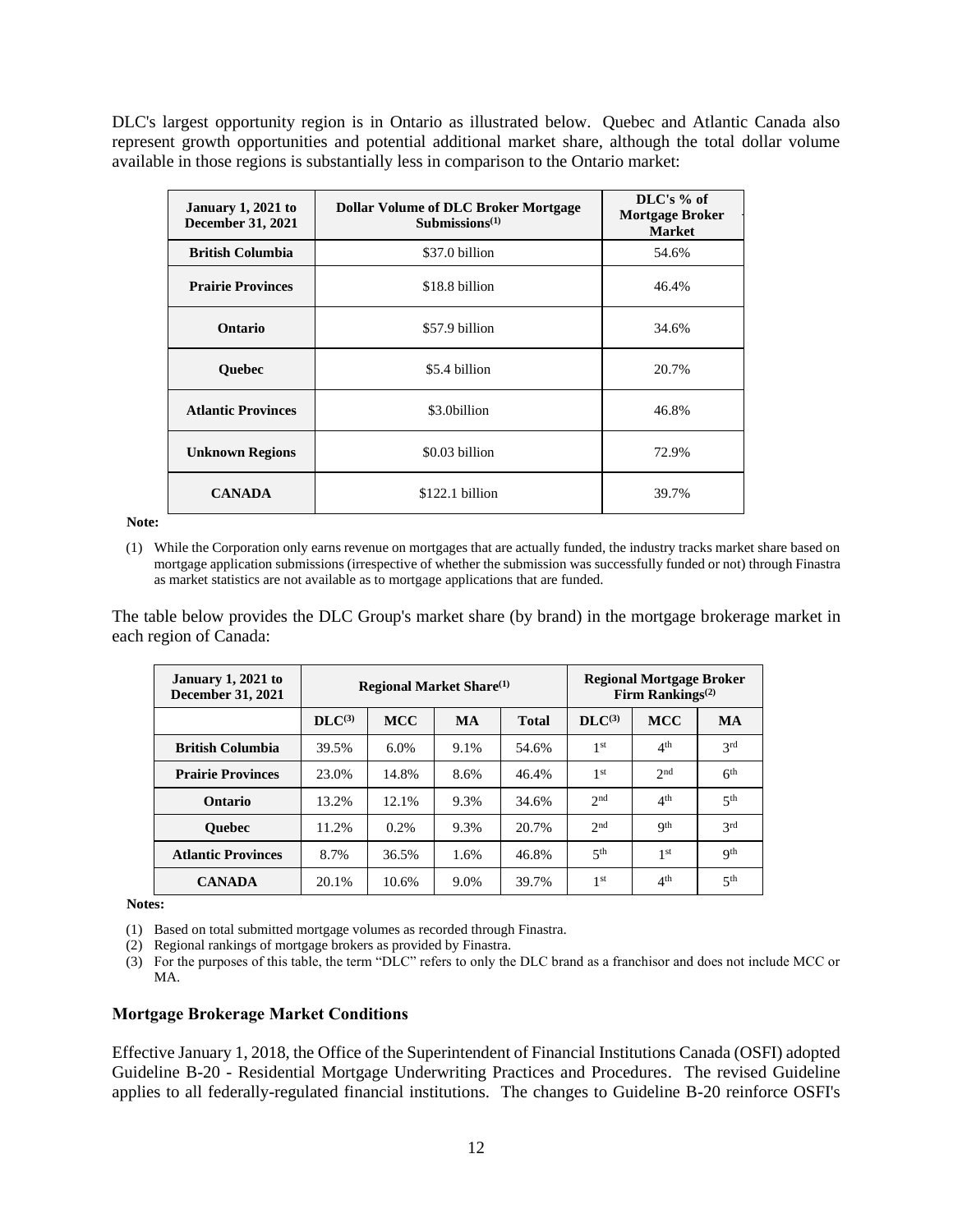expectation that federally-regulated mortgage lenders remain vigilant in their mortgage underwriting practices. As Guideline B-20 made mortgage borrowing more difficult for many Canadians, management believes more Canadians turned to mortgage brokers to help navigate the complex rules.

Management of DLC expects that mortgage brokers will increase their market share in the coming years due to the following factors:

- *Mortgage regulations:* Mortgage regulations have become more stringent in recent years, affecting the number of individuals that can qualify for conventional bank mortgages. As a result, these individuals are turned away from the banks and seek out mortgage brokers for assistance in obtaining a mortgage.
- *Additional Offerings:* As mortgage brokers are provided new products to offer, mortgage brokers will tend to appeal to a larger demographic / population base and also retain clients more effectively.
- *Conditioning & Habits:* Twenty years ago, only a minimal percentage of the Canadian population used mortgage brokers, as brokers were viewed generally as a last resort to obtaining a mortgage. Over the years, this perception has shifted, and Canadians are now using mortgage brokers to obtain better mortgage rates and to save money. Home buyers who used a mortgage broker will likely use one in the future. The generation that was reaching a home-buying age when brokers had little or no market share is aging and continually being replaced by younger, mortgage broker friendly Canadians.
- *The Complexity of Mortgages:* Many consumers are not sufficiently financially literate to ask the right questions when applying for a loan at a bank. As financial products become more complicated, more Canadians seek assistance to understand the complexities and alternatives.
- *Increased Broker Business Sophistication:* As mortgage broker business sophistication increases, we expect the volume of renewal business funded by mortgage brokers to increase.
- *Interest Rates May Increase:* As interest rates have been at historical lows for a significant period; many believe that interest rates will increase in years to come. In a higher interest rate environment, DLC anticipates that a growing proportion of consumers would likely shop for the best mortgage opportunities, driving the more conservative "single-bank" mortgage consumers to use mortgage brokers.
- *Technology:* Utilizing Newton and other available technology, mortgage brokers have the ability to more seamlessly accept client demographic and credit information to quickly and efficiently disseminate credit applications to various lenders across Canada. Further, consumers have adopted virtual conferencing technologies such as Zoom and Microsoft Teams as well as other online technologies (such as e-signatures) given the impacts of COVID-19. Technology provides the mortgage broker and client with the ability to efficiently access home-specific and third-party data such as appraisals, credit reports and related credit application information in a highly-efficient and cost-effective manner.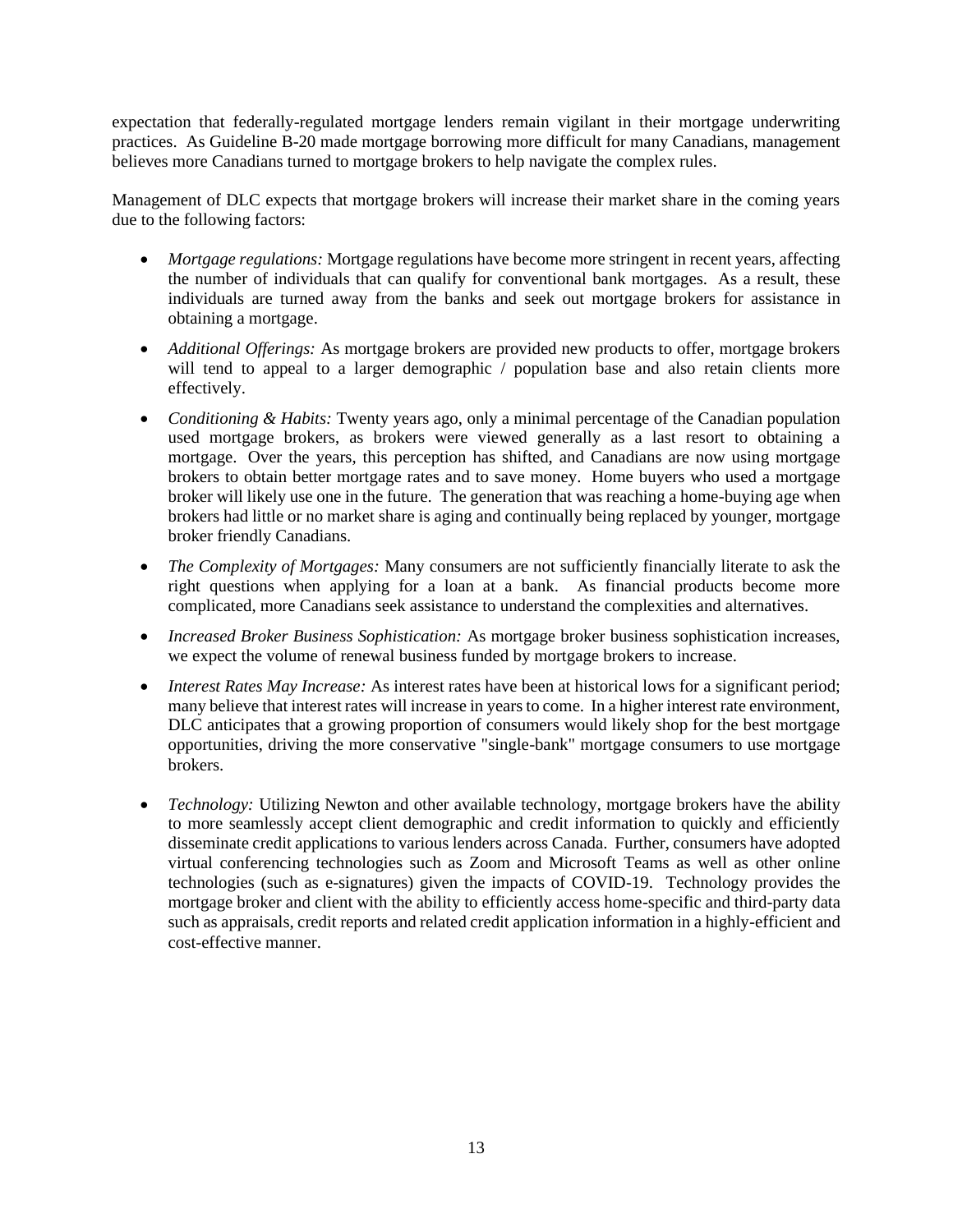## <span id="page-16-0"></span>**Competitive Strengths**

DLC Franchisees compete with other independent and franchised mortgage brokers. However, DLC believes that it offers competitive advantages relative to alternative mortgage broker arrangements as a result of the following:

- The DLC Group brands have created more significant brand recognition than that of its competition;
- The DLC Group offers coast-to-coast coverage, which assists it in creating brand loyalty Canadawide, as a result of mortgagees relocating within Canada and being repeat customers;
- The DLC Group's aggregate mortgage volume permits it to negotiate competitive mortgage rates on behalf of its Franchisees;
- The DLC Group has remained committed to offering the leading model from which a mortgage broker can build their business. This includes technology offerings, enhanced training, marketing design support and business support; and
- The DLC Group offers three mortgage brands that offer different operational models which allows us to recruit top talent and place those individuals with the brand style and culture that will allow them to thrive.

## <span id="page-16-1"></span>**Geographic Distribution of Sales**

The DLC Group has operations in all 10 provinces in Canada. The DLC network includes ~7,750 agents, ~530 Franchisees and teams, and over 1,000 locations. DLC seeks to add additional Franchisees on an ongoing basis, both in markets already served by DLC and new markets where DLC does not have a presence.

## <span id="page-16-2"></span>**Sources of Revenue**

DLC's revenue is comprised of fees earned on the franchising of mortgage brokerage services (including franchising revenue and royalty income) and commissions generated on the brokering of mortgages. Franchising revenue from mortgage brokerages includes income from royalties, advertising and other monthly fees, and connectivity fee income. Royalty income is based on a percentage of the mortgage related revenues earned or volumes closed by the franchises, and is recognized as the Franchisees earn their commissions and bonuses from lending contracts. Income from advertising fees is collected on a monthly basis from the franchises to fund the costs of advertising brokerage services, and is recognized each month as amounts become due from franchises based on the terms of the Franchise Agreement (other monthly fees are recognized in the same manner). Connectivity fee revenue relates to agreements made with certain lenders and suppliers to earn bonuses based on the volume of mortgages funded or on broker activity. Connectivity fee revenue is comprised of two streams: lender bonus revenues and Newton's revenues. Lender bonuses are agreements made with certain preferred lenders to earn income based on volume of mortgage funded and certain other criteria. Newton's revenues are earned through three channels: fees paid by Canadian lenders based on funded volumes of mortgages, monthly subscription fees from non-DLC Group brokers and third-party supplier fees on a transaction basis. Connectivity fee revenue is recognized on an accrual basis as the volume or activity thresholds are fulfilled. Commission income relates to income earned on the brokering of mortgages within the corporately-owned mortgage franchise, and is earned when the mortgage deal has closed.

DLC also may realize a profit or receive rebates, commissions, payments, discounts, allowances or other benefits in connection with products or services purchased, leased or obtained by Franchisees from certain suppliers. DLC is entitled to retain any such rebate, commission, payment, discount, allowance or other benefit for its own use and credit without accounting to the Franchisee for such amounts.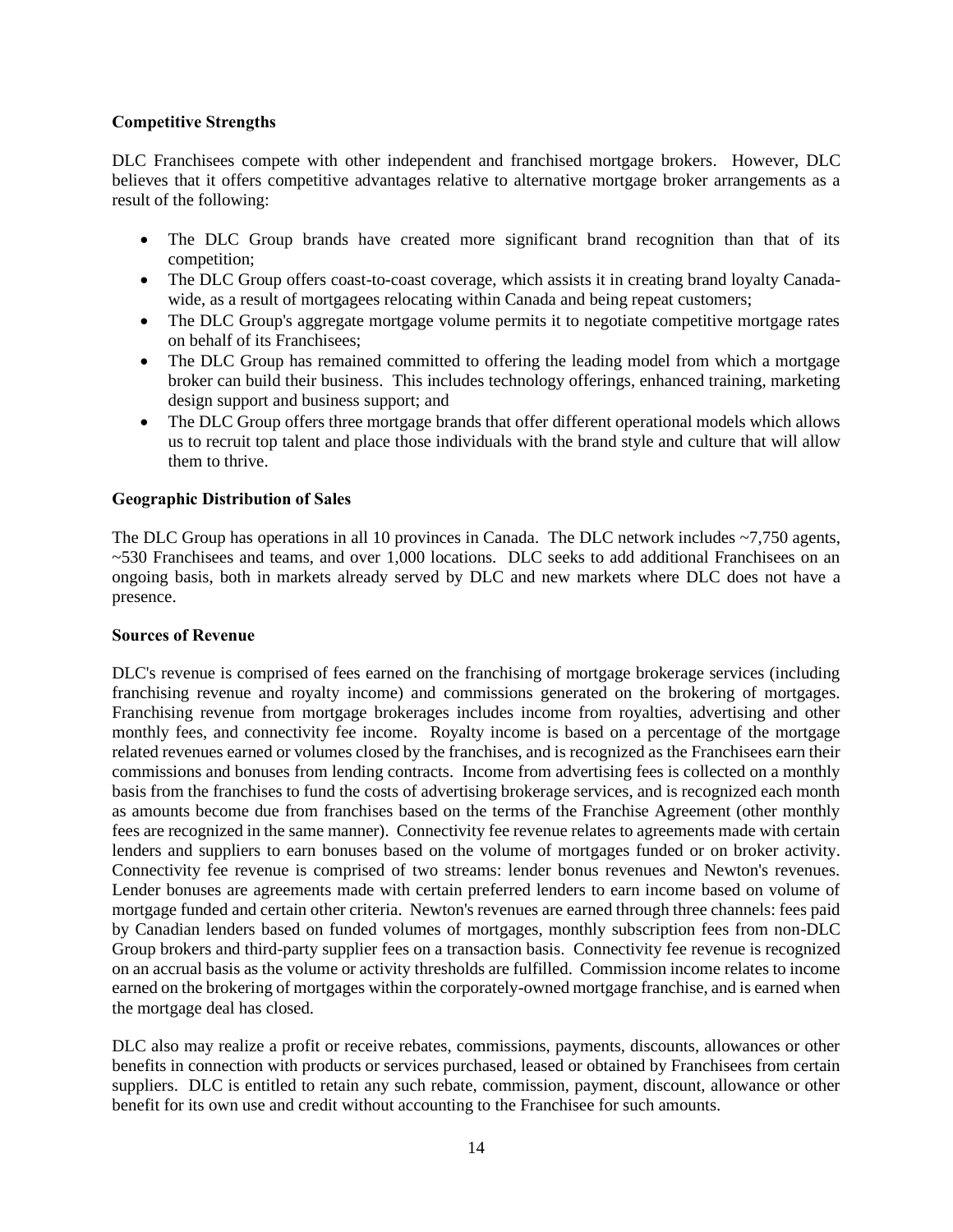### <span id="page-17-0"></span>**Cycles or Seasonal Aspects**



As a service provider to the Canadian real estate market, DLC sees consistent seasonality trends as illustrated below:

As reflected in the above graph, DLC mortgage activity in terms of both number of mortgages and aggregate mortgage value follow a seasonal trend reflective of home sales seasonality in the Canadian market. Generally, home sales and mortgage sales are lowest during the first quarter (January through March) and highest during the summer months (June through September), with spring and autumn typically experiencing average activity.

Based on market data, approximately 45% of mortgage volumes are from new mortgages on home purchases, 35% from mortgage renewals and 20% from mortgage re-financings. Although mortgage activity is certainly impacted by cyclical fluctuations in home sales, the impact is mitigated by the 55% of this activity that is not tied directly to home sales.

Based on historical market data, approximately 60% of mortgage consumers refinance their mortgage before the renewal date. As such, these re-financings lead to more business for mortgage brokers before the traditional 5-year maturity date expires. It also increases the importance for consumers of shopping a mortgage because the penalties for breaking a mortgage can be significant and can vary by type of mortgage and from lender to lender. Consumers are increasingly aware that there is much more to finding the best mortgage than just the mortgage rate. The terms, especially the penalties associated with breaking a mortgage, can be just as important. DLC believes that an independent mortgage professional, that has a vested interest in finding the best mortgage for the consumer, is a valuable asset to the individual.

## <span id="page-17-1"></span>**DLC Franchise Arrangements**

## *Brand Licensing, Franchise Fees and Connectivity Fees*

DLC grants franchises to operate a DLC-branded mortgage brokerage business (the "**Franchised Business**") in accordance with the terms and conditions of standard form franchise agreements (the "**Franchise Agreements**"). Upon entering into the Franchise Agreement, the Franchisee obtains the right to operate under the DLC brand, being "Dominion Lending Centres". MA and MCC also offer mortgage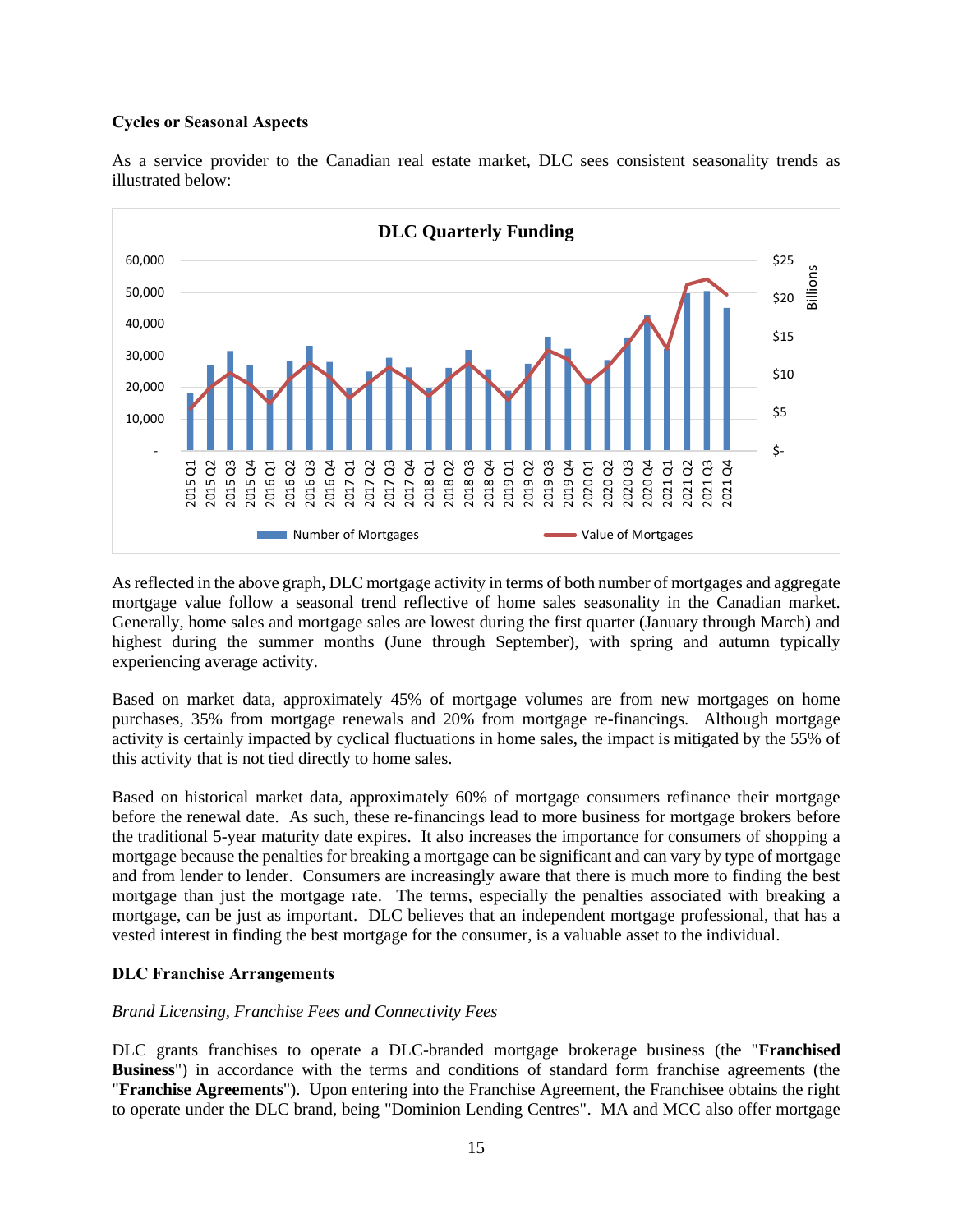broker franchises under the brands "Mortgage Architects" or "The Mortgage Centre", as applicable. The following disclosure relates exclusively to the DLC brand (as MA and MCC are similar but are not exactly the same).

In addition to securing brand use, DLC provides Franchisees with methods and know-how for conducting the Franchised Business (the "**System**") including methods of marketing, business management, administration and management. The System also includes methods of preserving the consistency of identity and reputation of the service standards, quality and uniformity of the services offered.

The Franchised Businesses typically offer all of the material and expertise required to offer mortgage brokerage services to individuals seeking to finance or refinance their real property. Franchisees broker mortgage products for owners of real property or for the acquisition of real property. Fees and bonuses for the placement of mortgage products are paid directly to Franchisees either by the lender or the customer. Some bonuses are paid directly to DLC from the lenders with the express intention that they be distributed among Franchisees (the "**Shared Bonuses**"), typically on a proportionate basis to the volume of mortgages placed with such lenders by the Franchisees. The Shared Bonuses are distributed by DLC to applicable Franchisees in accordance with the terms of the Franchise Agreement. Other financial incentives that are not intended to be distributed to Franchisees may sometimes be paid directly to DLC, and DLC is entitled to keep all such payments for its own account.

## *Franchise Terms and Renewals*

Franchise Agreements typically provide for an initial term of seven or 10 years, as well as two additional consecutive renewal terms. DLC has the discretion, but not the obligation, to grant additional renewal terms once the first two renewal terms have been exhausted. The renewal of a franchise term is conditional upon: the Franchisee being in full compliance with the Franchise Agreement and all monetary obligations to DLC; the Franchisee being in good standing with respect to its leased premises; the execution of DLC's thencurrent Franchise Agreement; the execution of a general release of DLC up to the effective date of the renewal; compliance with DLC's requirements to satisfy the image, standards, and specifications established by DLC for new franchises; compliance with all applicable laws and maintenance of licenses, registrations, and qualifications in the jurisdictions where the operations are carried out; payment of renewal fees and expenses; and delivery by DLC of any franchise disclosure statement required by applicable law.

DLC may terminate a Franchise Agreement in the event of: bankruptcy or insolvency of the Franchisee or principal; appointment of receiver for the Franchisee or principal; the Franchisee ceasing to carry-on business at the premises or losing rights to the premises; the Franchisee's failure to provide reports, statements or other documents under the Franchise Agreement; the Franchisee or any other franchise representative engaging in conduct detrimental to DLC, its intellectual property or the System; failure by the Franchisee to pay monies owed to DLC or its affiliate within 90 days of receipt of a written request to do so; a purported assignment of the Franchise Agreement without complying with assignment provisions; receipt by the Franchisee of three or more notices of material default within a consecutive 12 month period; failure to cure any other default under the Franchise Agreement within ten (10) business days' notice; the incapacitation of the principal for a cumulative period of 180 days in any 12 month period where the principal is essential for running of the business; a loss of right to conduct business as a mortgage broker; or failure to meet certain performance criteria for minimum sales volumes.

## *Franchisee Locations*

DLC's standard-form Franchise Agreements typically do not confer upon the Franchisee any proprietary or exclusive right in or to any territory or market area surrounding the premises of the Franchised Business.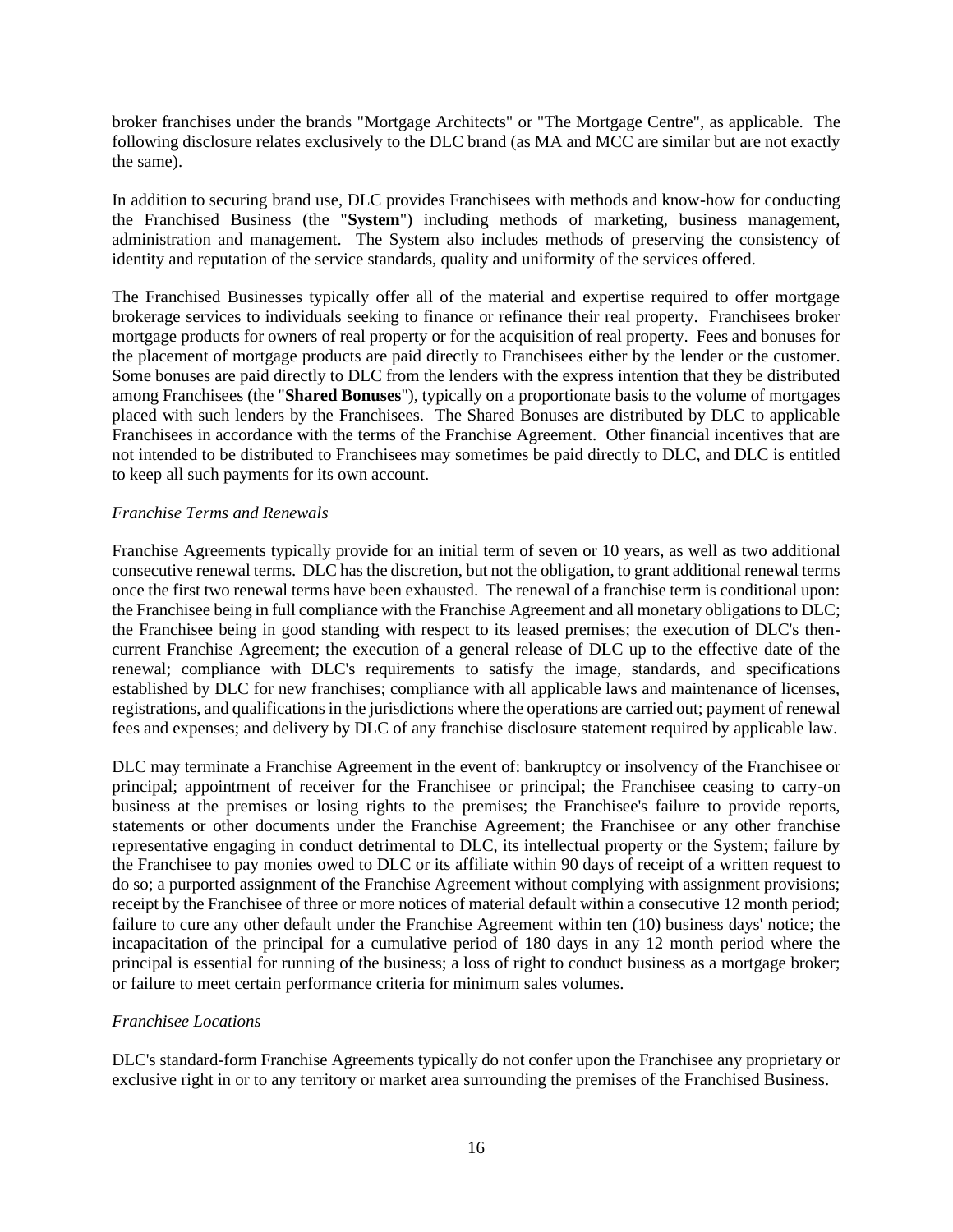DLC does not have a policy as to how proximate to an existing Franchised Business location that: DLC may establish another Franchised Business or permit another distributor using the DLC brand; a DLC outlet may be established; or DLC may establish other methods of distribution using a DLC brand.

## *Marketing and Advertising*

DLC grants its Franchisees a non-exclusive license to use and display in the conduct of the Franchised Business the applicable DLC trade name and trademarks under which the Franchisee will conduct the Franchised Business within the applicable territory of the franchise. The Franchisee may not use any intellectual property of DLC as part of its corporate or firm name unless required by applicable regulatory legislation, and then, only in such manner as directed by DLC. While DLC and its affiliates actively seek to protect intellectual property from infringement by others, DLC is under no obligation to the Franchisee to do so, nor is DLC obligated to protect the Franchisee against claims of unfair competition or infringement. The Franchisee must follow DLC's rules when using the DLC intellectual property.

DLC collects advertising fees which are applied by DLC to marketing and advertising programs for the benefit of all Franchisees. DLC's national advertising fund promotes the quality of the DLC brand to consumers through television, print, and online advertising, and educates potential customers about the benefits of using a DLC mortgage broker.

Individual advertising and marketing measures on the part of the Franchisee may be carried out, subject to the requirements of the Franchise Agreement, which includes obtaining the prior written approval of DLC. Any costs incurred by the Franchisee in respect of its individual advertising and marketing measures (including the costs of legal advice and representation) are borne by the Franchisee.

## *Franchisee Training and Support*

New Franchisees are offered a training program which, among other things, gives each Franchisee the knowledge and skills necessary to operate their office and to deliver advice and recommendations on mortgage options to their customers. In addition, DLC periodically makes available to Franchisees and their mortgage brokers optional training by way of seminars, webinars, conferences, computer software, newsletters and bulletins relating to developments in the mortgage broker business. Attendance at the training is optional and the cost of such attendance, including all related travel costs (if any), is usually at the Franchisee's sole cost and expense.

DLC may introduce software and software applications, either created specifically by DLC or created for DLC by a specified software developer/supplier, for the purposes of facilitating the Franchisee's accounting, management or other information systems. At the request of the Franchisee, DLC will provide the Franchisee with reasonable assistance implementing the DLC software and reasonable training on the use of the DLC software. All costs associated with such implementation and training will be the sole responsibility of the Franchisee.

## *Information Management Systems*

DLC may from time to time require Franchisees to purchase or lease certain software and software applications in connection with the Franchised Business. DLC generally provides management information systems and resources designed to facilitate the efficient and profitable operation of DLC franchises. These systems include agent websites; a proprietary intranet that provides Franchisees and mortgage brokers with training resources, sales tools, property valuation systems and other business planning tools; and client relationship management software, which assists DLC mortgage brokers in managing client contacts, customer leads and other marketing information.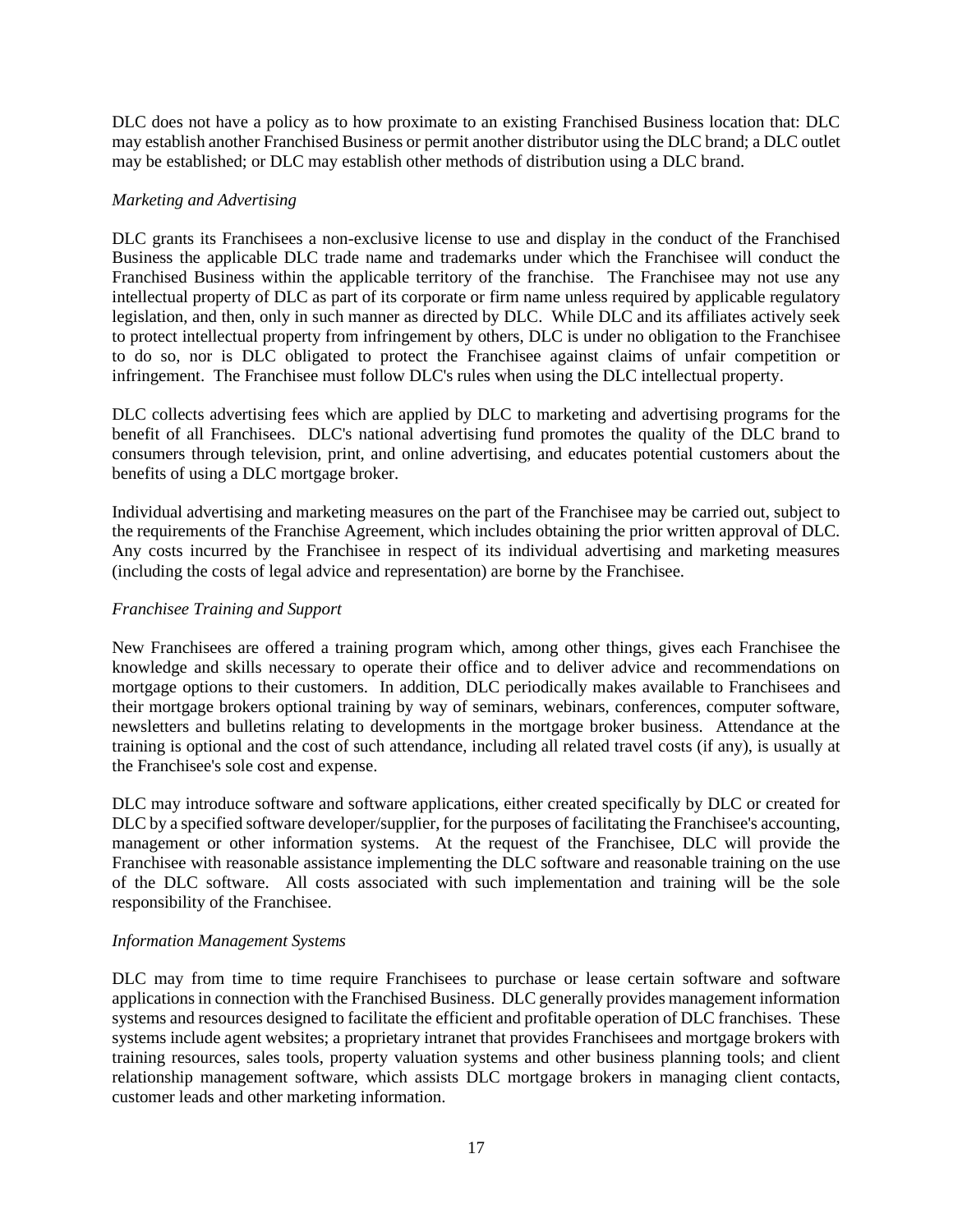### *Insurance*

DLC Franchisees are required to obtain insurance policies for the operation of the Franchised Business including errors and omissions insurance, fire extended insurance on the leasehold improvements situated at the business premises for the Franchised Business, business interruption insurance, rental insurance, worker's compensation insurance and public liability and indemnity insurance fully protecting DLC and the Franchisee against loss or damage occurring in conjunction with the operation of the Franchised Business.

## <span id="page-20-0"></span>**Government Regulation**

As a Franchisor, DLC must comply with provincial franchise legislation, which varies province-to-province within Canada. Currently, each of the provinces of Alberta, Manitoba, Ontario, New Brunswick and Prince Edward Island have enacted franchise legislation. Other Canadian provinces also are contemplating such legislation. Principally, the effect of such legislation is to require franchisors such as DLC to prepare and deliver to prospective Franchisees (at least 14 days prior to entering into the franchise or paying any amounts under it) a disclosure document that describes all "material facts", including details concerning the franchise and the Franchisee's rights and obligations under the Franchise Agreement. In certain circumstances, a failure to deliver a disclosure document when required, or a misrepresentation by the franchisor in the disclosure document, may give rise to a right in favour of the Franchisee to terminate the franchise within a specified period, or to sue the franchisor for damages. In addition, franchise legislation generally includes a statutory duty of good faith and fair dealing by both the franchisor and the Franchisee. DLC has implemented standard-form disclosure documents and procedures for addressing its obligations under provincial franchise legislation.

In order to operate the Franchised Business as a mortgage broker business, the proposed Franchisee must become and remain duly licensed as a mortgage broker, credit broker or other similar broker in accordance with the applicable legislation, if any, in the province where the Franchised Business is located. In addition, the proposed Franchisee must comply with all federal, provincial and municipal laws that affect a Franchised Business including employment, workers' compensation, insurance, corporate, tax, licensing and similar laws and regulations. Under the Franchise Agreement, it is the proposed Franchisee's responsibility to comply with all applicable laws, and to obtain and maintain all necessary permits, licenses, authorizations or other permissions necessary or otherwise required to operate the Franchised Business.

# <span id="page-20-1"></span>**Credit Facilities**

The TD Credit Facility is comprised of three senior term credit facilities (collectively, the "Senior Credit Facilities") and a junior term credit facility (the "Junior Credit Facility").

The Senior Credit Facilities provide the Corporation with a \$5.0 million revolving working capital credit line; a \$10.0 million revolving acquisition credit line; and a \$7.6 million term loan to fund the Corporation's SIB and pro rata (40%) dividend to Preferred Shareholders. The Senior Credit Facilities are for a three (3) year term and are secured by a first charge over all of the Corporation's "core business assets". Interest on the Senior Credit Facilities is based on the prime borrowing rate plus an additional amount determined based on the Corporation's total leverage. As at the date hereof, the interest rate is equal to the prime borrowing rate. As at December 31, 2021, the aggregate balance gross of debt issuance costs, owing under the Senior Credit Facilities was \$6.2 million (excluding amounts drawn in 2022 to fund the SIB and the Newton Acquisition). All costs and expenses associated with the Senior Credit Facilities are allocated to the Core Business.

The Junior Credit Facility provided the Corporation with a term loan to facilitate the repayment of all indebtedness of the Corporation under the Sagard credit facility on December 22, 2021 and to terminate all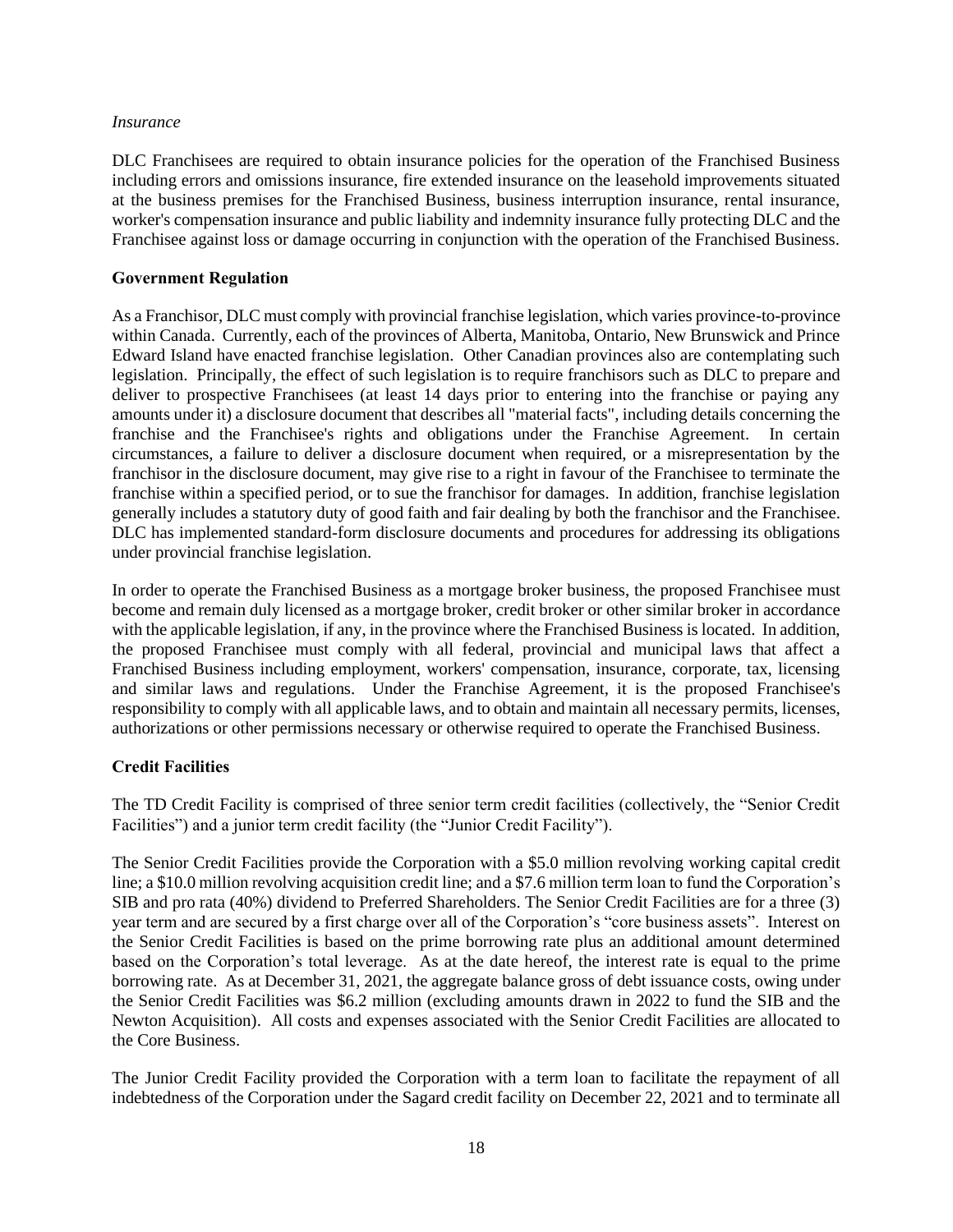existing foreign currency forward contracts. The Junior Credit Facility is for a three (3) year term and is secured by a first charge over all of the Corporation's "non-core business assets" and a junior security interest over the Corporation's "core business assets" (subject to certain security-sharing rights of the Preferred Shareholders). Interest on the Junior Credit Facility is based on the prime borrowing rate plus an additional amount determined based on the Corporation's total leverage. As at the date hereof, the interest rate on the Junior Credit Facility is prime plus 75 bps. As at December 31, 2021, the aggregate balance, gross of debt issuance costs, owing under the Junior Credit Facilities was \$30.6 million. All costs and expenses associated with the Junior Credit Facilities are allocated to the Non-Core Business.

Annual financial covenants for both facilities include the requirement to maintain an interest coverage ratio of not less than 3.00:1.00 and an adjusted total debt-to-BITDA ratio of less than 2.75:1.00. As at December 31, 2021, the Corporation was in compliance with all such covenants.

## <span id="page-21-0"></span>**Employees**

As at December 31, 2021, the Corporation had 138 employees (67 employees at DLC Inc., 9 employees at MCC, 24 employees at MA and 38 employees at Newton).

## **DESCRIPTION OF CAPITAL STRUCTURE**

<span id="page-21-1"></span>The Corporation has authorized capital consisting of an unlimited number of Common Shares and an unlimited number of Preferred Shares. As of March 29, 2022, there were 46,429,298 Common Shares issued and outstanding as fully paid and non-assessable and 26,774,054 Preferred Shares issued and outstanding.

### *Common Shares*

All of the Common Shares rank equally as to dividends, voting powers and participation in assets and in all other respects. Each Common Share carries one vote per share at meetings of the Shareholders, to receive dividends if and when declared by the Board from time to time and to receive any remaining assets of the Corporation upon dissolution. There are no indentures or agreements limiting the payment of dividends and there are no conversion rights, special liquidation rights, pre-emptive rights or subscription rights attached to the Common Shares.

## *Preferred Shares*

The Series 1, class B Preferred Shares were created pursuant to articles of amendment dated November 6, 2020 and were issued in connection with the DLC Acquisition.

The following is a summary of the principal terms of the Preferred Shares. The Preferred Shares participate in the economic performance of the Core Business (being DLC) and do not have any economic entitlement to the performance of the Non-Core Assets (being Club16 and Impact).

## *Voting Rights*

The Preferred Shares do not have voting rights, except as may be mandated in certain instances by applicable law, and are not convertible into Common Shares. Notwithstanding this, the Preferred Shareholders are entitled to nominate 40% of the Corporation's directors pursuant to the Investors Rights Agreement (as discussed further below). Further, certain corporate decisions such as incurring additional debt or completing a new acquisition of a Non-Core Asset will be subject to approval by the Preferred Shareholders. See *"Investors Rights Agreement*" below.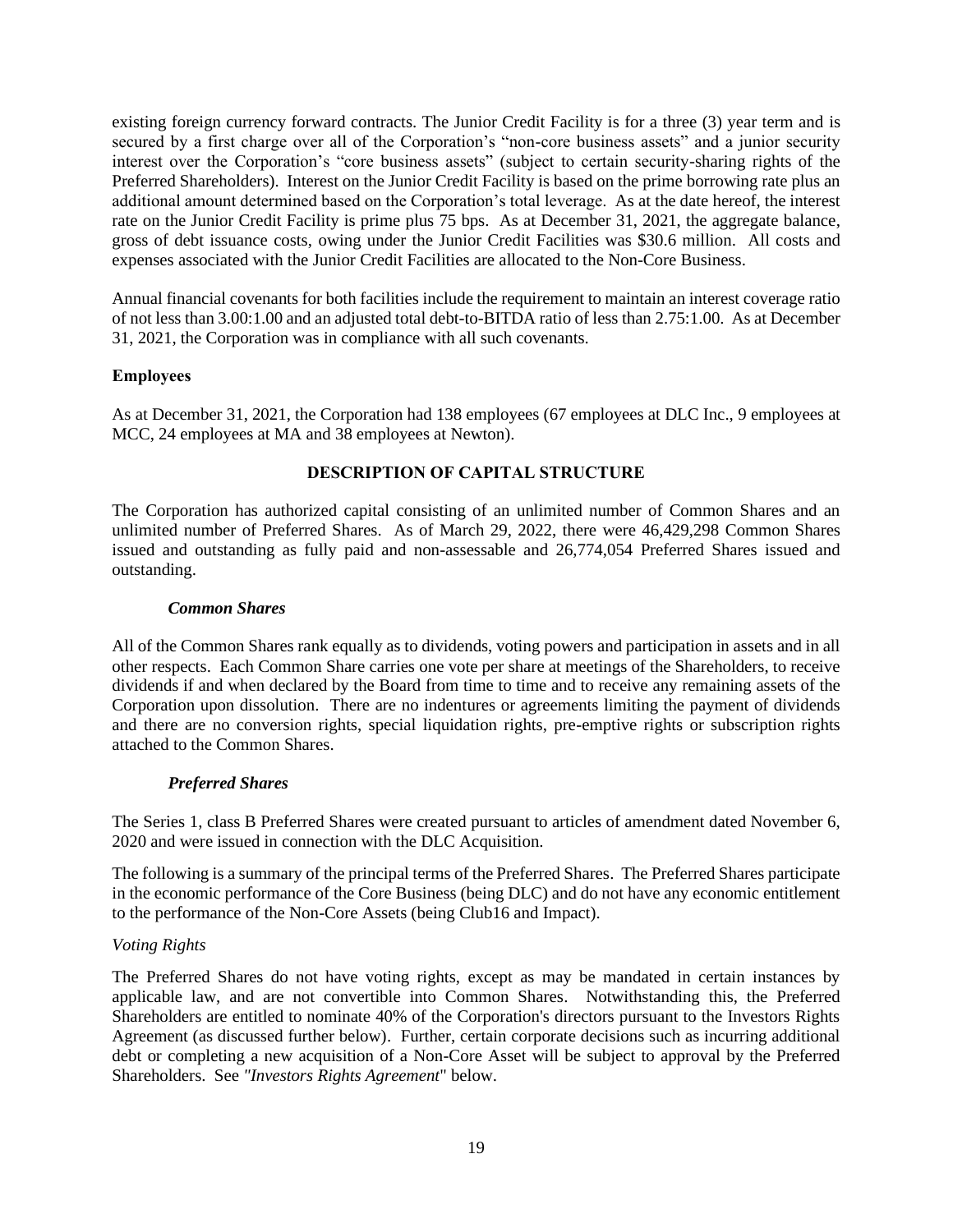## *Dividend Rights*

The holders of Preferred Shares are entitled to dividends based on Core Business Distributable Cash. "**Core Business Distributable Cash**" is defined in the terms attached to the Preferred Shares and is intended to serve as a proxy for the distributable free cash flow of the DLC Group, being equal to 95% of the following in any given fiscal year: (i) adjusted cash flows from operating activities (excluding non-cash working capital); (ii) cash flows from investing activities, and (iii) adjusted cash flows from financing activities attributable to the Core Business during a given fiscal year, less: (i) taxes attributable to the Core Business; and (ii) other adjustments approved by the Board of the Corporation and the Majority Preferred Shareholder in writing with specific reference to the applicable fiscal year. The enumerated components of Core Business Distributable Cash will be calculated on the basis of stand-alone financial statements of the Core Business which must be maintained by the Corporation for each fiscal year, as required under the terms of the Investors Rights Agreement.

The Preferred Shares are entitled to an annual cumulative dividend (the "**Annual Series 1 Dividend**") in an amount equal to 40% of the Core Business Distributable Cash.

The Annual Series 1 Dividend shall be paid to Preferred Shareholders within 120 days of the end of each fiscal year. Throughout the course of the fiscal year, the Corporation shall declare and pay an interim monthly cash dividend to the Preferred Shareholders in an amount determined by the board that represents a good-faith estimate of the monthly instalment of the Annual Series 1 Dividend (the "**Interim Monthly Dividends**"). The Corporation will be entitled to retain payments equal to 60% of Core Business Distributable Cash concurrently with the payment of the Interim Monthly Dividends, which amounts will be paid into a separate bank account segregated from the Core Business Operations.

If the Interim Monthly Dividends declared and paid on the Preferred Shares in respect of any particular Fiscal Year exceed the Annual Series 1 Dividend amount on the Preferred Shares for that same fiscal year, then the difference will be deducted and withheld from the Interim Monthly Dividends otherwise payable on the Preferred Shares for the next following fiscal year, until offset in full. Similarly, if the Interim Monthly Dividends declared and paid on the Preferred Shares in respect of any particular fiscal year are less than the Annual Series 1 Dividend amount on the Preferred Shares for that same fiscal year, then the difference will be paid on the Preferred Shares in the subsequent fiscal year, in accordance with the rights, privileges, restrictions and conditions attached to the Preferred Shares.

## *Liquidation Rights*

In the event of a liquidation, dissolution or winding-up of the Corporation's assets and property, or the sale of the Core Business Operations, the Preferred Shareholders shall be entitled to receive the amount equal to any accrued but unpaid Annual Preferred Share Dividend plus an amount equal to 40% of the net proceeds of any liquidation event or the sale of the Core Business Operations.

## *Investors Rights Agreement*

The investors rights agreement is an agreement between the Corporation and the holders of the Preferred Shares dated December 31, 2020 (the "**Investors Rights Agreement**"). This agreement grants certain governance rights to the Preferred Shareholders. A summary of the governance rights granted to the Preferred Shareholders under the Investors Rights Agreement is set out below. The Investors Rights Agreement will remain in effect until the Corporation and holders of not less than 80% of the Preferred Shares agree to termination.

A copy of the Investors Rights Agreement is attached as a schedule to the DLC Purchase Agreement which was filed on the Corporation's SEDAR profile on October 5, 2020 and is available for review at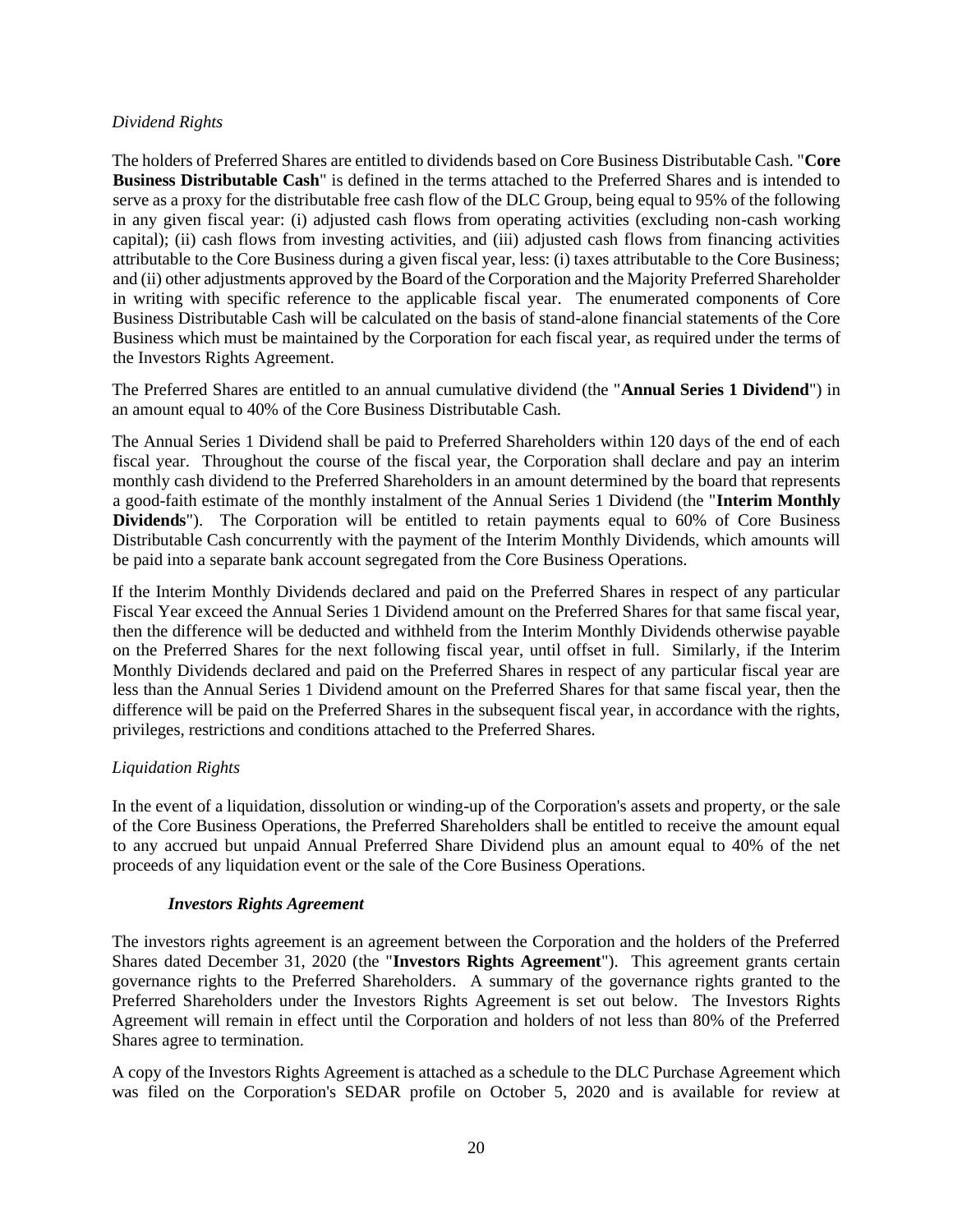[www.sedar.com.](http://www.sedar.com/) Summaries of the key terms and conditions included in the Investors Rights Agreement are set out below.

## *Board Nomination Rights*

Any Preferred Shareholder directly holding over 80% of the Preferred Shares (a "**Majority Preferred Shareholder**") will have the ongoing right to nominate 40% (rounded up or down to the nearest whole number provided that, in no circumstance, shall the Majority Preferred Shareholder be entitled to nominate 50% of more of the directors as a result of any such rounding) of the members of the board of directors. As at the date hereof, KayMaur holds in excess of 80% of the Preferred Shares and Gary Mauris, Chris Kayat and James Bell are the initial nominees of KayMaur to the Board.

Further, the Investors Rights Agreement stipulates that at least one of the nominated directors of KayMaur must be invited to participate in all meetings of the audit committee of the Corporation.

## *Preferred Shareholder Approvals*

Additionally, the following decisions (the "**Special Shareholder Decisions**") undertaken by either the Corporation or any of its subsidiaries must be approved in writing by any Majority Preferred Shareholder:

- (1) incurring any material new or additional debt or other borrowings, creating or issuing any debt securities or debt instruments in respect of the DLC Group, that would result in the DLC Group having a consolidated debt-to-equity ratio in excess of 2 to 1;
- (2) guaranteeing or agreeing to guarantee the obligations of any person other than the members of the DLC Group;
- (3) granting loans to any person other than members of the DLC Group;
- (4) terminating any of the executives or senior management of the DLC Group (excluding Chris Kayat or Gary Mauris);
- (5) reducing the directors' and officers' insurance coverage provided for under the Investors Rights Agreement;
- (6) acquiring by way of a share or asset transaction (or series of transactions), commencing or investing in a business other than the DLC Group (other than investments in Impact, Club16, Vital Alert or the Non-Core Businesses);
- (7) entering into, or taking steps to enter into, a merger, amalgamation or other form of business combination with any other person, provided however, the foregoing: (i) shall not apply to any amalgamation, arrangement or take-over bid involving the Corporation, the effect of which provides for the acquisition of solely the common shares of the Corporation; and (ii) shall not limit the authority of the directors of the Corporation to respond to any take-over bid for the shares of the Corporation in such manner as determined by the directors of the Corporation;
- (8) granting any material encumbrance over all or any portion of the property, assets or undertaking of the Corporation or any of its wholly-owned or partially-owned subsidiaries, other than as permitted by the Investors Rights Agreement;
- (9) expanding the business of the DLC Group to jurisdictions outside of Canada;
- (10) selling or otherwise transferring any one or more members of the DLC Group, or all or substantially all of the assets of any one or more members of the DLC Group;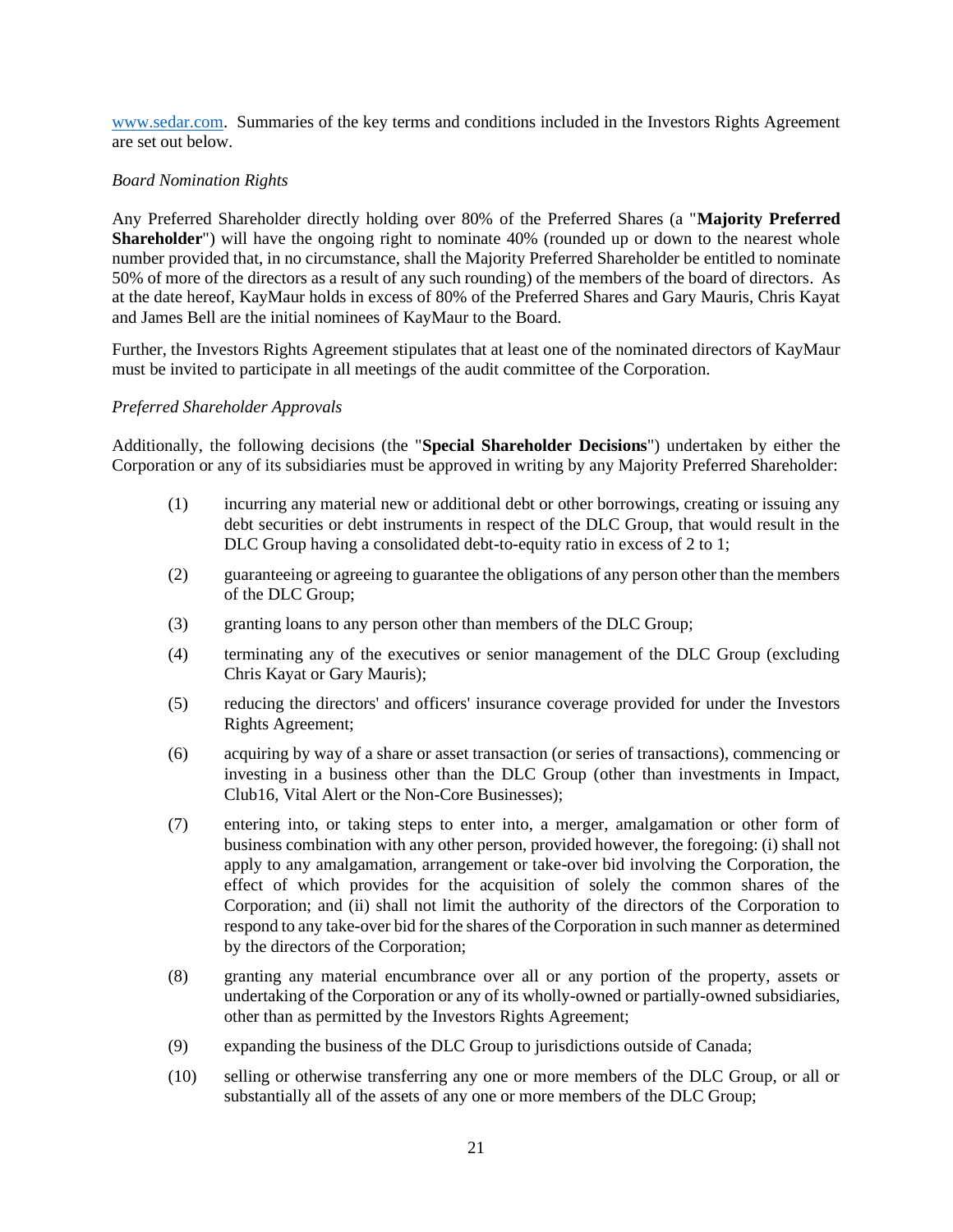- (11) amending the constating documents of the Corporation or any other member of the DLC Group;
- (12) restructuring any one or more members of the DLC Group;
- (13) changing the size of the Board or any DLC Board;
- (14) creating or issuing any shares in the capital of the Corporation that have preferential or equal treatment to the Preferred Shares as to dividends, returns of capital or sharing of assets on liquidation as the current outstanding shares of the Corporation and each subsidiary of DLC;
- (15) amalgamating Impact, Club16 or Vital Alert with the Corporation, or entering into any transaction or series of transactions that would result in the business carried on by Impact, Club16 or Vital Alert being carried on by the Corporation; or
- (16) entering into, or taking steps to enter into, any non-arm's length transactions other than in respect of Impact, Club16, Vital Alert or the Non-Core Businesses.

### *Special Board Decisions*

Any decision of the Board to make a net debt repayment from Core Distributable Business Cash must be approved by at least a majority of the directors then in office, which approval must include the nominees of the Majority Preferred Shareholder.

### *Restrictions on Transfers*

The Preferred Shareholders cannot transfer Preferred Shares except in accordance with the Investors Rights Agreement, provided that Preferred Shareholders may transfer all or a portion of their Preferred Shares to an affiliated entity, so long as that entity holds at least 25% of the issued and outstanding Preferred Shares following the transfer. Any transferee of the Preferred Shares must agree to be bound by the Investors Rights Agreement prior to the transfer being effective.

In the event a Preferred Shareholder enters into an agreement with a third-party purchaser or receives a *bona fide* offer from a third party purchaser, to sell all or any portion of the Preferred Shareholder's Preferred Shares, the Corporation has a right of first refusal to buy the shares on the same terms as the third party purchaser was prepared to purchase the shares.

#### **DIVIDENDS**

<span id="page-24-0"></span>On November 4, 2016, the Corporation implemented a dividend policy to pay an annual dividend of \$0.05 per Common Share (payable quarterly). The Corporation declared and paid quarterly dividends of \$0.0125 per Common Share to shareholders of record on March 31, 2017, June 30, 2017, September 29, 2017, December 29, 2017, March 30, 2018, June 29, 2018 and September 28, 2018 and December 28, 2018. On March 12, 2019, the Corporation announced that it suspended the payment of its quarterly dividend of \$0.0125 per Common Share to provide the Corporation with more flexibility to pay down debt and allow certain investees to retain more cash to take advantage of growth opportunities.

The Preferred Shareholders are entitled to the Annual Series 1 Dividend in an amount equal to 40% of the Core Business Distributable Cash. See "Description of Capital Structure – Preferred Shares – Dividend Rights".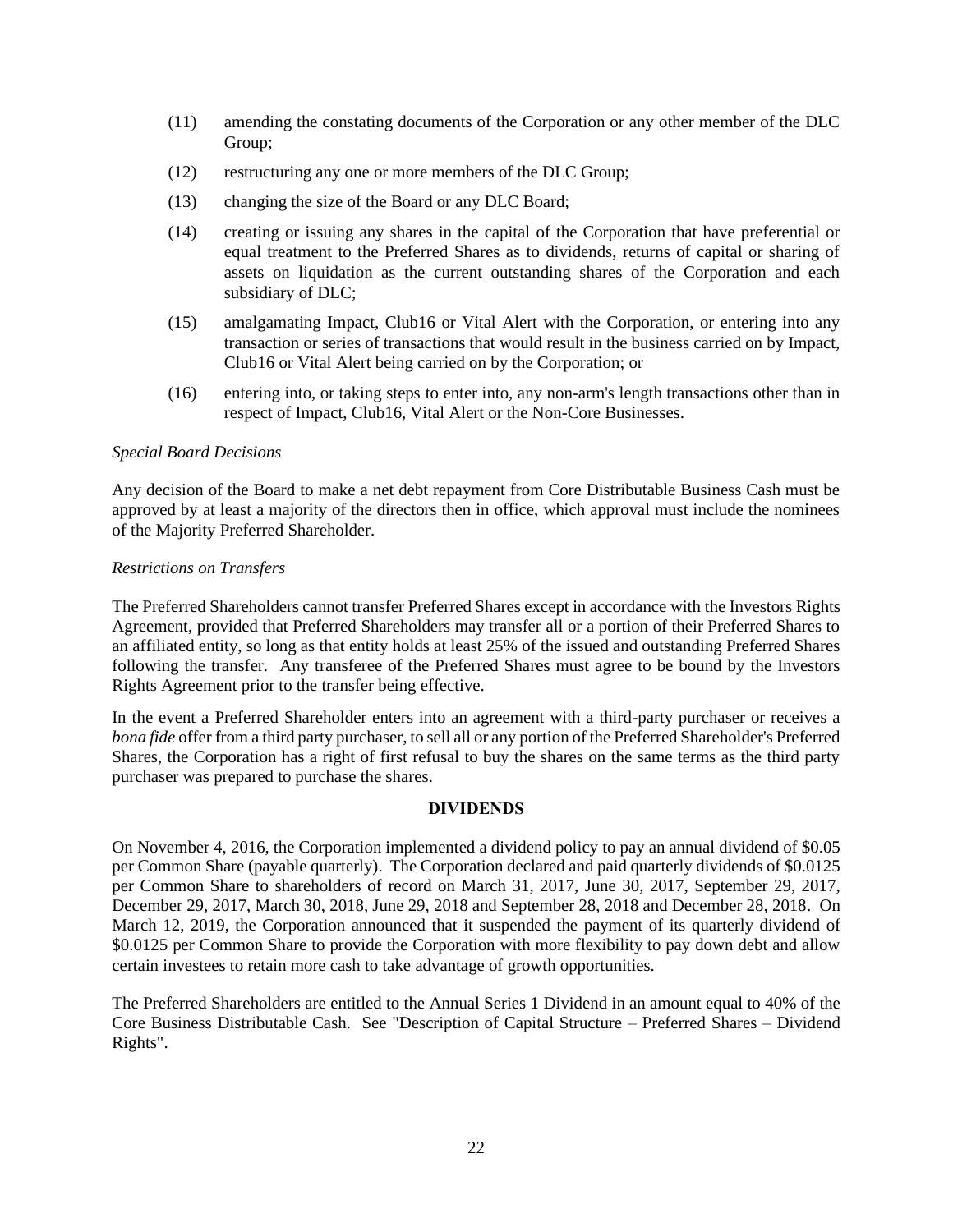### **MARKET FOR SECURITIES**

<span id="page-25-0"></span>The Common Shares commenced trading on the TSX on February 3, 2022 under the symbol "DLCG". The Common Shares had traded on the TSXV under the symbol "DLCG" since January 8, 2021 until the corporation graduated to the TSX on February 3, 2022.

### <span id="page-25-1"></span>**Trading Price and Volume**

The following table sets out the high and low trading prices and aggregate volume of trading of the Common Shares on the TSXV for the following periods (as reported by the TSXV).

| Period    | $High (\$)$ | Low(\$) | <b>Volume (Shares)</b> |
|-----------|-------------|---------|------------------------|
| 2021      |             |         |                        |
| January   | 4.10        | 3.06    | 2,319,148              |
| February  | 3.75        | 3.35    | 682,304                |
| March     | 4.05        | 3.45    | 1.390.098              |
| April     | 4.45        | 3.60    | 1,294,700              |
| May       | 4.55        | 3.76    | 727,027                |
| June      | 4.04        | 3.21    | 755,918                |
| July      | 4.10        | 3.25    | 312,163                |
| August    | 3.74        | 3.00    | 306.012                |
| September | 3.49        | 3.06    | 612,333                |
| October   | 3.26        | 2.88    | 195,038                |
| November  | 3.73        | 2.81    | 1,299,434              |
| December  | 3.85        | 3.46    | 759.472                |

#### <span id="page-25-2"></span>**Prior Sales**

During the financial year ended December 31, 2021 and the period thereafter up to March 29, 2022, the Corporation issued the following securities:

| Date              | <b>Type of Transaction</b> | <b>Number and Type of Securities</b> | Price  | Proceeds |
|-------------------|----------------------------|--------------------------------------|--------|----------|
| February 28, 2022 | Newton Acquisition         | 1.853.247 Common Shares              | \$3.85 | Assets   |

## **DIRECTORS AND OFFICERS**

#### <span id="page-25-3"></span>**Name, Occupation and Security Holding**

As of March 29, 2022, the name, province or state, and country of residence, position or office held with the Corporation and principal occupation for the immediately preceding five (5) years of each of the directors and executive officers of the Corporation are as follows:

| Name and Jurisdiction<br>of Residence | <b>Present Position with the Corporation and Principal</b><br><b>Occupation for last five years</b> | Director since |
|---------------------------------------|-----------------------------------------------------------------------------------------------------|----------------|
| <b>Gary Mauris</b>                    | Executive Chairman and Chief Executive Officer of the Corporation                                   | June 20, 2016  |
| British Columbia,                     | (January, 2021 to present)                                                                          |                |
| Canada                                |                                                                                                     |                |
|                                       | Chief Executive Officer of DLC Group (2006 to present)                                              |                |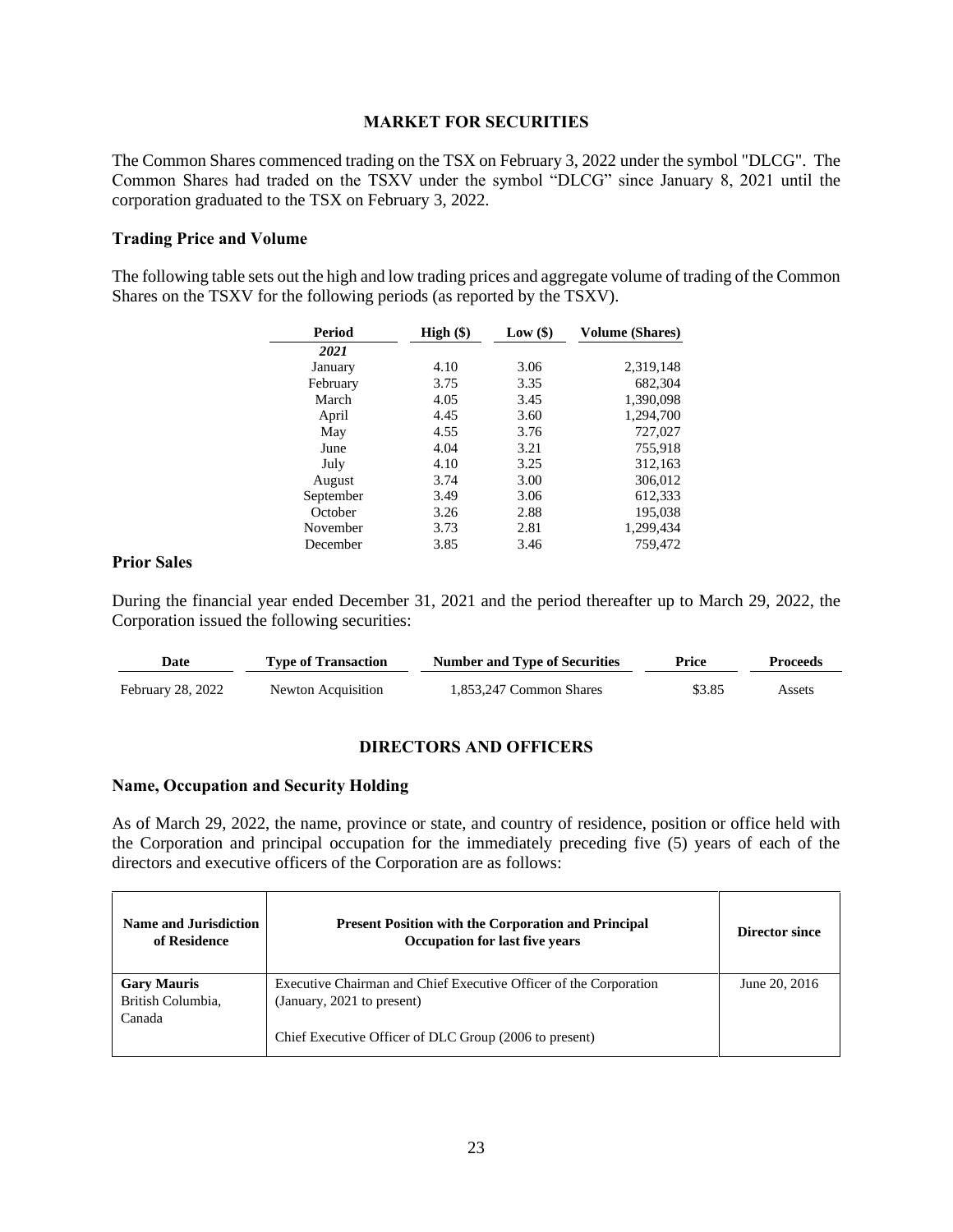| <b>Chris Kayat</b><br>British Columbia,      | Executive Vice-Chairman of the Corporation (January, 2021 to present)                                                                             | December 22,<br>2017 |
|----------------------------------------------|---------------------------------------------------------------------------------------------------------------------------------------------------|----------------------|
| Canada                                       | Executive Vice-President of DLC Group (2006 to present)                                                                                           |                      |
|                                              |                                                                                                                                                   |                      |
| James Bell <sup>(4)</sup><br>Alberta, Canada | Co-President of the Corporation (January, 2021 to present)                                                                                        | February 23, 2016    |
|                                              | President and Chief Executive Officer of FAC (January, 2019 to December,                                                                          |                      |
|                                              | 2020); Interim Chief Financial Officer of FAC (October, 2018 to January,<br>2019); General Counsel and Corporate Secretary of FAC (April, 2016 to |                      |
|                                              | January, 2019); Chief Operating Officer of FAC (November, 2016 to January,                                                                        |                      |
|                                              | 2019)                                                                                                                                             |                      |
| Trevor Bruno $(1)(2)(3)$                     | Vice-President and Chief Legal Officer of Belkorp Industries Inc. (2016 to                                                                        | June 11, 2020        |
| British Columbia,<br>Canada                  | present)                                                                                                                                          |                      |
|                                              |                                                                                                                                                   |                      |
| Ron Gratton(1)(2)(3)(5)                      | Businessman and Chartered Professional Accountant                                                                                                 | April 16, 2016       |
| Alberta, Canada                              |                                                                                                                                                   |                      |
|                                              | Interim Chief Financial Officer of the Corporation (June, 2017 to January,<br>2018 and January, 2019 to May, 2019)                                |                      |
|                                              |                                                                                                                                                   |                      |
| J.R. Kingsley Ward <sup>(2)(3)</sup>         | Chairman and Managing Partner of VRG Capital Corp. (2011 to present);                                                                             | April 16, 2016       |
| Ontario, Canada                              | President of Vimy Ridge Group Ltd. (January, 1991 to present)                                                                                     |                      |
|                                              |                                                                                                                                                   |                      |
| Dennis Sykora $^{(1)}$                       |                                                                                                                                                   |                      |
| Alberta, Canada                              | Businessman, Lawyer and Chartered Professional Accountant                                                                                         | January 25, 2018     |
|                                              |                                                                                                                                                   |                      |
|                                              |                                                                                                                                                   |                      |
| <b>Eddy Cocciollo</b>                        | Co-President of the Corporation (January, 2021 to present)                                                                                        | N/A                  |
| Ontario, Canada                              | President of DLC Inc. (December, 2018 to December, 2020); President of                                                                            |                      |
|                                              | MCC (2008 to 2018)                                                                                                                                |                      |
| <b>Geoff Hague</b>                           | Co-Chief Financial Officer of the Corporation (January, 2021 to present)                                                                          | N/A                  |
| British Columbia,                            |                                                                                                                                                   |                      |
| Canada                                       | Chief Financial Officer of DLC Inc. (January, 2014 to December, 2020)                                                                             |                      |
|                                              |                                                                                                                                                   |                      |
| <b>Robin Burpee</b><br>Alberta, Canada       | Co-Chief Financial Officer of the Corporation (January, 2021 to present)                                                                          | N/A                  |
|                                              | Chief Financial Officer of FAC (May, 2019 to December, 2020); Controller                                                                          |                      |
|                                              | of FAC (August, 2017 to May, 2019)                                                                                                                |                      |
| <b>Dustin Woodhouse</b>                      | President of MA Mortgage Architects Inc. (March, 2019 to Present)                                                                                 | $\rm N/A$            |
| British Columbia,<br>Canada                  | Mortgage Agent and Industry Consultant (March, 2011 to March, 2019).                                                                              |                      |
|                                              |                                                                                                                                                   |                      |
|                                              |                                                                                                                                                   |                      |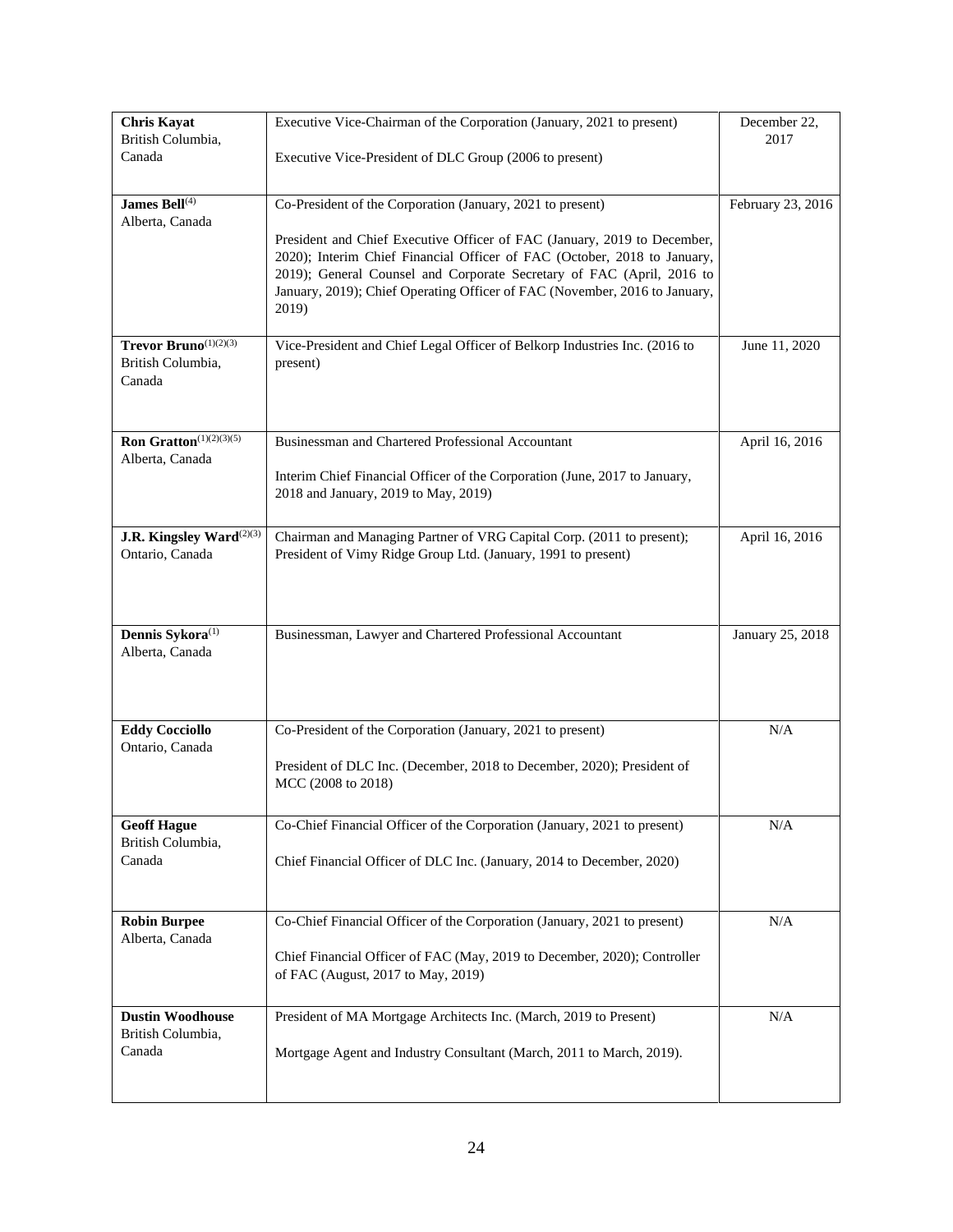| <b>Rich Spence</b><br>Ontario, Canada              | President of MCC Mortgage Centre Canada Inc. (September, 2018 to present)                                                                                                                                                                                                                                                   | N/A |
|----------------------------------------------------|-----------------------------------------------------------------------------------------------------------------------------------------------------------------------------------------------------------------------------------------------------------------------------------------------------------------------------|-----|
|                                                    | Manulife Canada, Canadian Division Sales, AVP (January, 2013 to June,<br>2018)                                                                                                                                                                                                                                              |     |
| <b>Geoff Willis</b><br>British Columbia,<br>Canada | President of Newton Connectivity Systems Inc. (December, 2016 to present)                                                                                                                                                                                                                                                   | N/A |
| <b>Dong Lee</b><br>Ontario, Canada                 | Chief Operating Officer of the Corporation (January 2021 to present)<br>Chief Operating Officer of DLC Inc. (September 2018 to December 2020)<br>President of MA Mortgage Architects Inc. (August 2016 to March 2019)<br>Vice President of Operations of MA Mortgage Architects Inc. (April 2005 to<br><b>August 2016</b> ) | N/A |
| Slawomir Kownacki<br>British Columbia,<br>Canada   | Chief Technology Officer of the Corporation (February 2022 to present)                                                                                                                                                                                                                                                      | N/A |

**Notes:**

- (1) Member of the Audit Committee.
- (2) Member of the Compensation Committee.
- (3) Member of the Corporate Governance Committee.
- (4) Mr. Bell is a director of Just Energy Group Inc. ("**Just Energy**"), a retail energy provider listed on the TSX and the NYSE. On March 9, 2021, Just Energy sought and received creditor protection under the Companies' Creditors Arrangement Act ("**CCAA**") and similar protection under Chapter 15 of the Bankruptcy Code in the United States. Just Energy remains in CCAA as it addresses liquidity issues caused by an extreme winter weather event in Texas in February, 2021.
- (5) Mr. Gratton acted as one of the managing directors of Welded Construction, L.P. ("**Welded**") by virtue of being a director of a private limited liability company that is one of two general partners of Welded. Welded is a US based partnership operating in the pipeline construction business and Welded filed a petition under Chapter 11 of Title 11 of the US Bankruptcy Code on October 22, 2018.

The term of office of each of the directors expires at the next annual meeting of Shareholders.

As of March 29, 2022, all of the directors and officers of the Corporation, as a group, beneficially own, directly or indirectly, or exercise control or direction over 32,641,437 Common Shares representing approximately 70.3% of the 46,429,298 Common Shares issued and outstanding and 25,432,674 Preferred Shares representing approximately 95% of the 26,774,054 Preferred Shares issued and outstanding.

#### <span id="page-27-0"></span>**Conflicts of Interest**

There are potential conflicts of interest to which some of the directors, officers, insiders and promoters of the Corporation will be subject in connection with the operations of the Corporation. All of the directors, officers, insiders and promoters are engaged in and will continue to be engaged in corporations or businesses which may be in competition with the business of the Corporation. Accordingly, situations may arise where some or all of the directors, officers, insiders and promoters will be in direct competition with the Corporation. Conflicts, if any, will be subject to the procedures and remedies as provided under the ABCA. See also "Risk Factors – Potential Conflicts of Interest".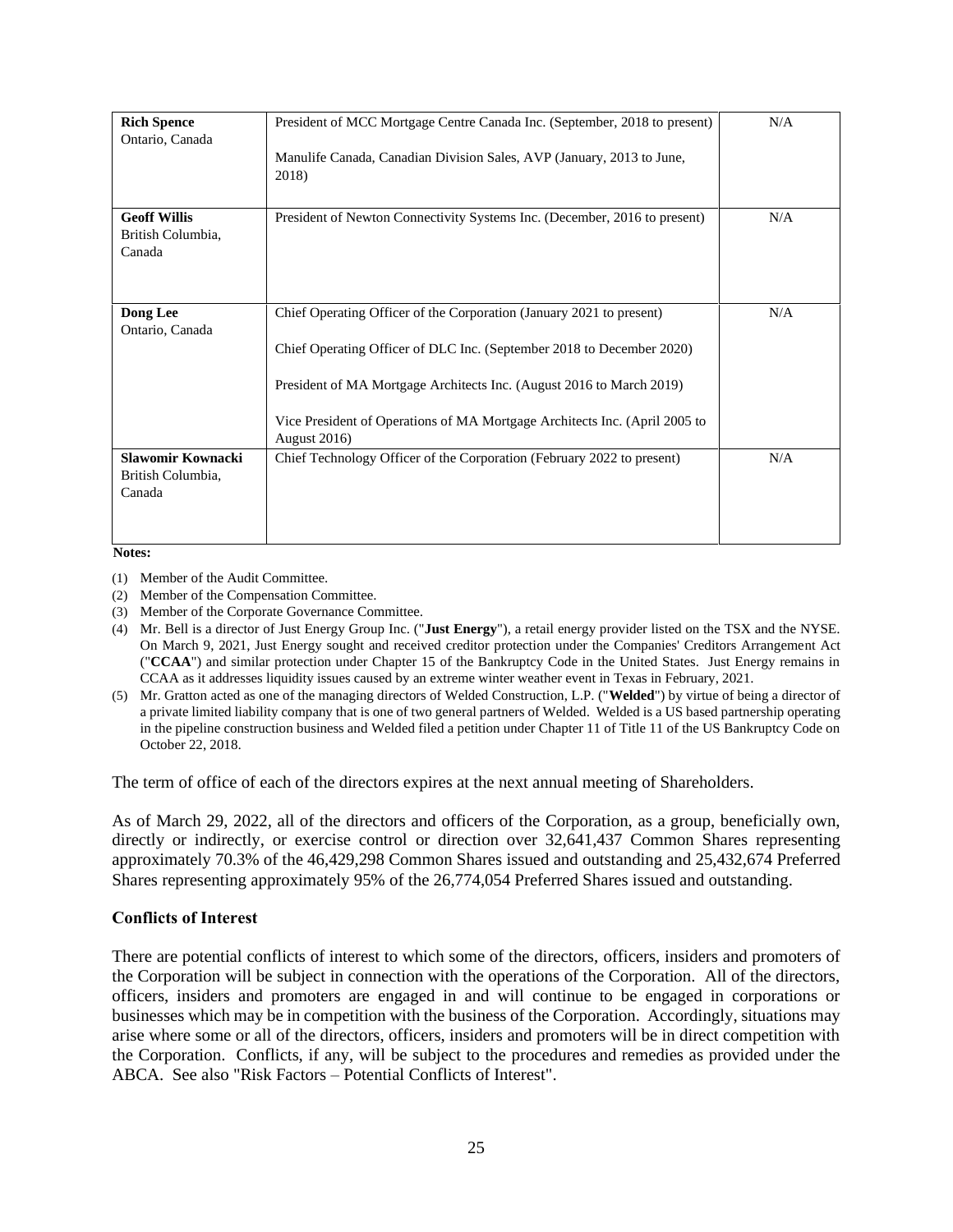## **RISK FACTORS**

<span id="page-28-0"></span>The following is a brief discussion of those factors which may have a material impact on, or constitute risk factors in respect of, the Corporation's future business or financial performance.

See additional risk factors specific to Club16 and Impact in Schedules B and C, respectively.

### *Canadian Real Estate Market*

The performance of DLC is dependent upon the number and quality of mortgage brokers working in DLC's franchise network and the volume of mortgages brokered by such brokers. The number of mortgage brokers is in turn ultimately dependent on the health of the Canadian real estate market and the level of transactions therein, particularly in the residential segment. The Canadian real estate market is affected by changes in general and local economic conditions such as: regulatory changes, inflation, interest rates, employment levels, availability, and cost of financing for home buyers, competitive and market demand dynamics in key markets, the supply of available new or existing homes for sale, and overall housing prices. Any change in such factors may put downward pressure on the Canadian real estate market, the number of mortgage brokers or the aggregate dollar value of mortgages brokered by them, any of which factors which could negatively impact the DLC Franchisees and their ability to pay franchise fees to DLC and the amount of associated lender volume bonuses.

### *General Economic Variables*

DLC's business, and the business of the Franchisees and their mortgage brokers, are sensitive to general market and economic conditions in Canada and worldwide. These conditions include, among others, shortterm and long-term interest rates, new regulations, inflation, fluctuations in debt and equity capital markets, levels of unemployment, consumer confidence and the general condition of the Canadian, North American and world economies. The Canadian residential real estate market also depends upon the strength of Canadian financial institutions, which are sensitive to changes in the general macroeconomic environment. Lack of available credit or lack of confidence in the financial sector could materially and adversely affect DLC's business.

A host of factors beyond DLC's control could cause fluctuations in these conditions, including the political (regulatory) environment, extent and duration of public health orders, and acts or threats of war or terrorism which could have a material adverse effect on DLC's business.

## *Franchisee Bad Debts*

DLC Franchisees may suffer difficulties in paying their franchise fees and other obligations to DLC in a timely manner or at all, including interest on unpaid amounts. Accounts receivable, and the allowance for doubtful accounts, may be significant. If Franchisees were to default to a material extent on their franchise fees or other obligations, this could have a material adverse impact on DLC.

## *Adding DLC Franchises / Closure of DLC Franchises*

DLC's ability to grow its revenue depends in part upon DLC's ability to execute upon its growth strategy and maintain and grow its network of franchises (and the ability of Franchisees to increase the number of mortgage brokers working at their franchises and to increase the number and volume of mortgages funded by each broker). If DLC is unable to attract qualified franchisees and Franchisees are unable to attract new mortgage brokers, DLC may be adversely affected. The growth of DLC's franchise network and the number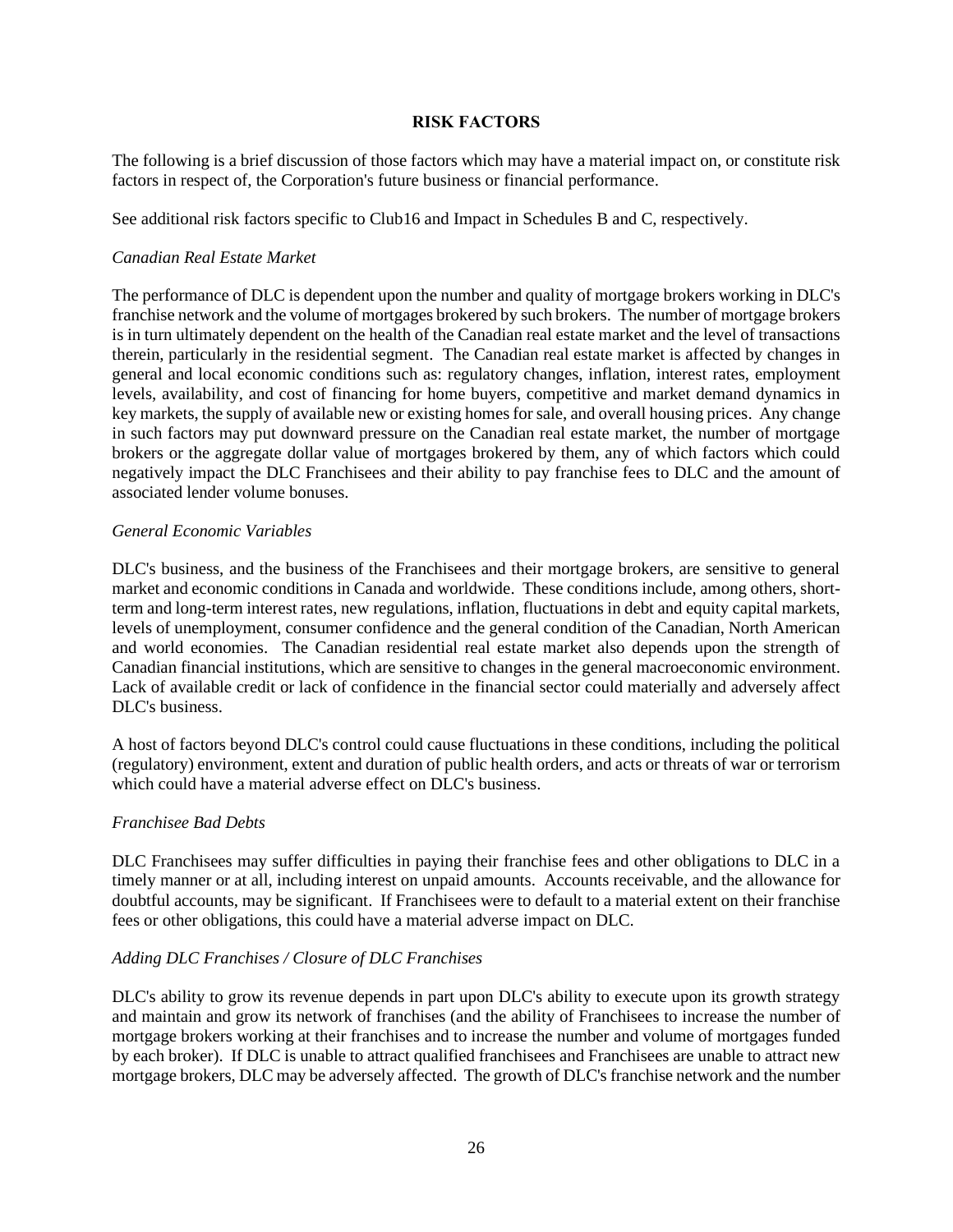of mortgage brokers is somewhat dependent upon available mortgage brokers in desirable locations and attracting new mortgage brokers.

The closure, failure or downsizing of a franchise office will reduce DLC's revenues. Closure of a franchise office could be the result of, among other things, an aging Franchisee being unable to sell or transfer his or her existing business to a new owner, a downturn in the economy or the closure or bankruptcy of a large industry in the city or town where the Franchisee operates. Any one of the above-mentioned factors could result in the exit of mortgage brokers from the industry or to competitors thus reducing DLC's revenues generated from mortgage fees.

## *Dependence on Key Executives and Succession*

DLC's senior executives are instrumental in setting its strategic direction, operating its business, identifying, recruiting and training key personnel, identifying expansion opportunities and arranging necessary financing. Losing the services of any of these individuals could materially adversely affect DLC's business until a suitable replacement is found.

DLC's senior executives have been in the mortgage brokerage business for many years. If appropriate management succession arrangements are not put in place, DLC could be adversely affected by the loss of the services of one or more of its senior executives.

## *Lack of Control Over Franchisees*

Franchisees are independent business operators and their mortgage brokers are independent contractors, and, as such, they are not employees of DLC, and DLC does not exercise control over their day-to-day operations. Franchisees may not successfully operate a mortgage brokerage business in a manner consistent with industry standards, or may not affiliate with effective mortgage brokers. If the Franchisees or their mortgage brokers were to provide diminished quality of service to customers, DLC's image and reputation may suffer materially and adversely affect DLC's results of operations. Additionally, Franchisees and their mortgage brokers may engage or be accused of engaging in unlawful or tortious acts. Such acts, or the accusation of such acts, could harm DLC's image, reputation and goodwill.

## *Maintaining DLC's Brand*

DLC's results of operations and ability to grow are dependent in part upon its ability to maintain and enhance the value of the DLC brand and consumers' connection to the DLC brand and positive relationships with the Franchisees. DLC believes it has built the reputation of the DLC brand on highly personalized relationships between the mortgage broker and their customers. Any incident that erodes consumer affinity for DLC could significantly reduce its value and damage the DLC business.

For multi-location franchise businesses such as DLC, the negative impact of adverse publicity relating to one broker, office or a limited number of franchises may extend far beyond the broker, office or franchise involved to affect some or all of DLC's other mortgage brokers, offices or franchises. The risk of negative publicity is particularly great because DLC is limited in the extent to which its franchises and mortgage brokers can be regulated on a real-time basis.

## *Changes to Mortgage Underwriting Standards*

During the past several years, many lenders have tightened their underwriting standards. Underwriting standards could be further tightened as a result of changes in regulations, including regulations enacted to increase guarantee fees of federally-insured mortgages and/or to reduce the maximum loan limits on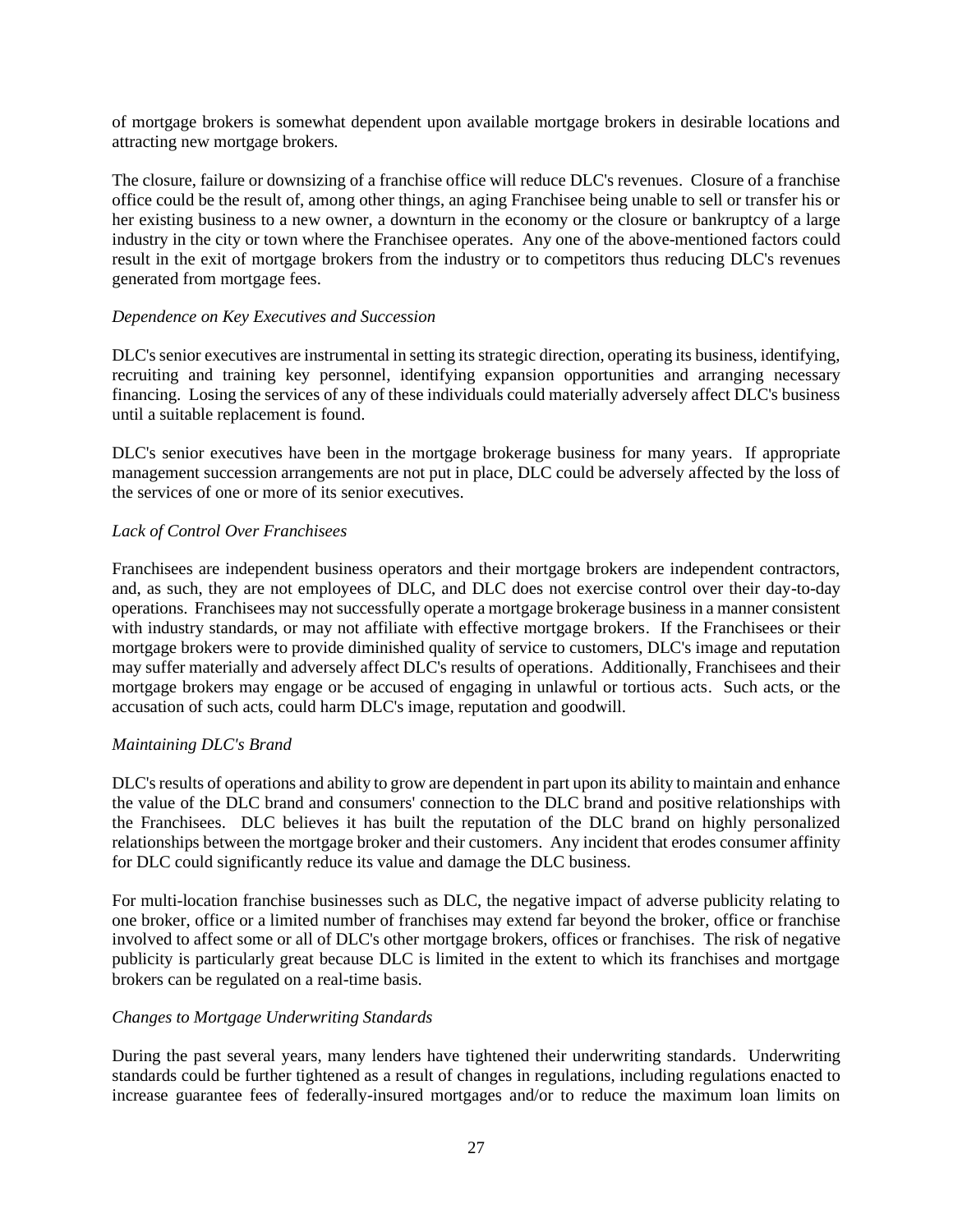mortgage guarantees by the Canada Mortgage and Housing Corporation. More stringent mortgage underwriting standards could adversely affect the ability and willingness of prospective buyers to finance home purchases or to sell their existing homes, which would adversely affect the residential real estate industry and put downward pressure on the number of mortgage brokers operating in the industry, which would adversely affect DLC.

## *Changes to Mortgage Regulations*

Mortgage lending rules are regulated by the Government of Canada. In recent years the Canadian government has made various changes to tighten such rules. These changes and any further restrictions to mortgage lending rules may adversely affect the ability and willingness of prospective buyers to finance home purchases or to sell their existing homes. This in turn, would adversely affect the residential real estate industry and put downward pressure on the number of mortgage brokers operating in the industry and negatively impact DLC's business.

## *Changes to Foreign Ownership Laws*

The real estate industry is subject to laws and regulations governing the ownership, leasing, development and taxation of real property. Future changes in federal, provincial, and municipal laws or regulations governing the ownership, leasing, development and taxation of real property, including relating to ownership by non-residents of Canada, could affect the market demand dynamics and the supply of available new or existing homes for sale, which may adversely impact the DLC business.

## *Changes to Licensing Regulations*

Increases to mortgage broker licence fees and/or the implementation of more stringent educational requirements will result in increased financial investments and time frames required for prospective mortgage brokers to become licensed. If such developments materialize, they will create barriers to entry and put downward pressure on the number of new mortgage brokers entering into the industry, which would adversely impact DLC's business.

## *Complaints and Litigation*

DLC could from time to time be the subject of complaints or litigation from members of the public complaining about poor service, misrepresentation or other legal issues. DLC could also be the subject of complaints or litigation from the Franchisees or their mortgage brokers about franchise contract issues or other operational issues. Regardless of whether any claims against DLC or a Franchisee are valid, or whether either is ultimately held liable, claims may be expensive to defend and may divert time and money away from operations and hurt DLC and/or the Franchisees' performance. A judgment in excess of DLC's or the Franchisees' insurance coverage for any claims could materially and adversely affect their respective financial condition and results of operations. Adverse publicity resulting from such allegations may materially affect revenue to brokers and therefore to DLC's franchise fees, whether the allegations are true or not, and whether DLC or a Franchisee is ultimately held liable.

## *Information Technology and Systems*

DLC's business and the business of the Franchisees, including their ability to attract mortgage brokers, increasingly depends upon the use of sophisticated information technologies and systems, including technology and systems (mobile and otherwise) utilized for communications, marketing, productivity tools, lead generation, records of transactions, business records (employment, accounting, tax, etc.), procurement, call center operations and administrative systems. The operation of these technologies and systems is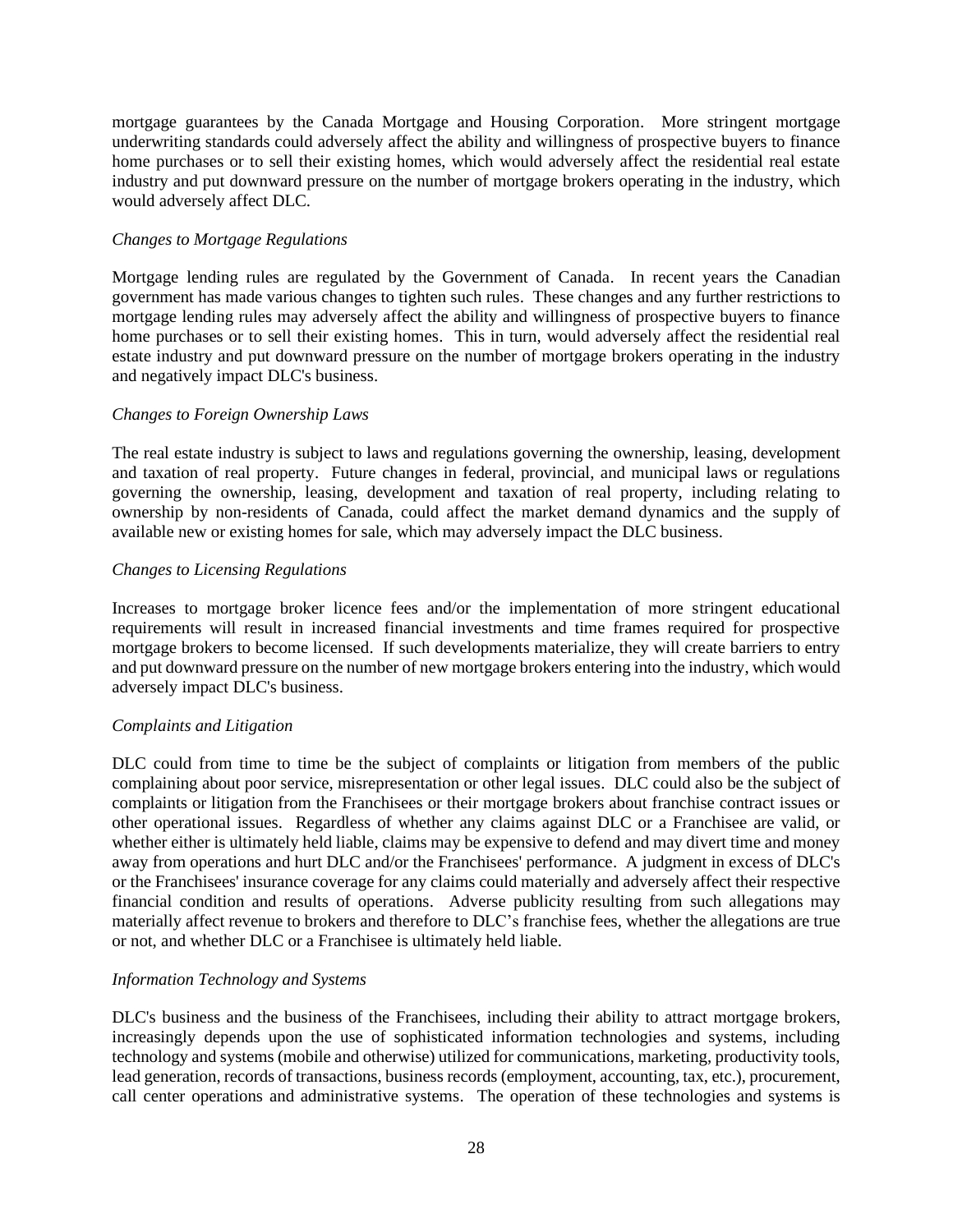dependent, in part, upon third-party technologies, systems and services, for which there are no assurances of continued or uninterrupted availability and support by the applicable third-party vendors on commercially reasonable terms. DLC and the Franchisees also cannot assure that they will be able to continue to effectively operate and maintain their information technologies and systems. In addition, DLC's information technologies and systems are expected to require refinements and enhancements on an ongoing basis, and DLC expects that advanced new technologies and systems will continue to be introduced. DLC may not be able to obtain such new technologies and systems, or to replace or introduce new technologies and systems as quickly as its competitors or in a cost-effective manner. Also, DLC may not achieve the benefits anticipated or required from any new technology or system, and DLC may not be able to devote financial resources to new technologies and systems in the future.

DLC may be threatened by cyber-attacks, breaches of network, computer viruses or other security breaches, human errors, sabotage, or other similar events, which could have an adverse impact on its activities, including system disruptions or breakdowns, loss of data, or intellectual property theft. This could also have an adverse impact on financial performance and cause considerable damage to reputation and could potentially result in legal actions. If DLC's information technology systems were to fail and were unable to recover in a timely way, DLC might be unable to fulfill critical business functions, which could have a material adverse effect on its business, financial condition, and results of operations.

## *Breach of Privacy Laws / Release of Confidential Information*

DLC and the Franchisees maintain significant private and confidential information regarding their customers and depends on its operations and systems to keep all such information confidential. The intentional or unintentional release of customers' confidential private information by either DLC or its Franchisees could materially and adversely affect their respective financial condition and results of operations.

#### *Online Product Competition*

Internet-based mortgage brokerage businesses are becoming more prevalent in the United States. While none have commenced meaningful operations in Canada to date, innovation in the space is constant, and disruptive business models could draw consumers away from traditional mortgage brokerages and put downward pressure on the number of mortgage brokers operating in the industry, which would adversely affect DLC.

#### *Ability to Secure Adequate Financing*

The Corporation may have ongoing requirements for capital to support its growth and may seek to obtain additional funds for these purposes through public or private equity, or through the incurrence of indebtedness. There are no assurances that the Corporation will be able to secure additional funding on acceptable terms or at an acceptable level. The Corporation's liquidity and operating results may be adversely affected if its access to capital markets or other sources of financing is hindered, whether as a result of a downturn in market conditions generally or to matters specific to the Corporation.

#### *Common Shares Sensitive to Market Fluctuations*

The market price of the Common Shares has been and may continue to be subject to wide fluctuations in response to factors such as actual or anticipated variations in its results of operations, changes in financial estimates by securities analysts, general market conditions and other factors. Market fluctuations, as well as general economic, political and market conditions such as recessions, interest rate changes or international currency fluctuations, may adversely affect the market price of the Common Shares, even if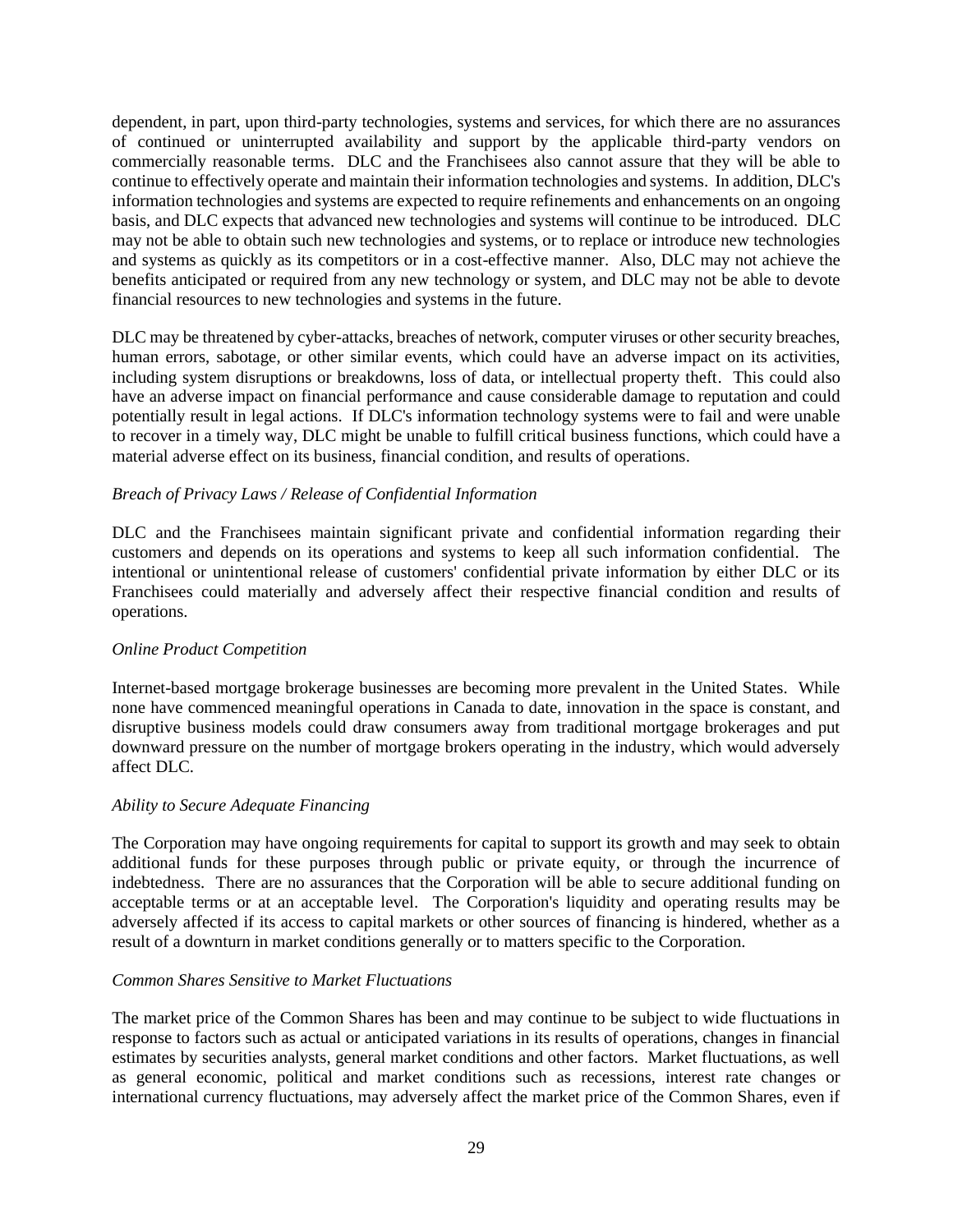the Corporation is successful in maintaining revenues, cash flows or earnings. This fluctuation in market price may adversely affect the Corporation's ability to raise additional funds through the issuance of Common Shares, which could have a material and adverse impact on its profitability, results of operations and financial condition.

## **LEGAL PROCEEDINGS AND REGULATORY ACTIONS**

<span id="page-32-0"></span>Except as set out below, management knows of no legal proceedings or regulatory actions, contemplated or actual, involving the Corporation, which could materially affect the Corporation, during the Corporation's most recently completed financial year ended December 31, 2021 or during the subsequent period up to the date hereof.

In February, 2019, DLC Inc. received a statement of claim (the "**MPP Claim**") filed in the Ontario Superior Court of Justice by two individual plaintiffs (the "**MPP Plaintiffs**"). The MPP Plaintiffs are seeking certification of the MPP Claim under the Class Proceedings Act (Ontario) and are seeking an order for damages of \$800 million. The MPP Claim relates to a product called Mortgage Protection Plan ("**MPP**"), which is a mortgage creditor insurance product underwritten by The Manufacturers Life Insurance Company ("**Manulife**"), formerly administered by Benesure Canada Inc. ("**Benesure**"), and offered through Credit Security Insurance Agency Inc. ("**CSIA**"). The MPP Claim alleges that Benesure is an unlicensed insurer and that the Core Business Operations is liable for distributing the MPP product through the DLCG network. The Corporation is contractually indemnified from Benesure, Manulife and CSIA for any costs, expenses, damages or liability arising from the offering of MPP through the DLCG network of brokers. It is the Corporation's assessment that the MPP Claim is without merit (and includes an indemnification). We note that Benesure, Manulife and other parties were subject to a BC class action lawsuit commenced in 2013 relating to the MPP product which failed to be certified in 2016. In November 2020, the Supreme Court of British Columbia did certify the class (as all residents of Canada that purchased the MPP product, except for residents of Quebec) and ordered that the settlement agreement reached by the parties was binding on the class (the "**November 2020 Decision**"). The November 2020 Decision was a favourable development for the Corporation as the MPP Claim against the Corporation is expected to be resolved by the class settlement agreement. The November 2020 Decision was appealed. In January 2022, the Court of Appeal for British Columbia dismissed the MPP Plaintiff's application for leave to appeal and upheld the November 2020 Decision. Since serving the Corporation with the original claim in February 2019, the MPP Plaintiffs have not taken any further actions to advance their claim against the Corporation.

In July 2021, the Core Business Operations was served with a Notice of Civil Claim (the "**Franchisee Claim**") filed in the Supreme Court of British Columbia by a franchisee and its principal (collectively, the "**Franchisee Claimant**"). Pursuant to the Franchisee Claim, the Franchisee Claimant alleges various misconduct by the Corporation as a franchisor, all of which the Corporation denies. The Franchisee Claimant is seeking certification of the Franchisee Claim under the Class Proceedings Act (British Columbia) and is seeking statutory damages for breach of the Franchise Act (British Columbia) and recission of franchise agreements between DLC and the potential class members. It is the Corporation's assessment that the Franchisee Claim is without merit and the Corporation is seeking to enforce the arbitration provisions set out in the applicable franchise agreement with the Franchisee Claimant.

# **INTERESTS OF MANAGEMENT AND OTHERS IN MATERIAL TRANSACTIONS**

<span id="page-32-1"></span>Except as set out below, none of the directors, executive officers, or persons or companies that beneficially owns, or controls or directs, directly or indirectly, more than 10% of the Common Shares, nor any associates or affiliates of the foregoing, have any interest, direct or indirect, in any transaction within the three most recently completed financial years of the Corporation or during the current financial year, or in any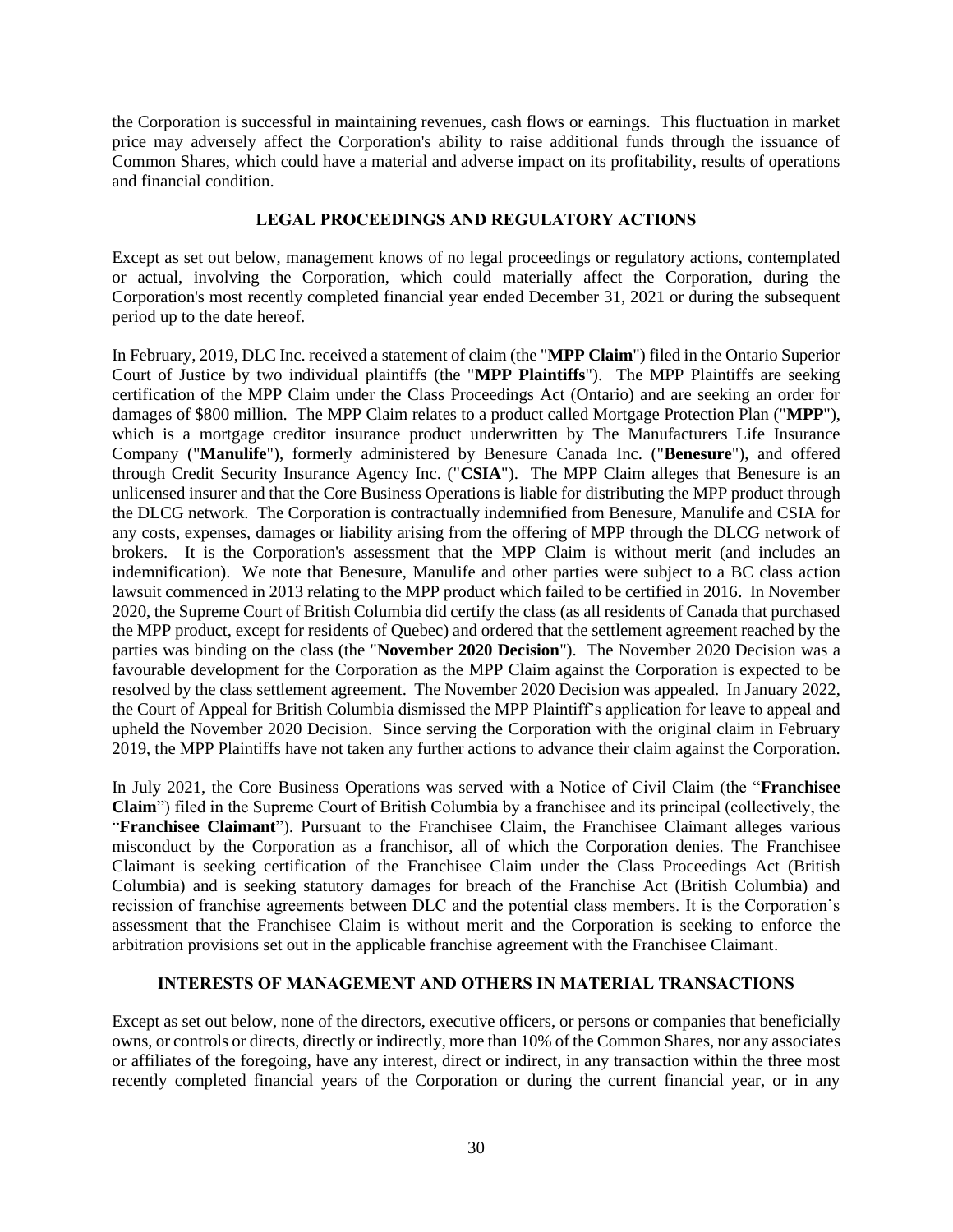proposed transaction that has materially affected or that would materially affect the Corporation, on a consolidated basis.

KayMaur (which is beneficially owned and controlled by Gary Mauris and Chris Kayat) was party to the DLC Acquisition and the Inversion Rights Termination Transaction as discussed herein. Belkorp Industries Inc. was the sole subscriber in the 2020 Private Placement that funded the Inversion Rights Termination Consideration. Mr. Bruno, a director of the Corporation, is an executive officer of Belkorp.

Geoff Willis, President of Newton, was party to the Newton Purchase Agreement and received (directly or indirectly) 25% of the consideration paid under the Newton Acquisition as he was a director, officer and shareholder of the vendor in the transaction.

# **AUDIT COMMITTEE**

<span id="page-33-0"></span>The Audit Committee is a committee of the Board which assists the Board in fulfilling its responsibility for oversight of the financial reporting process. The Audit Committee is also responsible for managing, on behalf of the Shareholders, the relationship between the Corporation and the external auditor.

Pursuant to NI 52-110, the Corporation is required to disclose certain information with respect to its Audit Committee, as summarized below.

## <span id="page-33-1"></span>**Charter**

The text of the Corporation's Audit Committee charter is attached hereto as Schedule "A" and is also available for review on the Corporation's website.

### <span id="page-33-2"></span>**Composition of the Audit Committee**

The Audit Committee currently consists of Dennis Sykora (Chair), Ron Gratton and Trevor Bruno, all of whom are financially literate. Messrs. Sykora, Gratton and Bruno are all considered independent.

Notwithstanding that Mr. Gratton served as Interim Chief Financial Officer from July 1, 2017 until February 28, 2018 and from January 30, 2019 to May 27, 2019, the Board continues to consider Mr. Gratton "independent" as defined by NI 52-110. Mr. Gratton agreed to serve as Interim Chief Financial Officer primarily to lead the Corporation's search for a full-time Chief Financial Officer. The Corporation does not consider Mr. Gratton's service to find a full-time Chief Financial Officer to have jeopardized or effected his independence.

#### <span id="page-33-3"></span>**Relevant Education and Experience**

The education and experience of each of the present Audit Committee members that is relevant to the performance of his responsibilities as an Audit Committee member is as follows:

#### *Dennis Sykora*

Mr. Sykora is a lawyer, Chartered Professional Accountant and experienced executive. Mr. Sykora currently serves as a director and Audit Committee Chair of Questerre Energy Corporation, an energy company listed on the TSX and Norway Stock Exchange. Mr. Sykora served as a senior executive with High Arctic Energy Services (an energy services company listed on the TSX) from April 2007 to July 2014 in various roles including as Chief Executive Officer and Executive Vice President and General Counsel and served on the Board of Directors until November 2016. Prior to that, he spent 10 years as a senior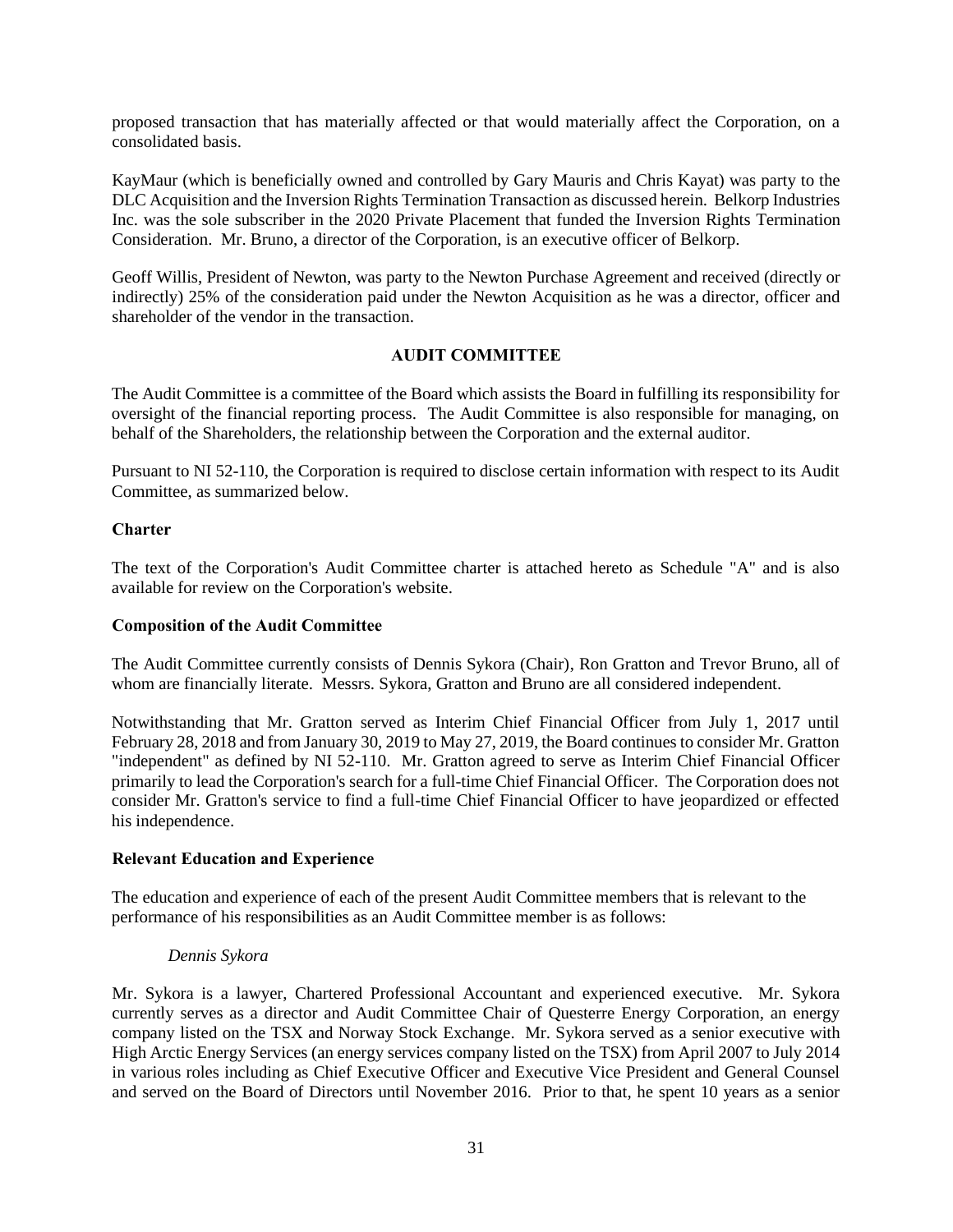corporate executive and 15 years as a lawyer and Chartered Accountant with Felesky Flynn LLP and Ernst & Young LLP, specializing in tax planning. Mr. Sykora is a member of both the Law Society of Alberta and the Chartered Professional Accountants of Alberta.

### *Ron Gratton*

Mr. Gratton is a director of the McCaig family office, which administers the McCaig family's investments. From 2000 until 2010, Mr. Gratton was a senior tax partner with PricewaterhouseCoopers LLP. Prior thereto, he held senior roles with Coopers & Lybrand as well as various public and private companies. In his capacity as a director of the McCaig family office, Mr. Gratton serves on a number of Boards and is chair of the audit committee of several of those Boards.

## *Trevor Bruno*

Mr. Bruno is a corporate lawyer with over 20 years of experience and is an experienced executive. Mr. Bruno is Vice President and Chief Legal Officer for the Belkorp Group of Companies. He is involved in all aspects of operational, investment, divestiture and management decisions and provides legal support for all business operations at Belkorp. Prior to joining Belkorp in 2016, Mr. Bruno spent 10 years at Intrawest where he served in numerous of roles, including President of Intrawest's hospitality and timeshare division (2012-2016), Vice President of Corporate Development (2009-2012) and legal counsel (2007-2009). Prior thereto, Mr. Bruno also spent more than 5 years practicing at Sidley Austin LLP in New York. Mr. Bruno obtained a Bachelor of Law and B.Sc. from the University of British Columbia and is called to the bar in New York and British Columbia.

## <span id="page-34-0"></span>**Reliance on Certain Exemptions**

Since the commencement of the Corporation's most recently completed financial year ended December 31, 2021, it has not relied on the exemption in section 2.4 (*De Minimus Non-audit Services)* or an exemption granted under Part 8 *(Exemptions)* from NI 52-110. As the Corporation was a "venture issuer" until February 3, 2022 (as defined in NI 52-110) it had relied on the exemption contained in section 6.1 of NI 52-110, which exempts it from the requirements of Part 3 *(Composition of Audit Committee)* and Part 5 *(Reporting Obligations)* of NI 52-110.

## <span id="page-34-1"></span>**Audit Committee Oversight**

The Board has adopted all recommendations of the Audit Committee with respect to the nomination or compensation of an external auditor.

# <span id="page-34-2"></span>**Pre-Approval of Policies and Procedures**

If non-audit services to be performed by the external auditor are expected to exceed 5% in aggregate of the total fees that are expected to be paid to the external auditor during the fiscal year, they must be preapproved by the Audit Committee or by an independent member of the Audit Committee to whom the Audit Committee has delegated authority to grant such pre-approval.

All non-audit services to be performed by the external auditor that are not reasonably expected to exceed 5% in aggregate of the total fees expected to be paid to the external auditor during the fiscal year are deemed by the Audit Committee to have been pre-approved.

All non-audit services that were not recognized as non-audit services at the time of engagement must be brought to the attention of the Audit Committee, or an independent member of the Audit Committee to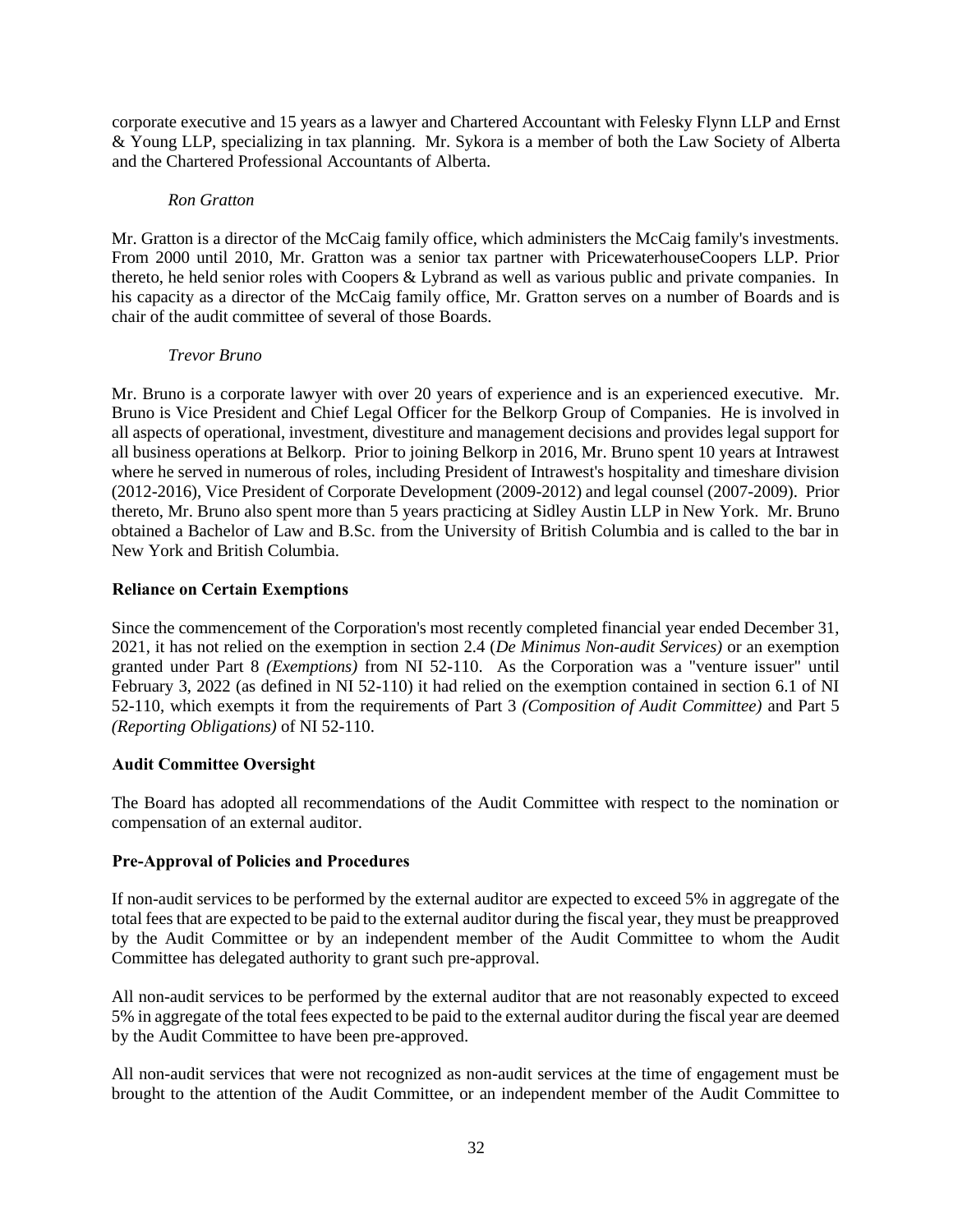whom the Audit Committee has delegated authority to grant such pre-approvals, for approval prior to the completion of the audit.

## <span id="page-35-0"></span>**External Auditor Service Fees**

The aggregate fees billed by the Corporation's external auditors in the financial years ended December 31, 2021 and December 31, 2020 for audit and other services is set forth below.

| <b>Year Ended</b> | Audit $\text{Fees}^{(1)}$ | <b>Audit-Related Fees</b> <sup>(2)</sup> | Tax $\text{Fees}^{(3)}$ | All Other $\text{Fees}^{(4)}$ |
|-------------------|---------------------------|------------------------------------------|-------------------------|-------------------------------|
| 2021              | \$400,000                 | Nil                                      | \$38,200                | Nil                           |
| 2020              | \$506,000                 | Nï                                       | \$57,500                | Nil                           |

**Notes:**

- (1) The aggregate fees billed by the Corporation's auditor for audit fees. Included within the audit fees are the aggregate fees associated with the statutory audits of the Corporation's subsidiaries. The statutory audit fees included for Club16 and Impact was an annual \$35,000 for each entity, in the years ended December 31, 2021 and 2020. The statutory audit fees for the DLC Group was \$277,500 and \$210,000 for each of the years ended December 31, 2021 and 2020, respectively.
- (2) The aggregate fees billed for assurance and related services by the Corporation's auditor that are reasonably related to the performance of the audit or review of the Corporation's financial statements and are not disclosed in the "Audit Fees" column.
- (3) The aggregate fees billed for professional services rendered by the Corporation's auditor for tax compliance, tax advice, and tax planning.
- (4) The aggregate fees billed for professional services rendered by the Corporation's auditor in relation to restructurings, private placements, prospectus filings and the filing of business acquisition reports.

## **TRANSFER AGENT AND REGISTRAR**

<span id="page-35-1"></span>The Corporation's transfer agent and registrar is Olympia Trust Company, at Suite  $2200$ ,  $125 - 9<sup>th</sup>$  Avenue S.E., Calgary, Alberta, T2G 0P6.

## **AUDITORS**

<span id="page-35-2"></span>The auditors of the Corporation are Ernst & Young LLP, located at 2200 – 215 2nd Street SW, Calgary, Alberta, T2P 1M4. Ernst & Young LLP was appointed as auditors of the Corporation on August 7, 2018.

## **MATERIAL CONTRACTS**

<span id="page-35-3"></span>The Corporation entered into the following material agreements within the year ended December 31, 2021 or subsequent to such date:

- the TD Credit Facility; and
- the Newton Purchase Agreement.

Copies of each of the foregoing contracts are available under the Corporation's profile on SEDAR at www.sedar.com. Other than the agreements listed above, there are no contracts of the Corporation (other than contracts entered into in the ordinary course of business) that are material to the Corporation and that were entered into by the Corporation within the most recently completed financial year (or during the period thereafter up to the date hereof).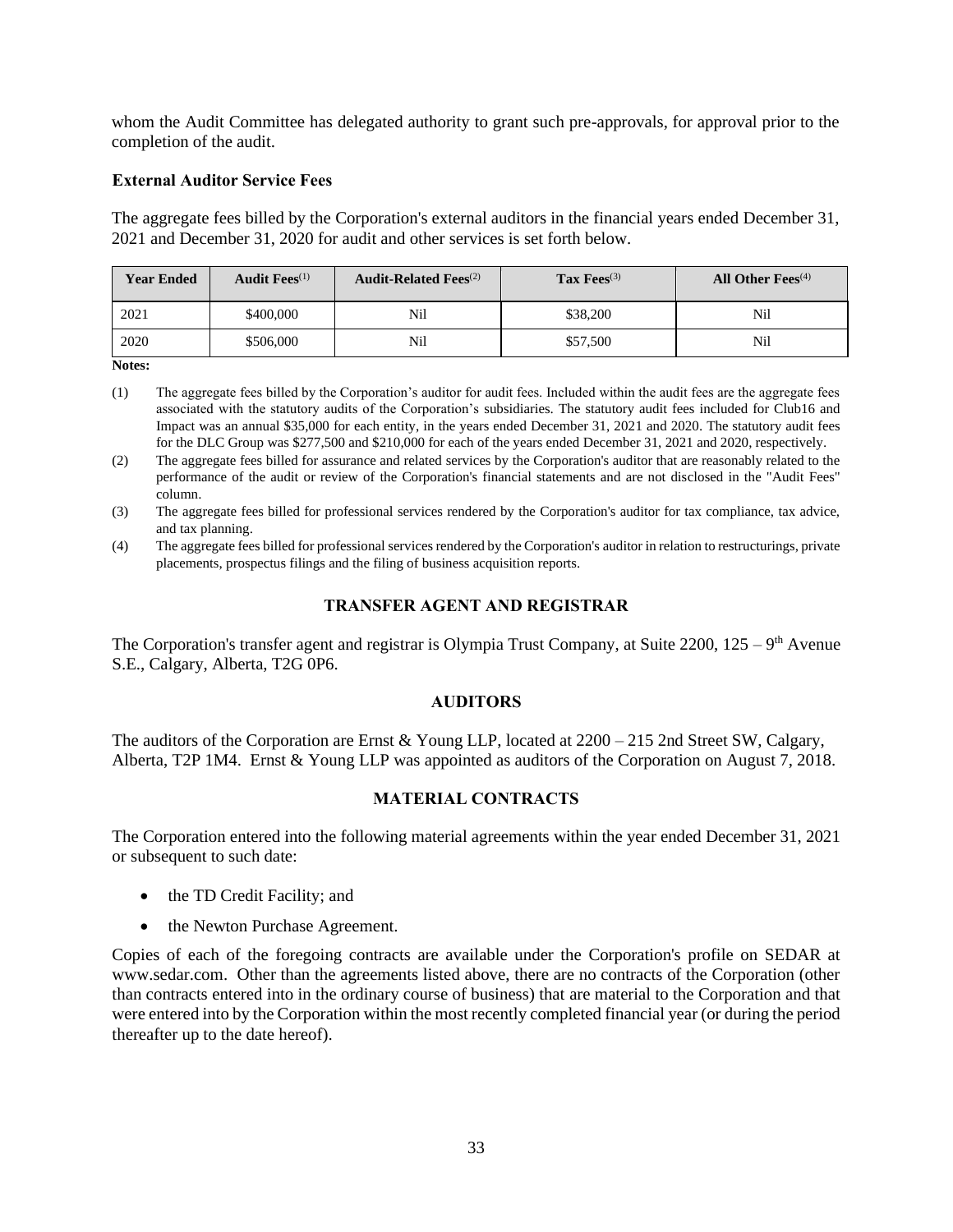### **INTERESTS OF EXPERTS**

<span id="page-36-0"></span>Ernst & Young LLP, Chartered Professional Accountants, located at 2200 – 215 2nd Street SW, Calgary, Alberta, T2P 1M4 were appointed auditor of the Corporation effective August 7, 2018. Ernst & Young LLP have confirmed that they are independent with respect to the Corporation within the meaning of the relevant rules and related interpretations prescribed by the relevant professional bodies in Canada and any applicable legislation or regulations.

## **ADDITIONAL INFORMATION**

<span id="page-36-1"></span>Additional information on the Corporation may be found on SEDAR at www.sedar.com.

Additional information, including directors' and officers' remuneration and indebtedness, principal holders of the Corporation's securities and securities authorized for issuance under equity compensation plans, if applicable, is contained in the Corporation's information circular for its most recent annual meeting of Shareholders that involved the election of directors filed on SEDAR at www.sedar.com.

Additional financial information is provided in the Corporation's financial statements and the management discussion and analysis for its most recently completed financial year.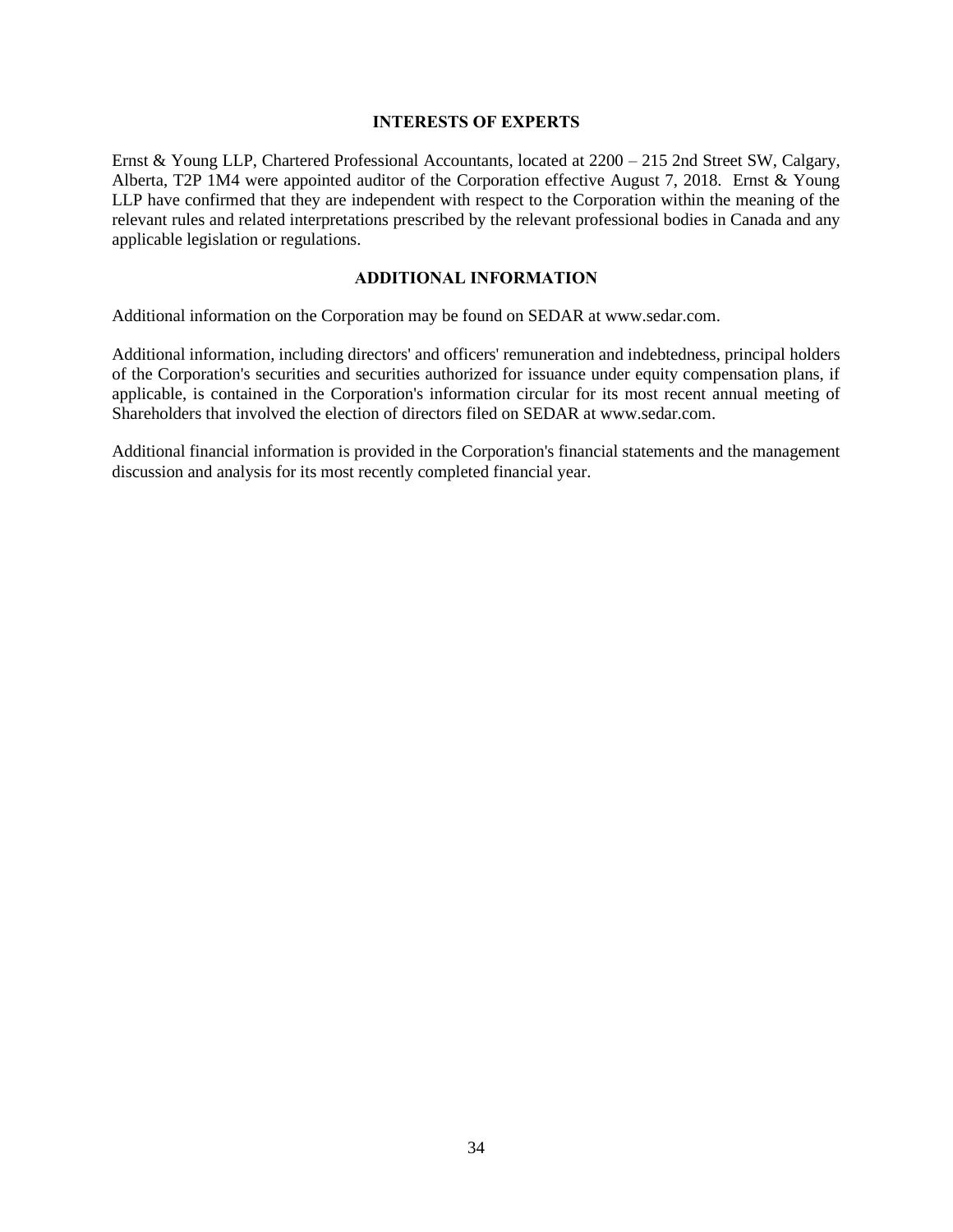## **SCHEDULE A AUDIT COMMITTEE CHARTER**

## **Objectives**

The Audit Committee has been formed by the board of directors (the "**Board**") of Dominion Lending Centres Inc. (together with its subsidiaries, the "**Corporation**") to assist the Board in fulfilling its oversight responsibilities. The Audit Committee's primary duties and responsibilities are to:

- monitor the integrity of the Corporation's financial reporting process and systems of internal controls regarding finance, accounting, and securities laws compliance;
- assist Board oversight of: (i) the integrity of the Corporation's financial statements; and (ii) the Corporation's compliance with securities laws and regulatory requirements;
- monitor the independence, qualification and performance of the Corporation's external auditors; and
- provide an avenue of communication among the external auditors, management and the Board.

The Audit Committee will, at least annually, review and modify this mandate with regards to, and to reflect changes in, the business environment, industry standards on matters of corporate governance, additional standards which the Audit Committee believes may be applicable to the Corporation's business, the location of the Corporation's business and its shareholders and the application of laws and policies.

## **Composition**

Audit Committee members must meet the requirements of applicable securities laws and of the stock exchanges on which the securities of the Corporation trade. The Audit Committee will be comprised of three or more directors as determined by the Board. A majority of the Audit Committee members shall be "independent" and each Audit Committee member shall be "financially literate", as those terms are defined in National Instrument 52-110 *Audit Committees* ("**NI 52-110**") of the Canadian Securities Administrators (as set out in Schedule A hereto), and as "financially literate" is interpreted by the Board in its business judgement. In order to be financially literate, a director must be, at a minimum, able to read and understand basic financial statements and at least one member shall have "accounting or related financial management expertise", meaning the ability to analyze and interpret a full set of financial statements, including the notes attached thereto, in accordance with Canadian generally accepted accounting principles recognized by the Chartered Professional Accountants of Canada from time to time and applicable to publicly accountable enterprises ("**GAAP**").

Audit Committee members shall be appointed annually by the Board. The Board may fill any vacancy in the membership of the Committee at any time. The Chair of the Audit Committee shall be appointed annually by the Board.

## **Meetings and Minutes**

The Audit Committee shall meet at least quarterly, or more frequently if determined necessary to carry out its responsibilities.

A meeting may be called by the Chair of the Audit Committee, the Chief Executive Officer of the Corporation (the "**CEO**"), the Chief Financial Officer of the Corporation (the "**CFO**"), any member of the Audit Committee or the external auditors. A notice of time and place of every meeting of the Audit Committee shall be given in writing to each member of the Audit Committee at least 24 hours prior to the time fixed for such meeting, unless waived by all members entitled to attend. Attendance of a member of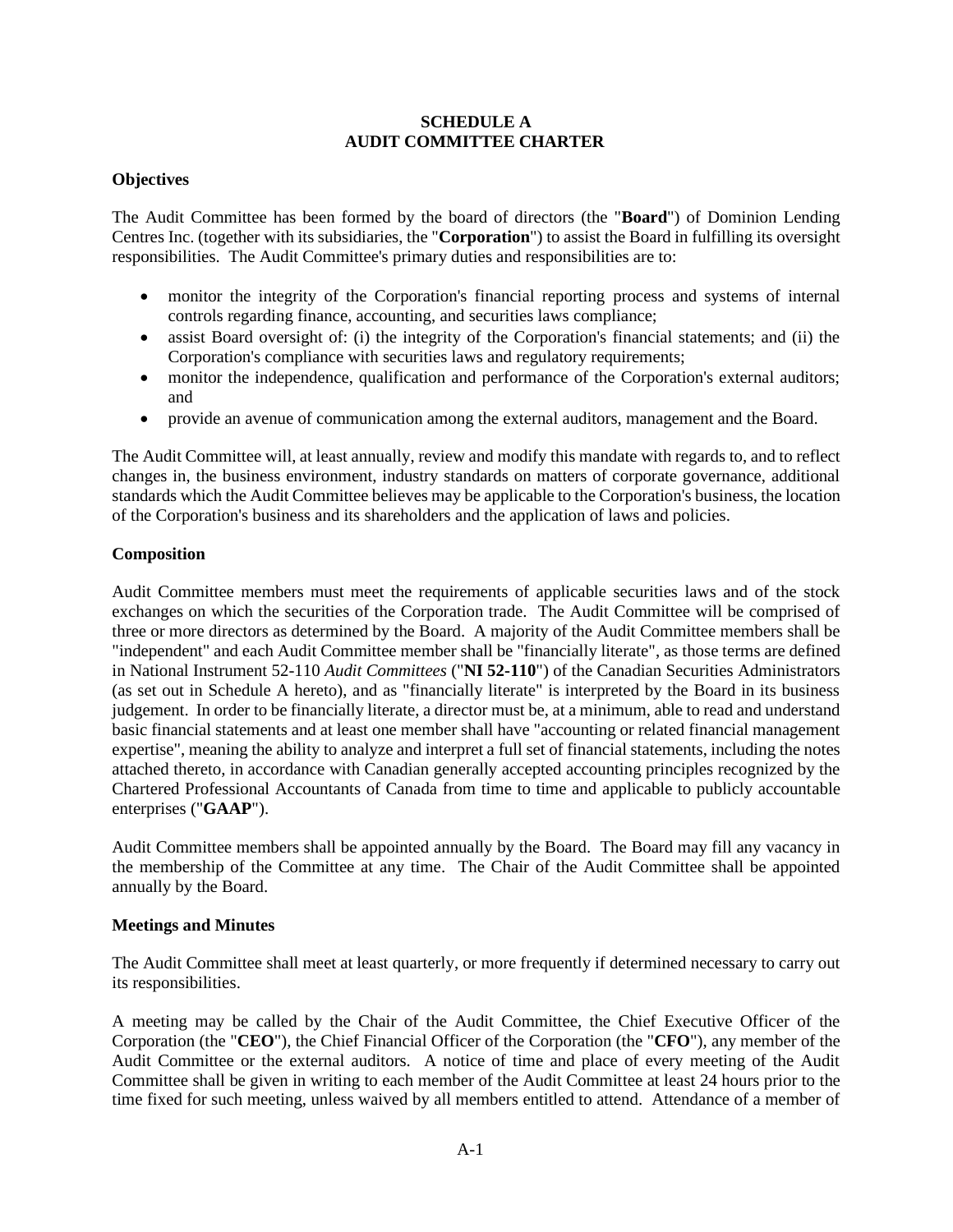the Audit Committee at a meeting shall constitute waiver of notice of the meeting except where a member attends a meeting for the express purpose of objecting to the transaction of any business on the grounds that the meeting was not lawfully called.

A quorum for meetings of the Audit Committee shall require a majority of its members present in person or by telephone. If the Chair is not present at any meeting of the Audit Committee, one of the other members of the Audit Committee present at the meeting will be chosen to preside by a majority of the members of the Audit Committee present at that meeting.

Each of the CEO and the CFO shall be available to advise the Audit Committee, shall receive notice of meetings and may attend meetings of the Audit Committee at the invitation of the Chair on a non-voting basis. The Corporation's external auditors shall be invited to attend all meetings of the Audit Committee, on a non-voting basis. Other management representatives shall be invited to attend as necessary on a nonvoting basis. Notwithstanding the foregoing, the Audit Committee shall hold *in camera* sessions, without management present, at each meeting unless decided unnecessary by the Audit Committee.

Decisions of the Audit Committee shall be determined by a majority of the votes cast.

The Audit Committee shall appoint a member of the Audit Committee, an officer of the Corporation or legal counsel to act as secretary at each meeting for the purpose of recording the minutes of each meeting. Minutes shall be kept of all meetings of the Committee and shall be signed by the Chair and the secretary of the meeting.

The Audit Committee shall make available to the Board a summary of all meetings and a copy of the minutes from such meetings. Where minutes have not yet been prepared, the Chair shall provide the Board with oral reports on the activities of the Audit Committee. All significant information reviewed and discussed by the Audit Committee at any meeting shall be referred to in the minutes and made available for examination by the Board upon request to the Chair.

# **Scope, Duties and Responsibilities**

# *Mandatory Duties*

# Oversight in Respect of Financial Disclosure and Accounting Practices

Pursuant to the requirements of NI 52-110 and other applicable laws, the Audit Committee will:

- 1. Review the Corporation's audit plan with the external auditors and management.
- 2. Prior to filing or public distribution, review, discuss with management and the external auditors and recommend to the Board for approval, the Corporation's audited annual financial statements and related press releases, interim financial statements and related press releases, annual information forms, management's discussion and analysis, financial statements required by regulatory authorities, financial information and any financial guidance proposed to be provided to analysts and rating agencies, all audited and unaudited financial statements included or incorporated by reference in prospectuses or other offering documents and all documents which may be included or incorporated by reference into a prospectus which contain financial information within the Audit Committee's mandate, including without limitation, the portions of the management proxy circular for any annual or special meeting of shareholders containing significant financial information within the Audit Committee's mandate. This review should include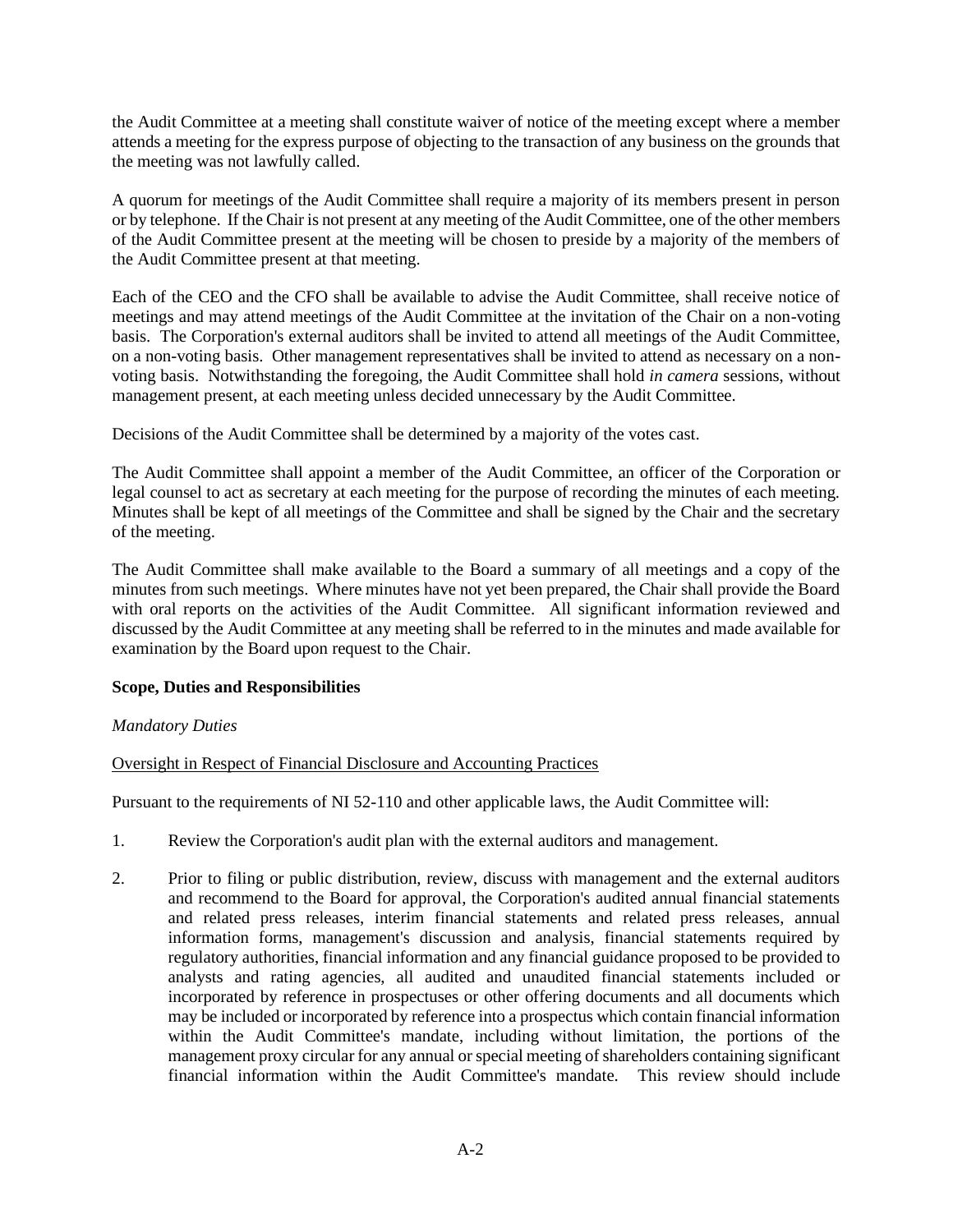discussions with management, and the external auditors of significant issues regarding accounting principles, practices and judgements.

- 3. Ensure that adequate procedures are in place for the review of the Corporation's public disclosure of financial information extracted or derived from the Corporation's financial statements, other than the public disclosure referred to in paragraph 2 above and periodically assess the adequacy of those procedures.
- 4. Be responsible for reviewing the disclosure contained in the Corporation's annual information form as required by Form 52-110F1 *Audit Committee Information Required in an AIF*, attached to NI 52-110. If proxies are solicited for the election of directors of the Corporation, the Audit Committee shall be responsible for ensuring that the Corporation's information circular includes a crossreference to the sections in the Corporation's annual information form that contains the information required by Form 52-110F1.
- 5. Ensure the preparation and filing of each annual certificate in Form 52-109F1 and each interim certificate in Form 52-109F2 to be signed by each of the CEO and CFO of the Corporation in accordance with the requirements set forth under National Instrument 52-109 *Certification of Disclosure in Issuers' Annual and Interim Filings*, as amended from time to time ("**NI 52-109**").
- 6. Oversee the establishment of a procedure to ensure the accuracy of the matters certified by the Corporation's certifying officers as required under NI 52-109 and make reasonable inquiries to ensure that interim and annual filings are true and accurate in all material respects, do not omit to state a material fact or contain any misrepresentations and ensure that all necessary information as required under NI 52-109 is disclosed in the Corporation's interim and annual filings.
- 7. In consultation with management, and the external auditors, consider the integrity of the Corporation's financial reporting processes and controls and the performance of the Corporation's internal financial accounting staff; discuss significant financial risk exposures and the steps management has taken to monitor, control and report such exposures; and review significant findings prepared by the external auditors together with management's responses.
- 8. Meet separately with each of management, and the external auditors to discuss difficulties or concerns, specifically: (i) any difficulties encountered in the course of the audit work, including any restrictions on the scope of activities or access to requested information, and any significant disagreements with management; and (ii) any changes required in the planned scope of the audit, and report to the Board on such meetings.
- 9. Discuss with management and the external auditors any proposed changes in major accounting policies, standards or principles, the presentation and impact of significant risks and uncertainties and key estimates and judgments of management that may be material to financial reporting.
- 10. Discuss with management the effect of any off-balance sheet transactions, arrangements, obligations and other relationships with unconsolidated entities or other persons that may have a material current or future effect on the Corporation's financial condition, changes in financial condition, results of operations, liquidity, capital expenditures, capital resources, or significant components of revenues and expenses.
- 11. Review with management and the external auditors significant financial reporting issues arising during the most recent fiscal period and the resolution or proposed resolution of such issues.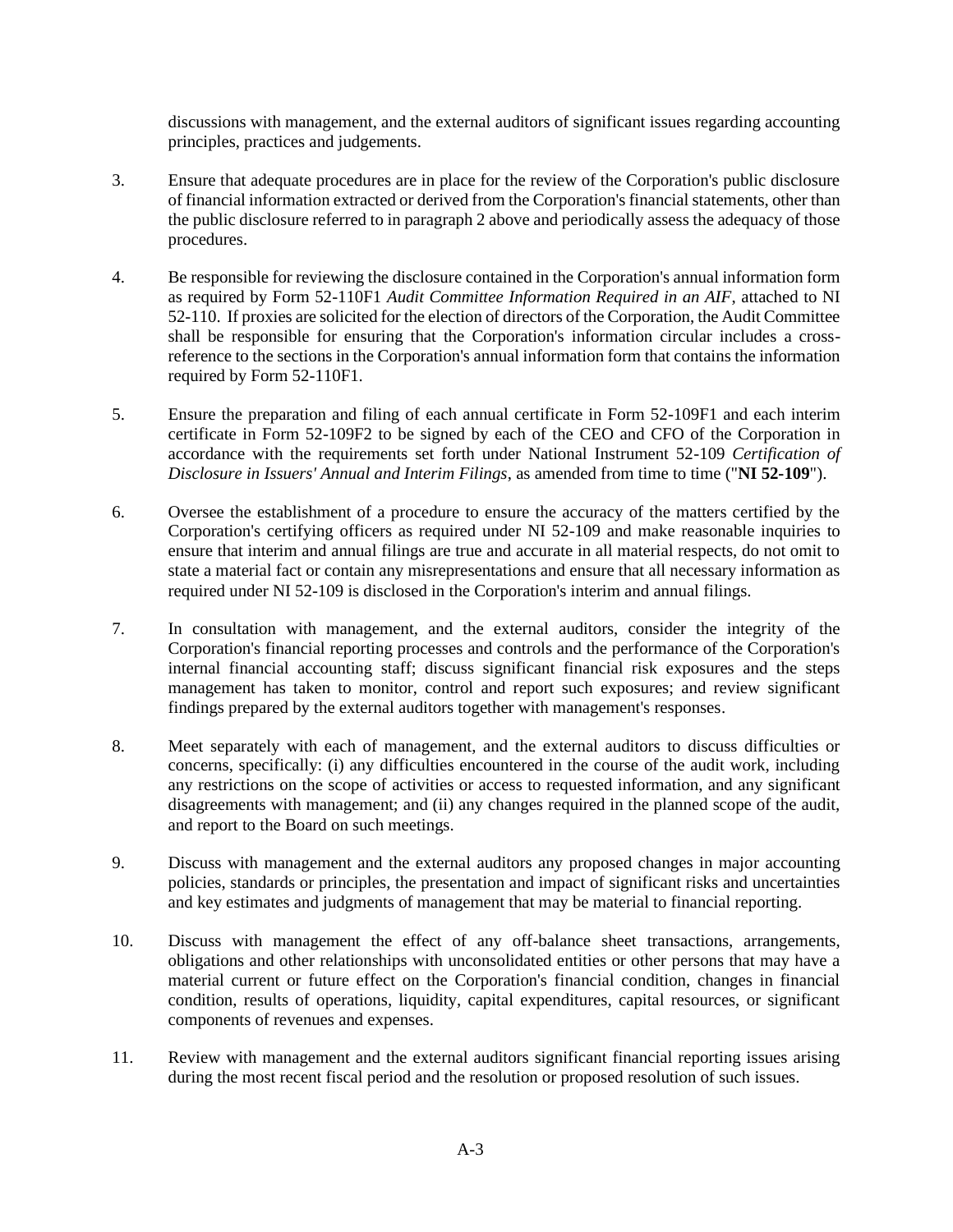- 12. Review any problems experienced or concerns expressed by the external auditors in performing an audit, including any restrictions imposed by management or significant accounting issues on which there was a disagreement with management.
- 13. Confirm through discussions with management and the external auditors that GAAP and all applicable laws or regulations related to financial reporting and disclosure have been complied with.
- 14. Review any actual or anticipated litigation or other events, including tax assessments, which could have a material current or future effect on the Corporation's financial statements, and the disclosure of such in the financial statements.
- 15. Conduct an annual performance evaluation of the Audit Committee.

## Oversight in Respect of Risk Management

Pursuant to the requirements of NI 52-110 and other applicable laws, the Audit Committee will:

- 1. Review and monitor the principal risks that could affect the financial reporting of the Corporation.
- 2. Monitor the integrity of the Corporation's financial reporting process and system of internal controls regarding financial reporting and accounting compliance.
- 3. Provide an avenue of communication among the external auditors, management and the Board.

## Oversight in Respect of Internal Controls

Pursuant to the requirements of NI 52-110 and other applicable laws, the Audit Committee will:

- 1. Establish procedures for: (i) the receipt, retention and treatment of complaints received by the Corporation regarding accounting, internal accounting controls, or auditing matters; and (ii) the confidential and anonymous submission by employees of the Corporation of concerns regarding questionable accounting or auditing matters.
- 2. Review and approve the Corporation's hiring policies regarding partners, employees and former partners and employees of the present and former external auditors of the Corporation.
- 3. The Audit Committee will be responsible for ensuring that management regularly evaluates the effectiveness of the Corporation's disclosure controls and procedures and causes the Corporation to disclose its conclusions about the effectiveness of the disclosure controls and procedures in accordance with all applicable legal and regulatory requirements. The terms "annual filings," "interim filings," "disclosure controls and procedures" and "internal control over financial reporting" shall have the meanings set forth under NI 52-109.
- 4. Monitor the quality and integrity of the Corporation's system of internal controls, disclosure controls and management information systems through discussions with management and the external auditors.
- 5. Be responsible for monitoring any changes in the Corporation's internal controls over financial reporting and for ensuring that any change that occurred during the Corporation's most recent interim period that has materially affected, or is reasonably likely to materially affect, the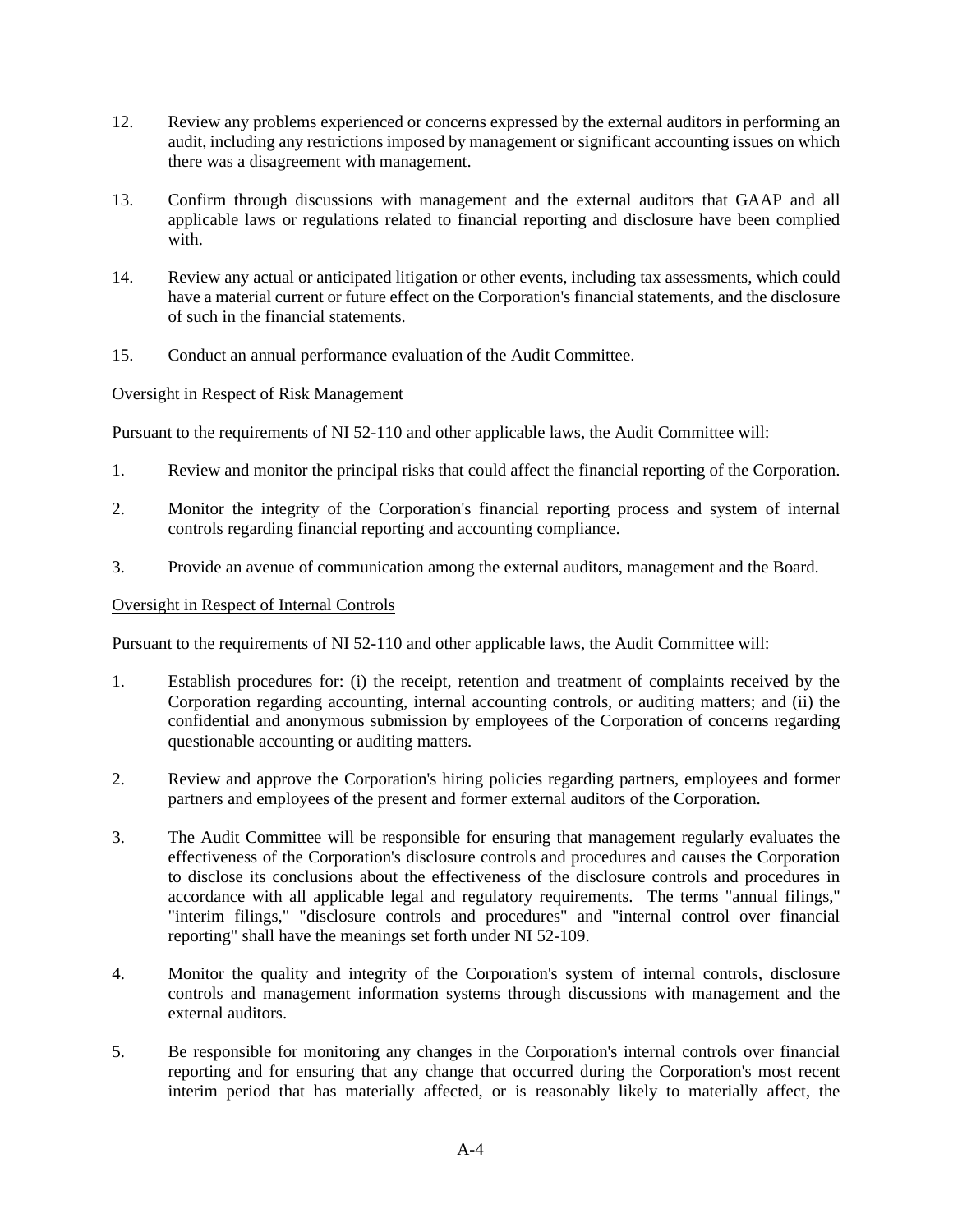Corporation's internal controls over financial reporting is disclosed in the Corporation's most recent annual or interim management's discussion and analysis.

- 6. Oversee investigations of alleged fraud and illegality relating to the Corporation's finances and any resulting actions.
- 7. Review and discuss with the CEO and CFO the procedures undertaken in connection with the CEO and CFO certifications for the annual and/or interim filings with applicable securities regulatory authorities.
- 8. Review disclosures made by the CEO and CFO to the Corporation during their certification process for annual and/or interim financial statements with applicable securities regulatory authorities about any significant deficiencies in the design or operation of internal controls which adversely affect the Corporation's ability to record, process, summarize and report financial data or any material weaknesses in the internal controls, and any fraud involving management or other employees of the Corporation who have a significant role in the Corporation's internal controls.
- 9. Review or satisfy itself that adequate procedures are in place for the review of the Corporation's public disclosure of financial information extracted from the Corporation's financial statements and periodically assess the adequacy of those procedures.

## Oversight in Respect of External Auditors

Pursuant to the requirements of NI 52-110 and other applicable laws, the Audit Committee will:

- 1. Advise the external auditors of their accountability to the Audit Committee and the Board as representatives of the shareholders of the Corporation to whom the external auditors are ultimately responsible. The external auditors shall report directly to the Audit Committee. The Audit Committee is directly responsible for overseeing the work of the external auditors, shall review at least annually the independence and performance of the external auditors and shall annually recommend to the Board the appointment of the external auditors or approve any discharge of auditors when circumstances warrant.
- 2. Approve the fees and other compensation to be paid to the external auditors.
- 3. Pre-approve all non-audit services to be provided to the Corporation or its subsidiary entities by the Corporation's external auditors and all related terms of engagement.
- 4. On an annual basis, review and discuss with the external auditors all significant relationships they have with the Corporation that could impair the auditors' independence and obtain a report describing all relationships between the external auditors and the Corporation.
- 5. Review the external auditors audit plan and discuss scope, staffing, locations, and reliance upon management and general audit approach.
- 6. Consider the external auditors' judgments about the quality and appropriateness of the Corporation's accounting principles as applied in its financial reporting.
- 7. Be responsible for the resolution of disagreements between management and the external auditors.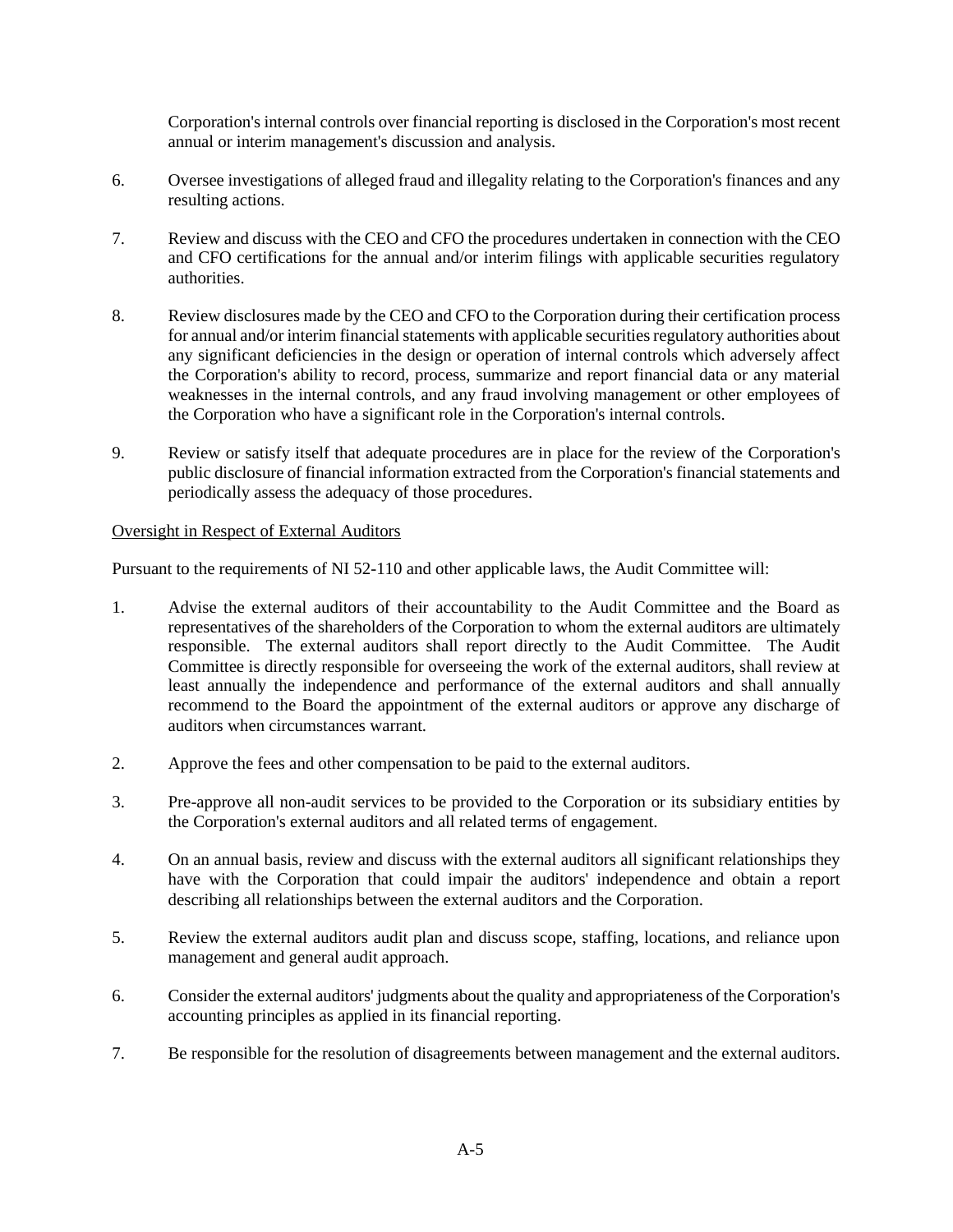- 8. Ensure that the external auditors are participants in good standing with the Canadian Public Accountability Board ("**CPAB**") in accordance with National Instrument 52-108 Auditor Oversight and participate in the oversight programs established by the CPAB from time to time and that the external auditors have complied with any restrictions or sanctions imposed by the CPAB as of the date of the applicable auditor's report relating to the Corporation's annual audited financial statements.
- 9. When there is to be a change of external auditors, review all issues and provide documentation related to the change, including the information to be included in the Notice of Change of Auditor and documentation required pursuant to National Instrument 51-102 Continuous Disclosure Obligations (or any successor instrument) of the Canadian Securities Administrators and the planned steps for an orderly transition period.
- 10. Review all reportable events, including disagreements, unresolved issues and consultations, as defined by applicable securities policies, on a routine basis, whether or not there is to be a change of external auditors.

## Oversight in Respect of Other Items

Pursuant to the requirements of NI 52-110 and other applicable laws, the Audit Committee will:

- 1. Review with management at least annually the financing strategy and plans of the Corporation.
- 2. Review the appointments of the Chief Financial Officer and any key financial managers who are involved in the financial reporting process.
- 3. Enquire into and determine the appropriate resolution of any conflict of interest in respect of audit or financial matters which are directed to the Committee by any member of the Board, a shareholder of the Company, the external auditors or management.
- 4. Review and reassess the adequacy of the Audit Committee's mandate at least annually and submit the mandate to the Board for approval.
- 5. On at least an annual basis, review, with the Corporation's counsel, any legal matters that could have a significant impact on the Corporation's financial statements, the Corporation's compliance with applicable laws and regulations, and inquiries received from regulators or governmental agencies.
- 6. Perform any other activities consistent with this mandate, the Corporation's by-laws, and other governing law as the Audit Committee or the Board deems necessary or appropriate.
- 7. Maintain minutes of meetings and periodically report to the Board on significant results of the foregoing activities.

## **Communication, Authority to Engage Advisors and Expenses**

The Audit Committee shall have direct access to such officers and employees of the Corporation, to the Corporation's external auditors and to any other consultants or advisors, as well as to such information respecting the Corporation as it considers necessary to perform its duties and responsibilities.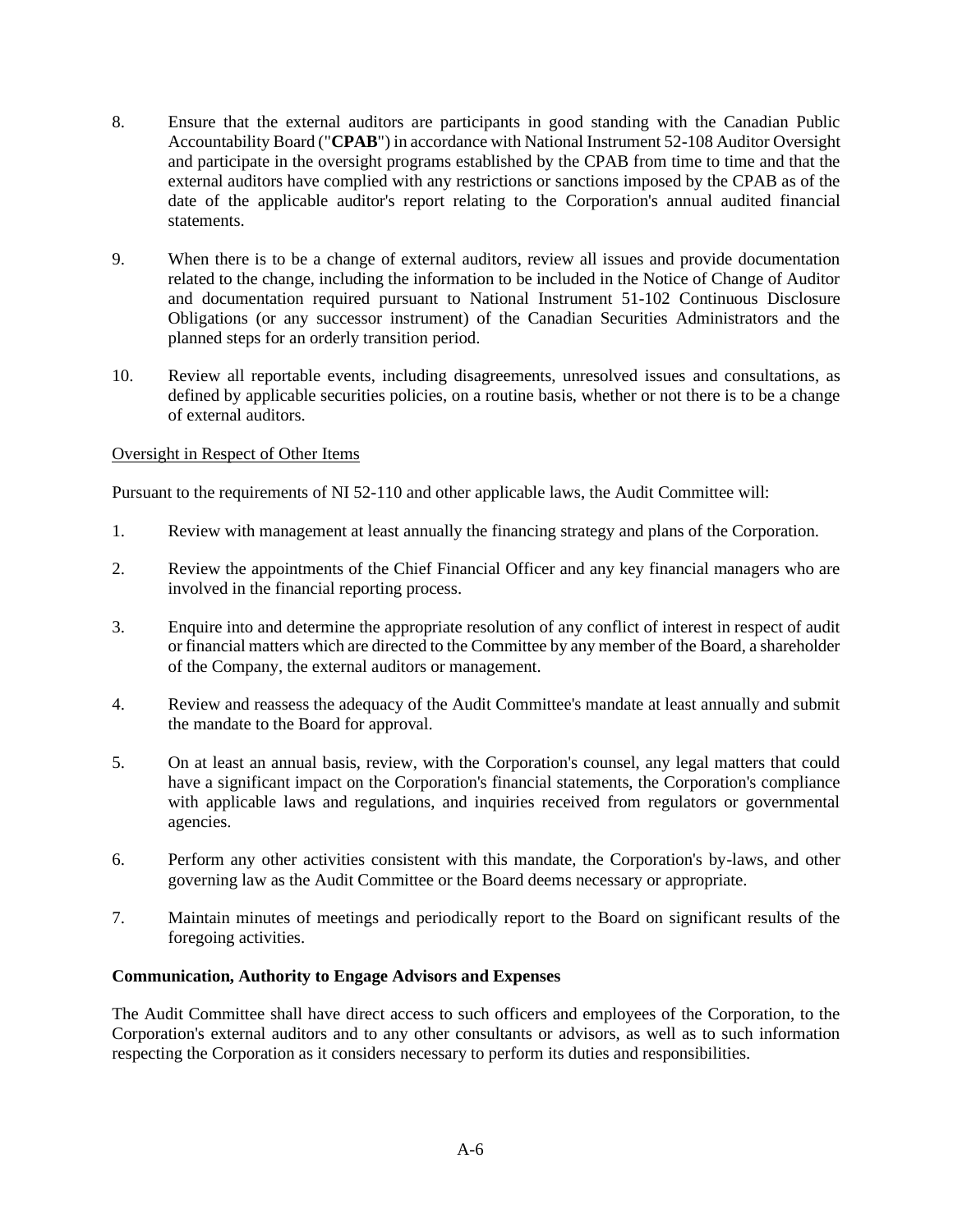Any employee may bring before the Audit Committee, on a confidential basis, any concerns relating to matters over which the Audit Committee has oversight responsibilities.

The Audit Committee has the authority to engage the external auditors, independent counsel and other advisors as it determines necessary to carry out its duties and to set the compensation for any auditors, counsel and other advisors, such engagement to be at the Corporation's expense. The Corporation shall be responsible for all other expenses of the Audit Committee that are deemed necessary or appropriate by the Audit Committee in order to carry out its duties.

Adopted by the Board of the Corporation.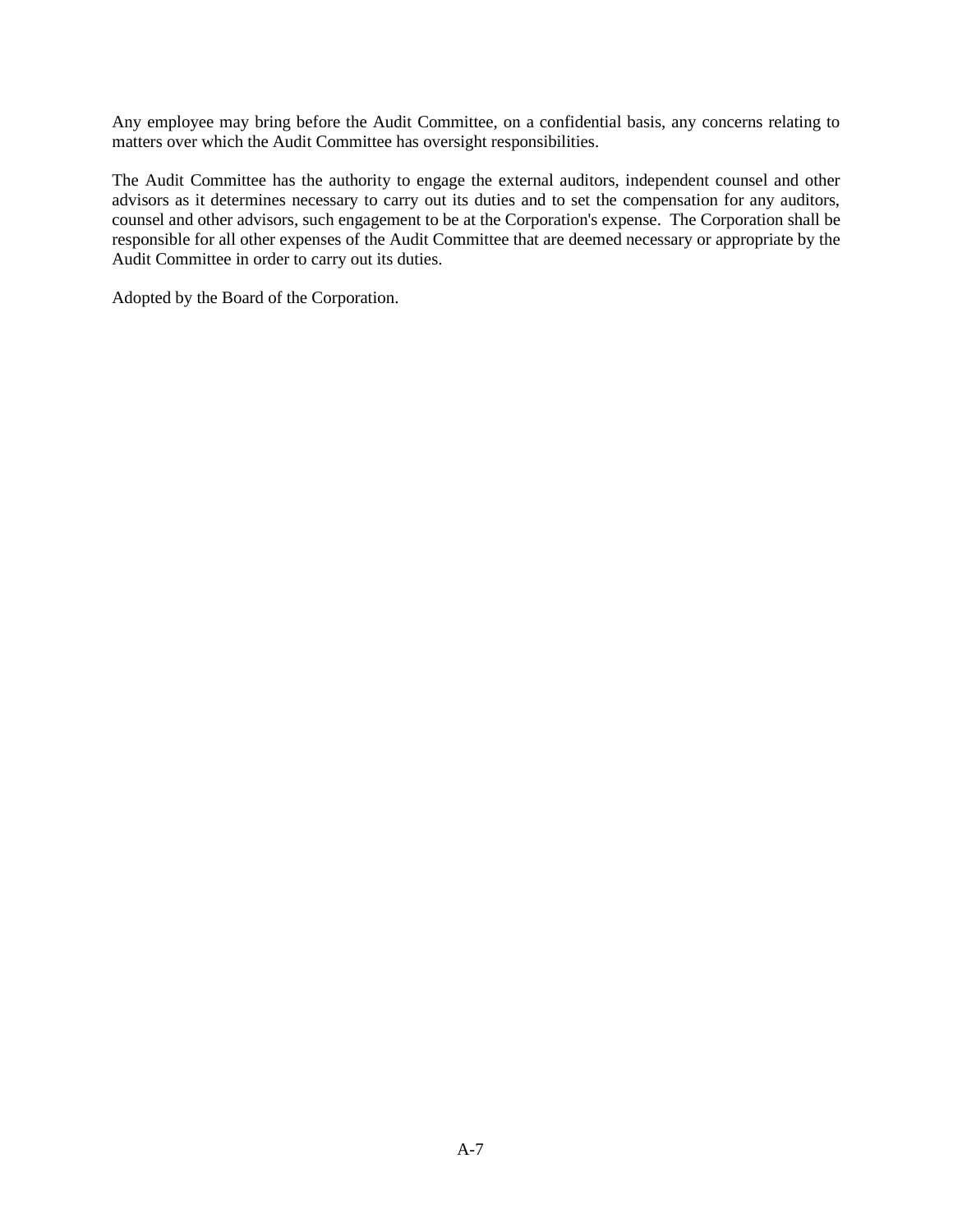## **SCHEDULE B INFORMATION CONCERNING CLUB16**

## **GLOSSARY**

In this Schedule "B", the following terms shall have the meanings set forth in the definitions below:

"**Club16**" means the Club16 Entities;

"**Club16 Annual Threshold**" means the first \$5.85 million of annual distributions paid by the Club16 LP to its securityholders, with the Corporation receiving 58% of such distributions and the Club16 Minority Securityholders receiving 42% of such distributions;

"**Club16 Class A LP Units**" means the class A limited partnership units of the Club16 LP;

"**Club16 Class B LP Units**" means the class B limited partnership units of the Club16 LP;

"**Club16 Class C LP Units**" means the class C limited partnership units of the Club16 LP;

"**Club16 Entities**" means, collectively, the Club16 LP and the Club16 General Partner;

"**Club16 General Partner**" means Club16 GP Ltd., the sole general partner of the Club16 LP;

"**Club16 GP Shareholders Agreement**" means the shareholder agreement among the Corporation, the Club16 Entities and the Club16 Principals, as amended and restated on May 1, 2017 and as amended on December 31, 2020, which details certain corporate governance matters for the Club16 Entities;

"**Club16 GP Shares**" means the common shares of the Club16 General Partner;

"**Club16 LP**" means Club16 Limited Partnership, a limited liability partnership formed pursuant to the laws of British Columbia;

"**Club16 LP Agreement**" means the amended and restated limited partnership agreement among the Corporation, the Club16 General Partner and TCAC Holdings Ltd., as amended and restated on May 1, 2017, which governs the Club16 LP;

"**Club16 LP Units**" means the Club16 class A LP Units, the Club16 class B LP Units and the Club16 class C LP Units, collectively;

"**Club16 Minority Securityholders**" means: (a) with respect to the Club16 LP, all other securityholders of the Club16 LP other than the Club16 General Partner and the Corporation; and (b) with respect to the Club16 General Partner, all other securityholders of the Club16 General Partner other than the Corporation;

"**Club16 Principals**" means L&L Signature Fitness Group Ltd., Chuck Lawson, Trevor Linden, Carl Ulmer and their affiliated entities, which collectively hold their interest in Club16 indirectly through TCAC Holdings Ltd.;

"**Club16 Purchase Agreement**" means the purchase agreement, dated December 20, 2016, among the Corporation, the Club16 LP and the Club16 Principals in connection with the Club16 Transaction; and

"**Club16 Transaction**" means the acquisition by the Corporation of a 60% interest in the Club16 LP and the acquisition by the Club16 LP of the Club16 and She's Fit! fitness clubs from the Club16 Predecessors,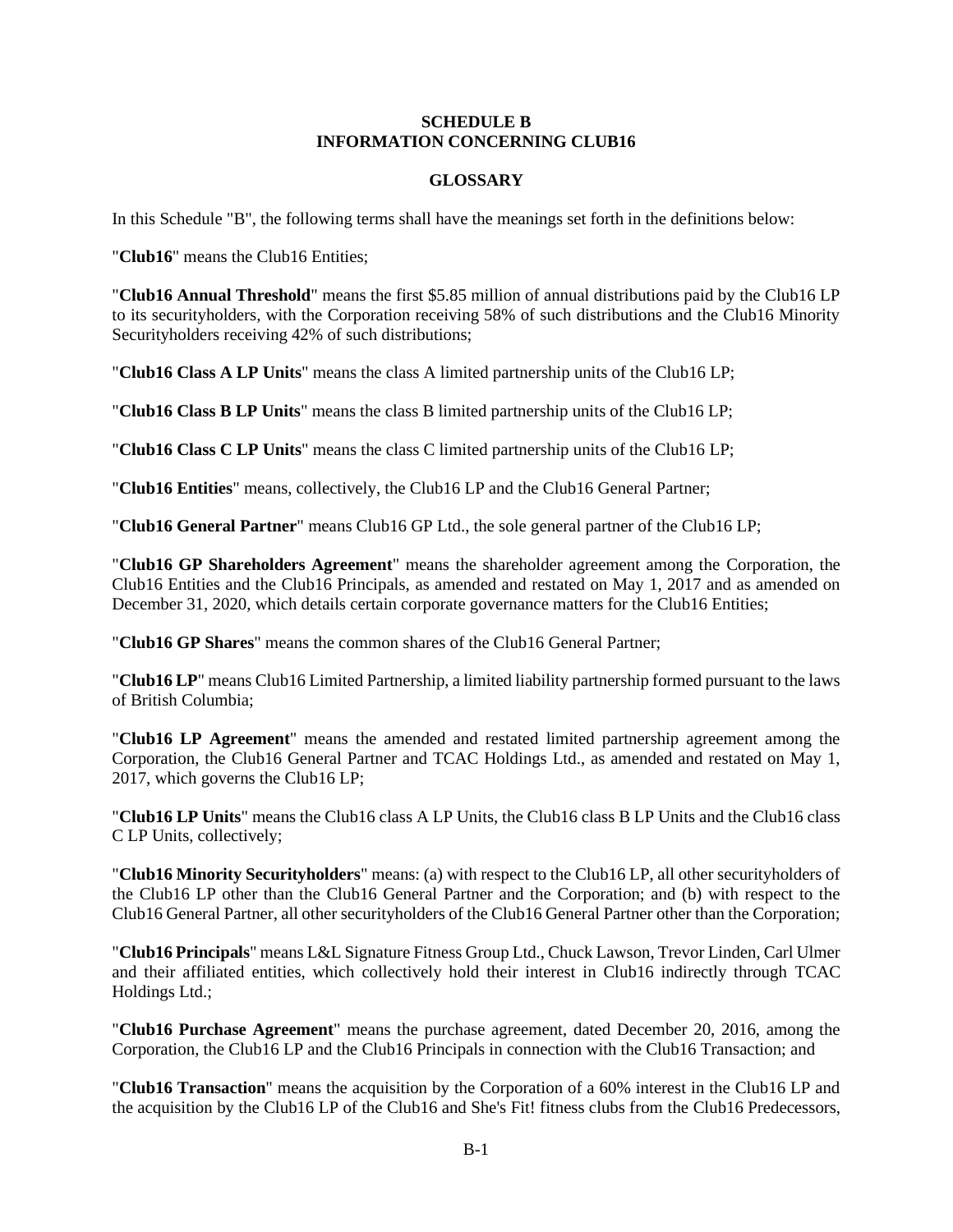which was completed on December 20, 2016 (with the Corporation's interest reducing to 58% in June, 2020).

### **THE BUSINESS OF CLUB16**

### **General History and Developments**

Club16's business model is focused on providing members with premium value for excellent fitness facilities. Club16 has removed the barriers of high membership costs, fixed contracts, and preconceived judgements of having to be fit to be a member of a gym. Club16 has more than 91,000 members (December 31, 2021) across its 16 locations in the Greater Vancouver Area.

### **Ownership Interest**

As at the date hereof, the Corporation owns 58% of the Class A LP Units and 30% of the Class B LP Units.

### **Club16 Target Market**

Club16 appeals to a large segment of the Greater Vancouver Area population with low-monthly pricing, a high-quality experience, and both ladies only and co-ed facilities. Combined with a non-intimidating and welcoming environment, Club16 is able to attract a broad member demographic based on age, household income, gender, and ethnicity. The member base is over 50% female and members come from both high and low-income households. This broad appeal and ability to attract gym users of all fitness levels enables Club16 to continue to target a large segment of the population.

Due to this unique positioning, Club16 has an addressable market that is significantly larger than the traditional health club industry in the Greater Vancouver Area. The addressable market is approximately 2.2 million people, representing the entire population in the Greater Vancouver Area over 14 years of age.

## **Competitive Strengths**

Club16 competes broadly for consumer discretionary spending related to leisure, sports, entertainment, and other non-fitness activities in addition to the traditional health club market. Management believes the company's success can be attributed to the following strengths:

- *Exceptional value for members.* Club16 management believes that both its Regular and Elite memberships are priced significantly below the industry average (estimated to be appx. \$52 per month) and still provide members with a high-quality fitness experience. For \$8.98 bi-weekly, the Regular membership includes unlimited access to one Club16 location. For \$13.98 bi-weekly, Elite members have access to all Club16s with out-of-town guest privileges, which provides an additional opportunity to attract new members. Elite card members also have access to unlimited tanning equipment and other benefits.
- *Distinct club experience*. Bright, clean, large-format clubs offer members a selection of highquality cardio, circuit- and weight-training equipment. Because the clubs are typically 20,000+ square feet and non-essential amenities such as pools, saunas, and day care centers are not offered, there is more space for equipment.
- *No-judgement policy*. Every member should feel accepted and respected when they walk into a Club16, so the clubs promote a judgement-free atmosphere where members of all fitness levels can enjoy a non-intimidating environment. This "come as you are" approach has fostered a strong sense of community among members, allowing them not only to feel comfortable as they work toward their fitness goals but also to encourage others to do the same.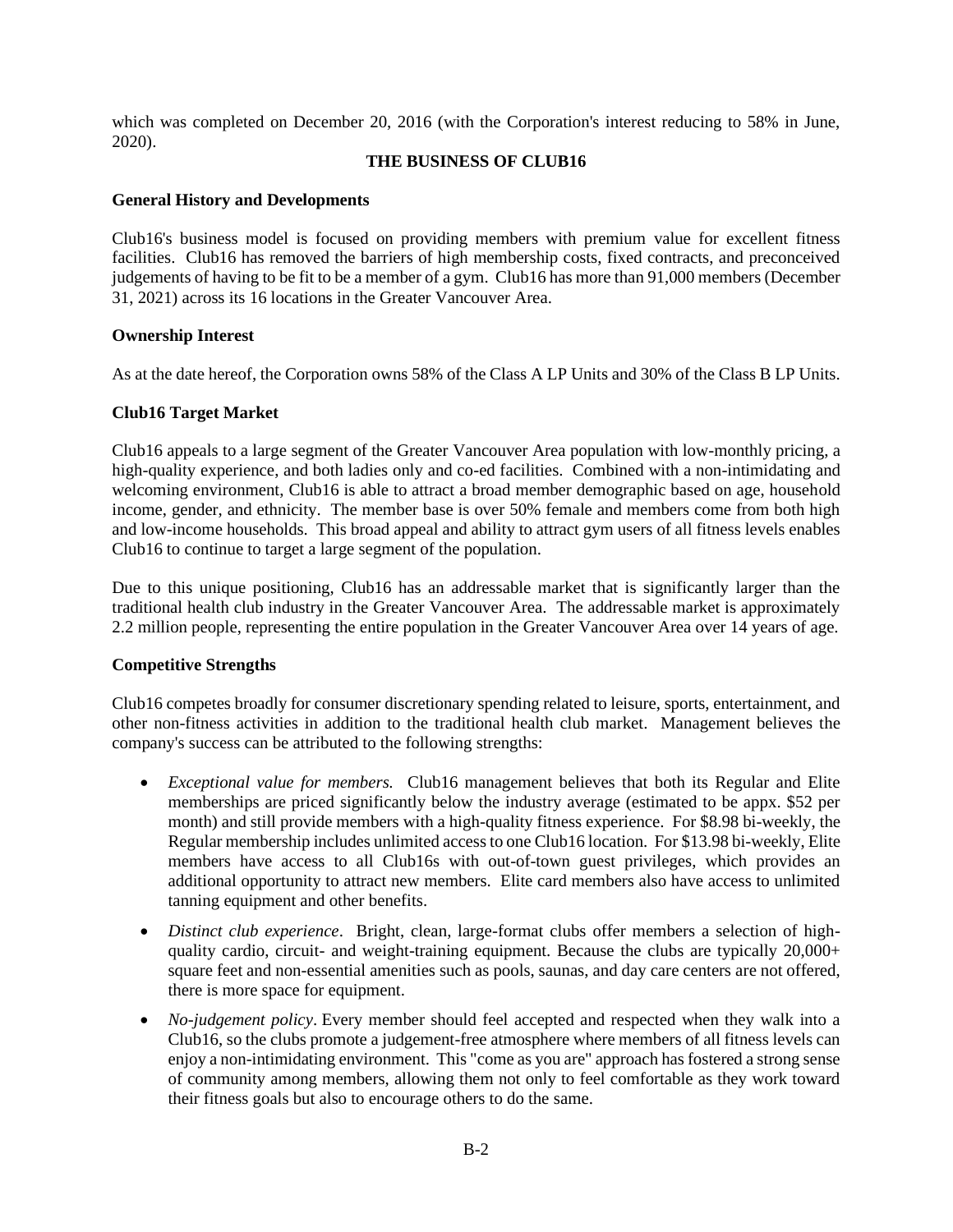- *Strong club-level economics*. The club model is designed to generate strong club-level EBITDA margins and free cash flow. Average club-level EBITDA margins typically increase at each location after opening, driven by a growing membership base as well as an increase in members using personal training services.
- *Recurring revenue streams.* The Club16 business model provides recurring revenue streams, including monthly dues and annual enhancement fees.

## **Geographic Distribution of Sales**

Club16 has the following 16 locations all operating in the Greater Vancouver Area in the province of British Columbia:

| <b>Club Type</b> | <b>Location</b>  | Club Size (sq. ft.) |
|------------------|------------------|---------------------|
| Club16           | Abbotsford       | 29,329              |
| Club16           | <b>Brentwood</b> | 28,000              |
| Club16           | Central City     | 24,047              |
| Club16           | Coquitlam        | 27,879              |
| Club16           | Downtown         | 17,554              |
| Club16           | Langley          | 32,981              |
| Club16           | Maple Ridge      | 20,075              |
| Club16           | Newton           | 25,708              |
| Club16           | North Vancouver  | 21,988              |
| Club16           | Richmond         | 28,984              |
| Club16           | South Burnaby    | 19,959              |
| Club16           | South Surrey     | 21,845              |
| Club16           | Tsawwassen       | 20,000              |
| She'sFit!        | Metrotown        | 11,284              |
| She'sFit!        | North Delta      | 10,790              |
| She'sFit!        | Surrey           | 9,451               |
|                  |                  |                     |

## **Sources of Revenue**

Club16's revenue is comprised of membership fees, enrollment fees, personal training service fees and annual club enhancement fees. Ancillary revenue sources include price protection insurance, healthy transformation meal plans, bicycle rentals, and retail sales.

- Membership fees are collected bi-weekly through direct deposit with the amount collected depending on the membership type.
- Upon enrollment, members pay a one-time enrollment fee and an administrative fee for a membership card.
- The annual club enhancement fee is collected through direct deposit on or about May 3 each year from every member enrolled as at March 20.
- Price protection insurance is offered upon joining and, for a one-time fee, a member is able to lock in their bi-weekly price for the life of their membership.
- Personal training revenues are dependent on members signing up for services which are offered in different levels of packages and number of training sessions.
- Members can sign up for healthy transformation meal planning services, which are personalized meal planning programs that help increase energy, stabilize blood sugars, and burn body fat.
- From spring to early fall, bicycle rentals are offered at the downtown Vancouver location which is located directly on the waterfront path. Fees are collected at the time of the rental.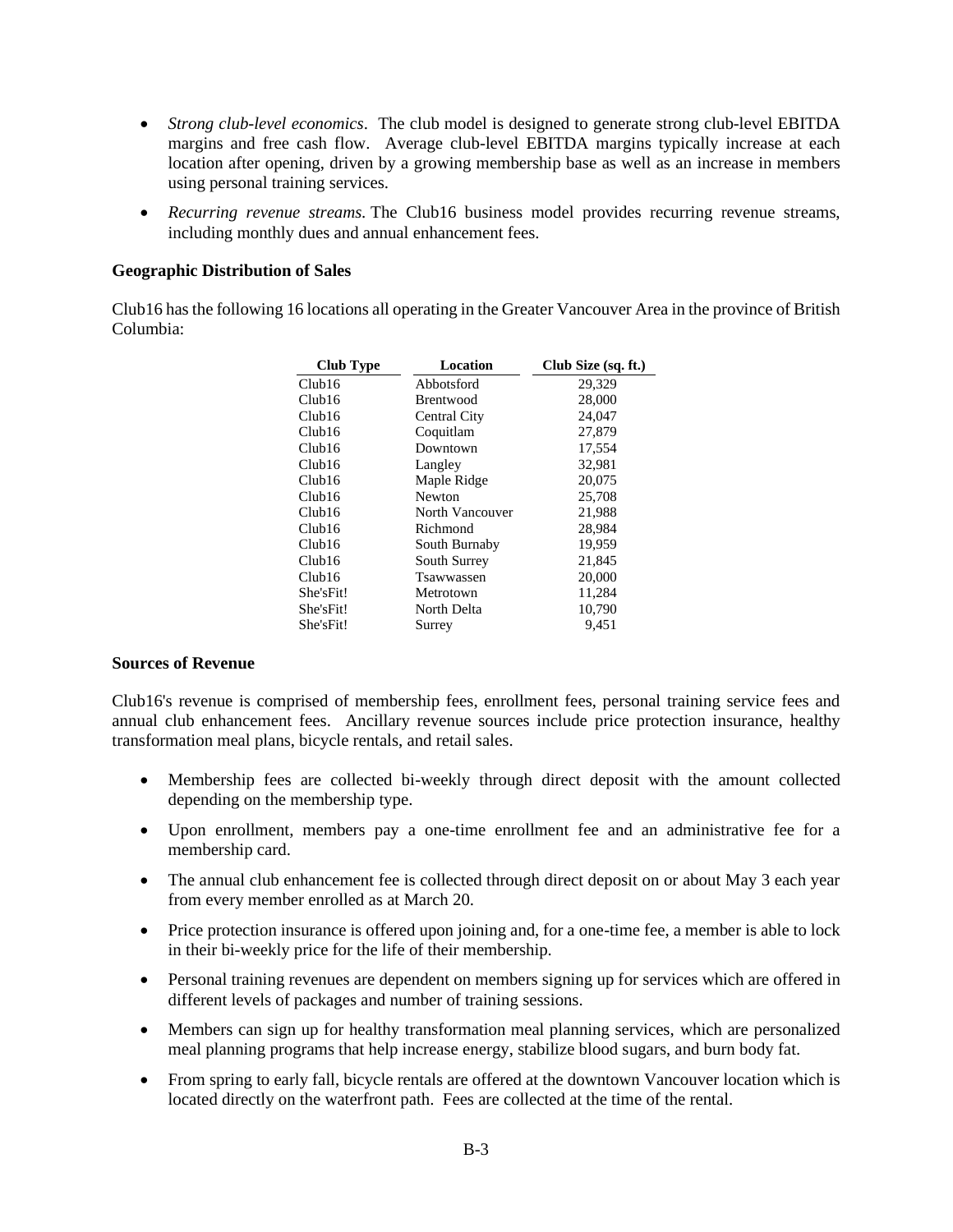- Administration revenue is earned when a membership fee is uncollected when due.
- Each club has a small retail space that sells work-out clothing, towels, and water bottles.

## **Cycles or Seasonal Aspects**

Club16's results are subject to seasonality fluctuations in that member sign-ups are typically higher in January as compared to other months of the year. In addition, quarterly results may fluctuate because of certain factors, including the timing of club openings and general economic conditions.

## **Government Regulation**

Club16 is responsible for compliance with laws that regulate the relationship between health clubs and their members. British Columbia has consumer protection regulations that limit the collection of monthly membership dues prior to opening, require certain disclosures of pricing information, mandate the maximum length of contracts and "cooling off" periods for members (after the purchase of a membership), set escrow and bond requirements for health clubs, govern member rights in the event of a member relocation or disability, provide for specific member rights when a health club closes or relocates, or preclude automatic membership renewals.

Club16 accepts payments for memberships through electronic fund transfers from members' bank accounts, and, therefore, Club16 is subject to both federal and provincial legislation and certification requirements, including the Electronic Funds Transfer Act, the Consumers Council of Canada, and the Consumer Protection Act of B.C.

The collection, maintenance, use, disclosure, and disposal of individually identifiable data by Club16 is regulated at the provincial level as well as by the Canadian Payments Association. Provincial and federal agencies may also consider, from time to time, new privacy and security requirements that may apply to Club16 and may impose further restrictions on collection, disclosure, and use of individually identifiable information that are housed in Club16's databases.

Fitness clubs in British Columbia are subject to health and safety regulations that apply to health clubs and other facilities that offer indoor tanning services, such as banning young people under the age of 18 from using tanning beds.

Club16 is subject to various laws in Canada governing such matters as minimum-wage requirements, overtime, and other working conditions. A significant number of employees are paid at rates related to the provincial minimum wage, and past increases in the minimum wage have increased labor costs, as would future increases.

Club16's operations and properties are subject to extensive Canadian provincial and local laws and regulations, including those relating to environmental, building, and zoning requirements. The development of properties depends on the selection and acquisition of suitable sites, which are subject to zoning, land use, environmental, traffic, and other regulations and requirements.

# **COVID-19**

COVID-19 had a material impact on Club16. Club16 was required to temporarily close all clubs from March 17, 2020 to May 31, 2020 and again from December 23, 2021 to January 19, 2022 and has subsequently seen a reduction in members. In an effort to ensure the health and safety of staff and members, Club16 adopted enhanced cleaning measures and reconfigured club equipment to ensure adequate social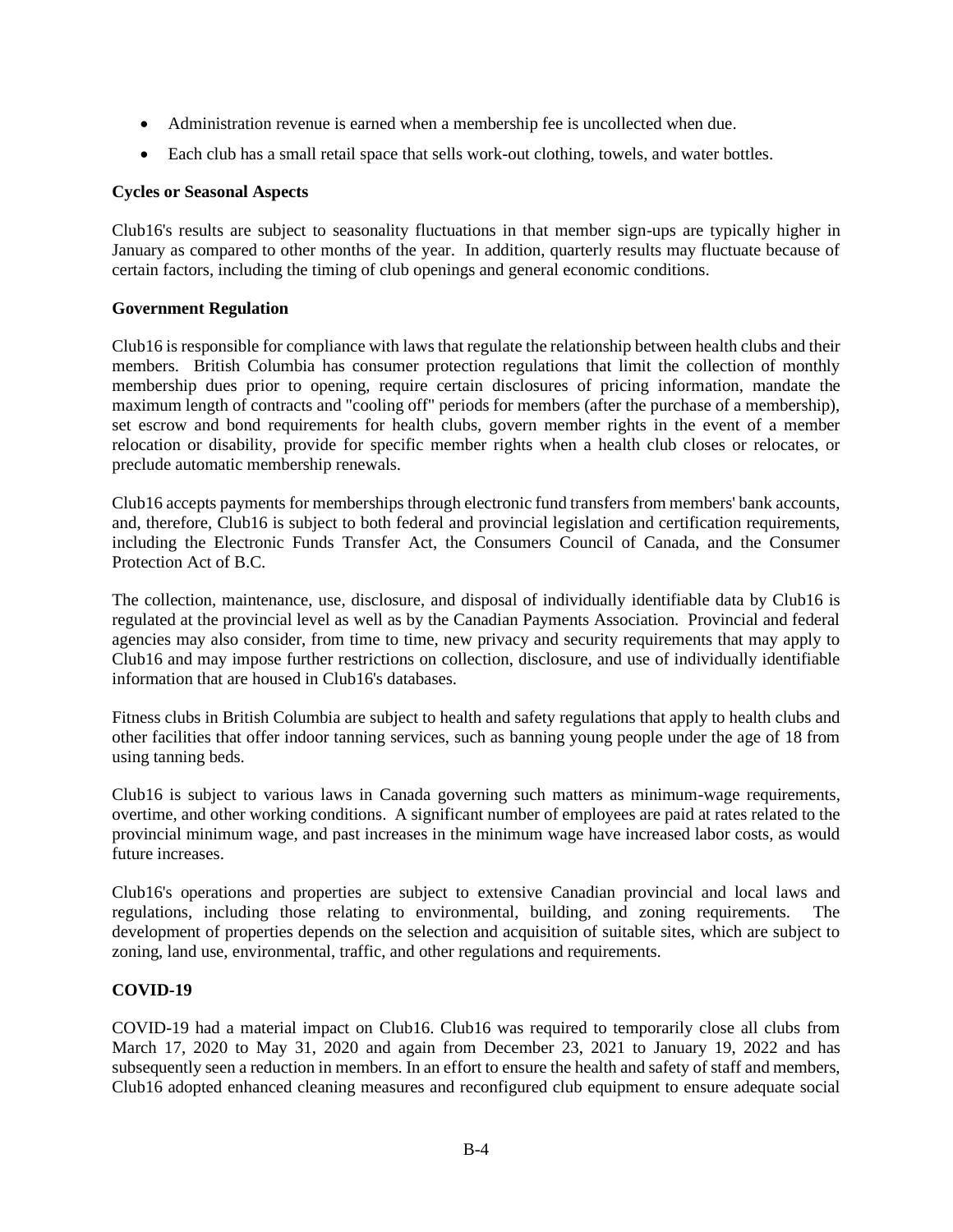distancing. Membership growth is expected to remain challenged until COVID-19 transmission rates are reduced and mass gathering restrictions are lifted.

# **THE CLUB16 TRANSACTION**

## **The Club16 Transaction**

The Club16 Transaction was completed on December 20, 2016 for cash consideration of \$20.5 million from the Corporation. In addition, the Corporation paid an additional \$1.5 million on March 20, 2017 in respect of certain post-closing adjustments, resulting in an aggregate purchase price of \$22.0 million.

The Club16 Transaction provided the Corporation with 60% of any distributions paid by Club16 up to the Club16 Annual Threshold, with the Club16 Minority Securityholders receiving 40% of any distributions paid by Club16 up to the Club16 Annual Threshold. To the extent that any distributions are paid in a year in excess of the Club16 Annual Threshold, Club16 Minority Securityholders will receive 70% of such excess distributions with the Corporation receiving 30% of such excess distributions. On June 29, 2020, Club16 completed a private placement of 273 class A limited partnership units to the founder and operating partner of Club16 for proceeds of \$999,180. As a result, the Corporation's ownership interest in Club16 decreased from 60% to 58%. The proceeds from the Club16 offering were used to fund the opening of two new clubs.

On December 31, 2020, the Corporation and the Club16 Principals entered into an amending agreement to amend the terms of the Club16 GP Shareholders Agreement to reduce the Corporation's Club16 board nominees from three (3) representatives to two (2) representatives. As such, the Club16 Principals have two (2) board representatives, and the Corporation has two (2) board representatives.

## **The Club16 LP and the Club16 General Partner**

## *General*

The Club16 LP Agreement and the Club16 GP Shareholders Agreement are the agreements which govern the Corporation's investment in Club16 and related corporate governance matters.

The Club16 LP is a limited partnership formed under the laws of British Columbia. The business of the Club16 LP is to own and actively manage the Club16 Entities and to conduct any activities incidental thereto. The Club16 LP is governed by the Club16 LP Agreement.

## *Partners*

The members of the Club16 LP are the Club16 General Partner, as the sole general partner, and the Corporation and TCAC Holdings Ltd. (owned by the Club16 Principals), as the limited partners. The Corporation holds 6,000 Club16 Class A LP Units and 3,000 Club16 Class B LP Units and TCAC Holdings Ltd. holds 4,273 Club16 Class A LP Units and 7,000 Club16 Class B LP Units. The Club16 General Partner holds one Club16 Class A LP Unit.

The shareholders of the Club16 General Partner are the Corporation and TCAC Holdings Ltd. The Corporation holds 143 Club16 GP Shares and the Club16 Minority Securityholder holds 95 Club16 GP Shares.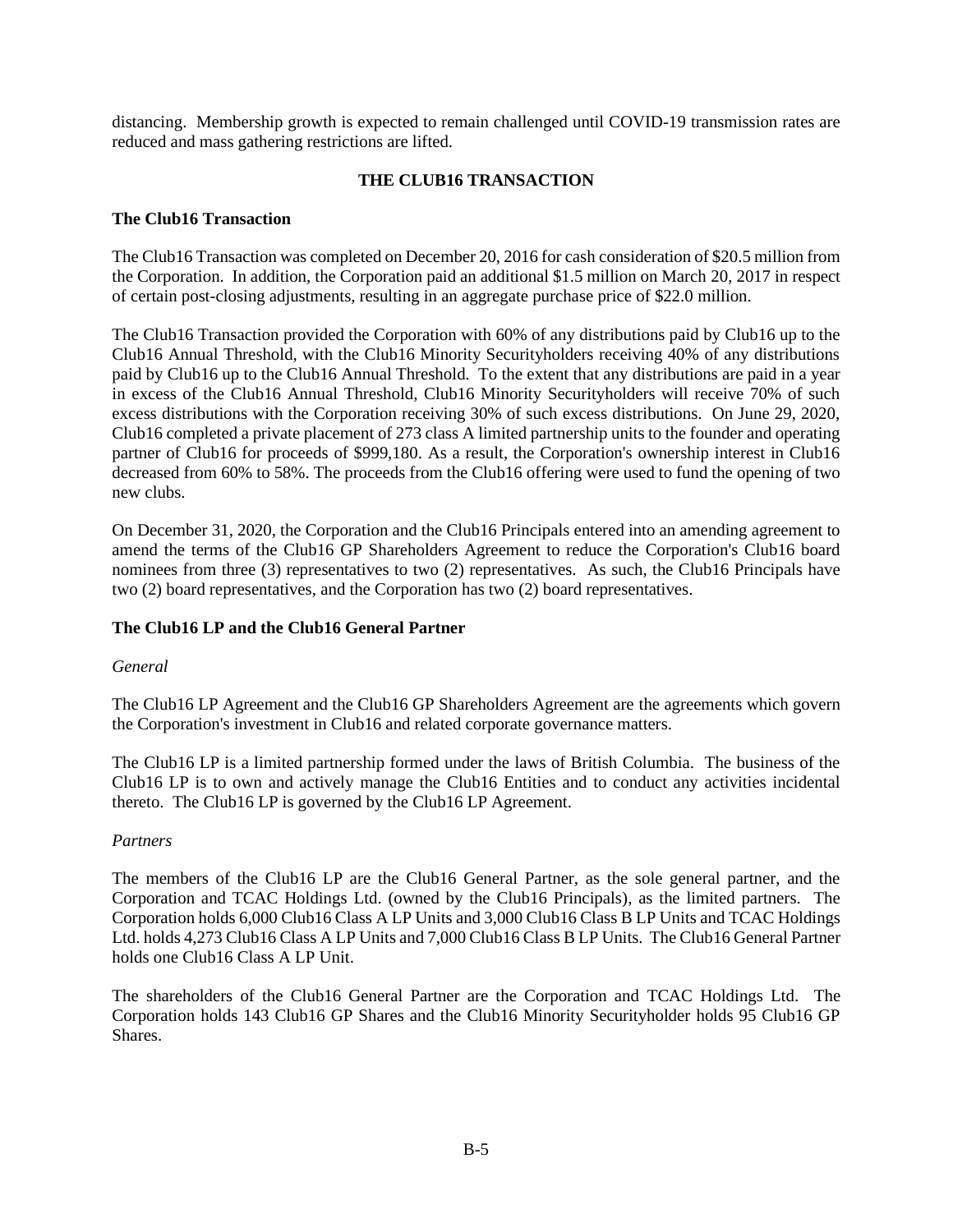## *Club16 LP Units*

There are 10,274 Club16 Class A LP Units and 10,000 Club16 Class B LP Units issued and outstanding. The rights and entitlements of these units in the Club16 LP with respect to voting, distributions of distributable cash, allocations of income and distributions of proceeds of liquidation of Club16 LP are described below.

Limited partners are liable for the liabilities, debts and obligations of the Club16 LP: (i) only to the extent of the amount contributed by them or agreed to be contributed by them to the Club16 LP; or (ii) if they take part in the management of the Club16 LP. Subject to applicable law, limited partners will otherwise have no liability in respect of the liabilities, debts and obligations of the Club16 LP. The Club16 General Partner has unlimited liability for an obligation of the Club16 LP unless the holder of such obligation otherwise agrees.

## *Club16 GP Shareholders Agreement*

The Corporation, the Club16 Principals and the Club16 General Partner are parties to the Club16 GP Shareholders Agreement which sets forth certain corporate governance and other matters relating to the Club16 General Partner and the Club16 Entities.

## **RISK FACTORS RELATING TO CLUB16**

The following is a brief discussion of those factors which may have a material impact on, or constitute risk factors in respect of, Club16's business, assets or financial performance (which risk factors are in addition to the risk factors impacting the Corporation). To the extent Club16's business, assets or financial performance are negatively impacted, this may have a material adverse effect on the Corporation's investment in Club16 and the Corporation's business, assets or financial performance.

## **Ability to Attract and Retain Members**

Club16's target market is people seeking regular exercise and people who are new to fitness. The success of Club16's business depends on its ability to attract and retain members. Club16's marketing efforts may not be successful in attracting members to clubs, and membership levels may materially decline over time, especially at clubs in operation for an extended period of time. Members may cancel their memberships at any time after giving proper advance written notice. Club16 may also cancel or suspend memberships if a member fails to provide payment for an extended period of time. In addition, Club16 experiences attrition and must continually engage existing members and attract new members in order to maintain membership levels. A portion of Club16's member base does not regularly use Club16's clubs and may be more likely to cancel their membership. Some of the factors that could lead to a decline in membership levels include changing desires and behaviors of consumers or their perception of Club16's brand, changes in discretionary spending trends and general economic conditions, market maturity or saturation, a decline in Club16's ability to deliver quality service at a competitive price, an increase in monthly membership dues due to inflation, direct and indirect competition in Club16's industry, public health orders, and a decline in the public's interest in health and fitness, among other factors. In order to increase membership levels, Club16 may from time to time offer promotions. If Club16 is not successful in optimizing price or in adding new memberships in new and existing clubs, growth in monthly membership dues or annual fees may suffer. Any decrease in Club16's average dues or fees or higher membership costs may adversely impact Club16's results of operation and financial condition.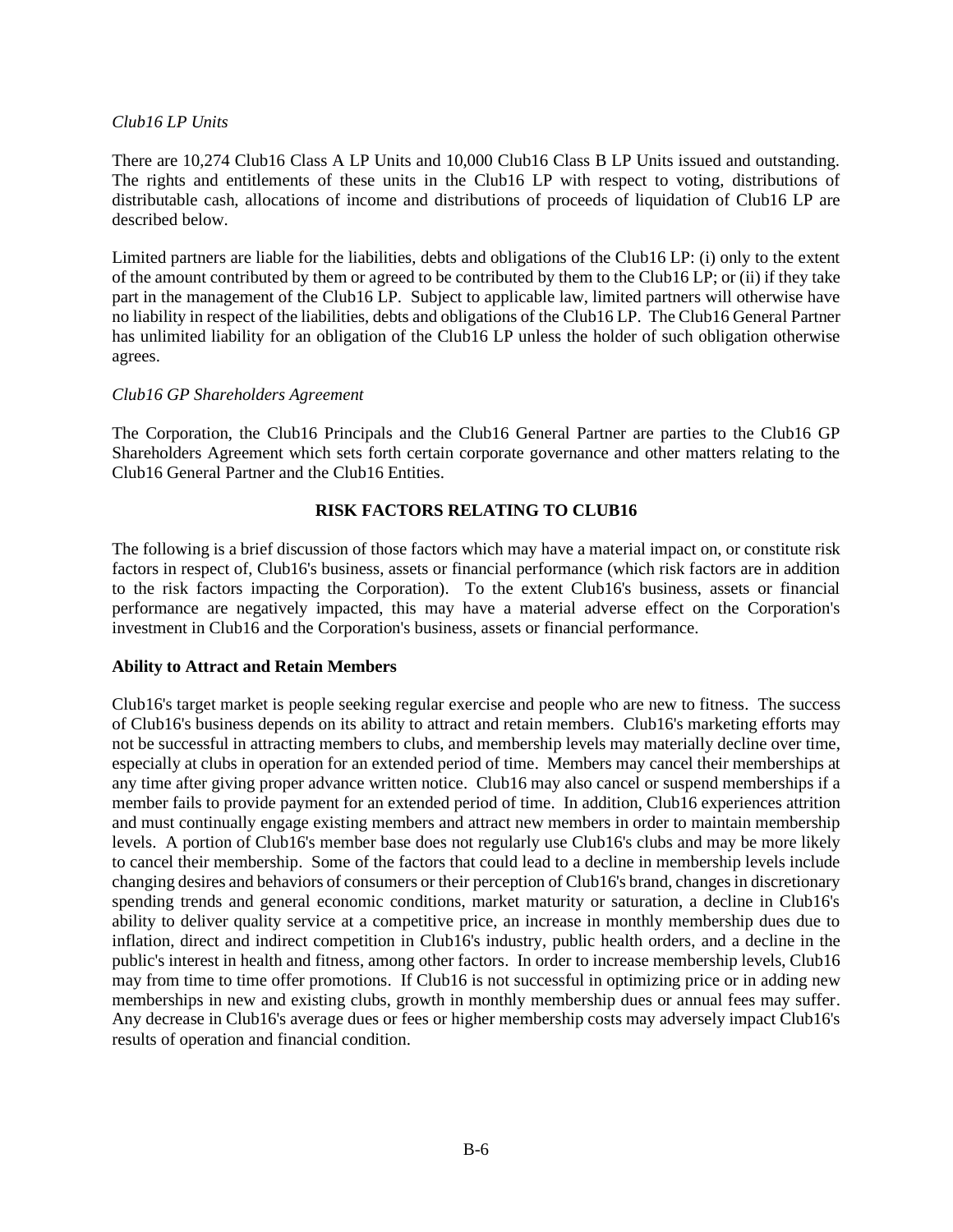## **High Level of Competition in the Fitness Industry**

Club16 competes with the following industry participants: other health and fitness clubs; physical fitness and recreational facilities established by non-profit organizations and businesses for their employees; private studios and other boutique fitness offerings; racquet, tennis and other athletic clubs; amenity and condominium/apartment clubs; country clubs; online personal training and fitness coaching; the home-use fitness equipment industry; businesses offering similar services; and other businesses that rely on consumer discretionary spending. Club16 may not be able to compete effectively in the markets in which it operates in the future. Competitors may attempt to copy Club16's business model, or portions thereof, which could erode Club16's market share and brand recognition and impair Club16's growth rate and profitability. Competitors, including companies that are larger and have greater resources, may compete to attract members in Club16's markets. Non-profit organizations in Club16's markets may be able to obtain land and construct clubs at a lower cost and collect membership dues and fees without paying taxes, thereby allowing them to charge lower prices. Luxury fitness companies may attempt to enter Club16's market by lowering prices or creating lower price brand alternatives. Furthermore, due to the increased number of low-cost health and fitness club alternatives, Club16 may face increased competition if it increases prices or if discretionary spending declines. This competition may limit Club16's ability to attract and retain existing members and Club16's ability to attract new members, which in each case could materially and adversely affect Club16's results of operation and financial condition.

## **Protecting Club16's Brand**

Club16's success is dependent in large part upon the ability to maintain and enhance the value of the brand and members' connection to that brand. Brand value can be severely damaged even by isolated incidents, particularly if the incidents receive considerable negative publicity or result in litigation. Incidents that could be damaging to the brand may arise from events that are or may be beyond management's ability to control, such as:

- actions taken (or not taken) by one or more employees relating to health, safety, welfare or otherwise;
- data security breaches or fraudulent activities associated with electronic payment systems and other information systems;
- litigation and legal claims;
- third-party misappropriation, dilution or infringement of Club16's intellectual property;
- regulatory, investigative or other actions relating to Club16's provision of indoor tanning services;
- human rights claims or investigations relating to Club16's approach to gender matters (for example, Club16 provides women-only fitness areas); and
- illegal activity targeted at Club16 or others.

Consumer demand could diminish significantly if any such incidents or other matters erode consumer confidence in Club16, which would likely result in fewer memberships sold or renewed and, ultimately, lower revenue, which in turn could materially and adversely affect Club16's results of operations and financial condition.

## **Managing Growth**

Over the past several years, Club16 has experienced growth in business activities and operations, including an increase in the number of clubs. Past expansion has placed, and planned future expansion may place,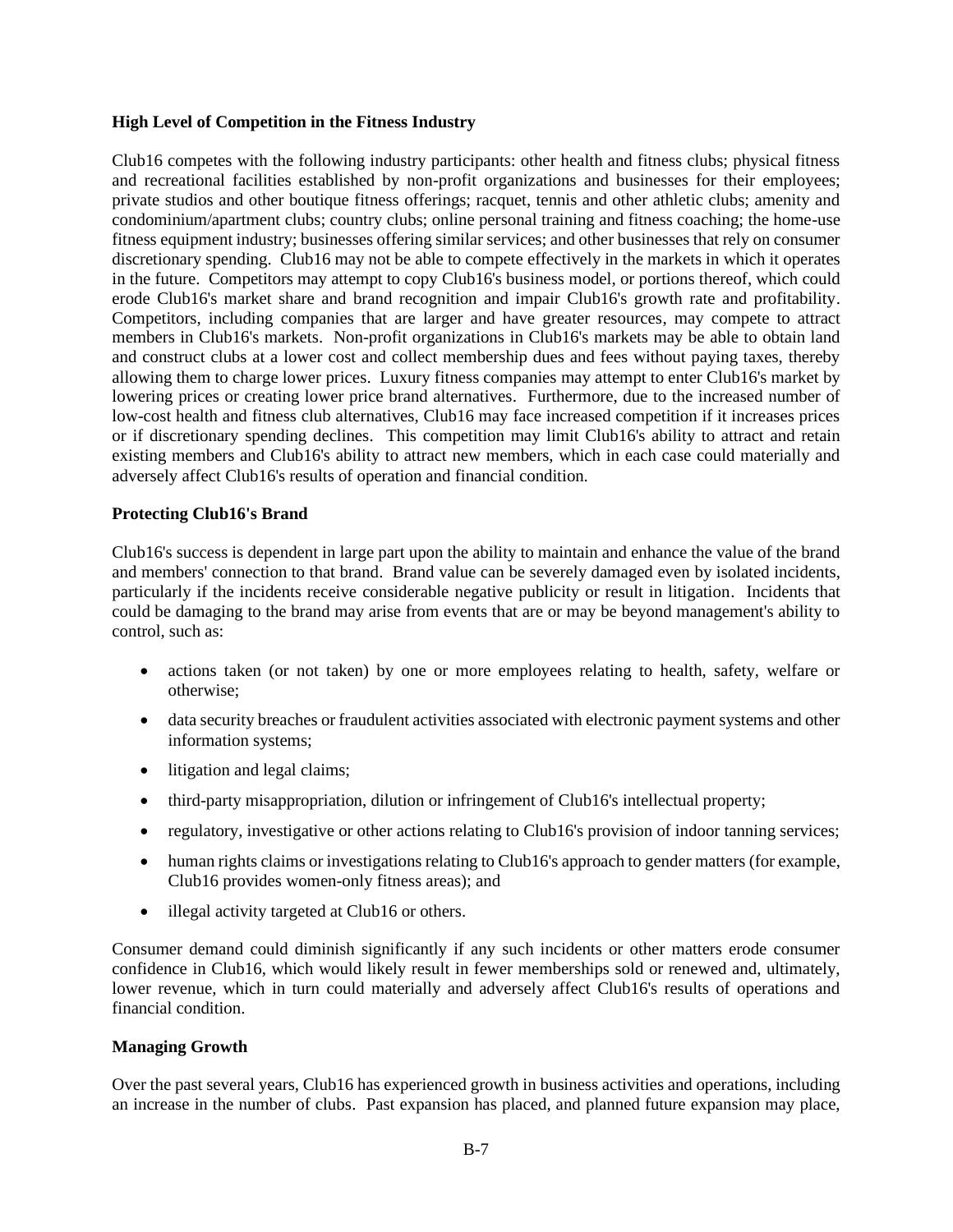significant demands on Club16's administrative, operational, financial and other resources. Any failure to manage growth effectively could seriously harm the business. To be successful, Club16 will need to continue to implement management information systems and improve operating, administrative, financial and accounting systems and controls. It will also need to train new employees and maintain close coordination among executive, accounting, finance, legal, human resources, risk management, marketing, technology, sales and operations functions. These processes are time-consuming and expensive, increase management responsibilities and divert management attention, and Club16 may not realize a return on its investment in these processes. In addition, management of Club16 believes the culture fostered at its clubs is an important contributor to its success. However, as it expands it may have difficulty maintaining its culture or adapting it sufficiently to meet the needs of its operations. These risks may be heightened as growth accelerates. Failure to successfully execute on the planned expansion of clubs could materially and adversely affect Club16's results of operations and financial condition.

## **Information Systems**

Club16 relies on information systems, including point-of-sale processing systems in its clubs and other information systems managed by third parties, to interact with members and collect, maintain and store member information, billing information and other personally identifiable information, including for the operation of clubs, collection of cash, legal and regulatory compliance, management of supply chain, accounting, staffing, payment of obligations, credit and debit card transactions and other processes and procedures. Club16's ability to efficiently and effectively manage its clubs depends significantly on the reliability and capacity of these systems, and any potential failure of these third parties to provide quality uninterrupted service is beyond its control.

Club16's operations depend upon its ability, and the ability of its third-party service providers (as well as their third-party service providers), to protect its computer equipment and systems against damage from physical theft, fire, power loss, telecommunications failure or other catastrophic events, as well as from internal and external security breaches, viruses, denial-of-service attacks and other disruptions. The failure of these systems to operate effectively, stemming from maintenance problems, upgrading or transitioning to new platforms, expanding systems, a breach in security or other unanticipated problems, could result in interruptions to or delays in the business and member service and reduce efficiency in operations. If Club16's information systems, or those of its third-party service providers (as well as their third-party service providers), fail and back-up or disaster recovery plans are not adequate to address such failures, revenues and profits could be reduced and the reputation of the brand and the Club16 business could be materially adversely affected.

# **Maintaining Confidentiality and Integrity of Data**

In the ordinary course of business, Club16 collects, transmits and stores member and employee data, including credit and debit card numbers, bank account information, driver's license numbers, dates of birth and other highly sensitive personally identifiable information, in information systems that it maintains and in those maintained by third parties with whom it contracts to provide services. Some of this data is sensitive and could be an attractive target of a criminal attack by malicious third parties with a wide range of motives and expertise. The integrity and protection of member and employee data is critical to Club16.

Despite the security measures Club16 has in place to comply with applicable laws and rules, its facilities and systems, and those of its third-party service providers (as well as their third-party service providers), may be vulnerable to security breaches, acts of cyber terrorism or sabotage, vandalism or theft, computer viruses, loss or corruption of data or programming or human errors or other similar events. Furthermore, the size and complexity of Club16's information systems, and those of its third-party vendors (as well as their third-party service providers), make such systems potentially vulnerable to security breaches from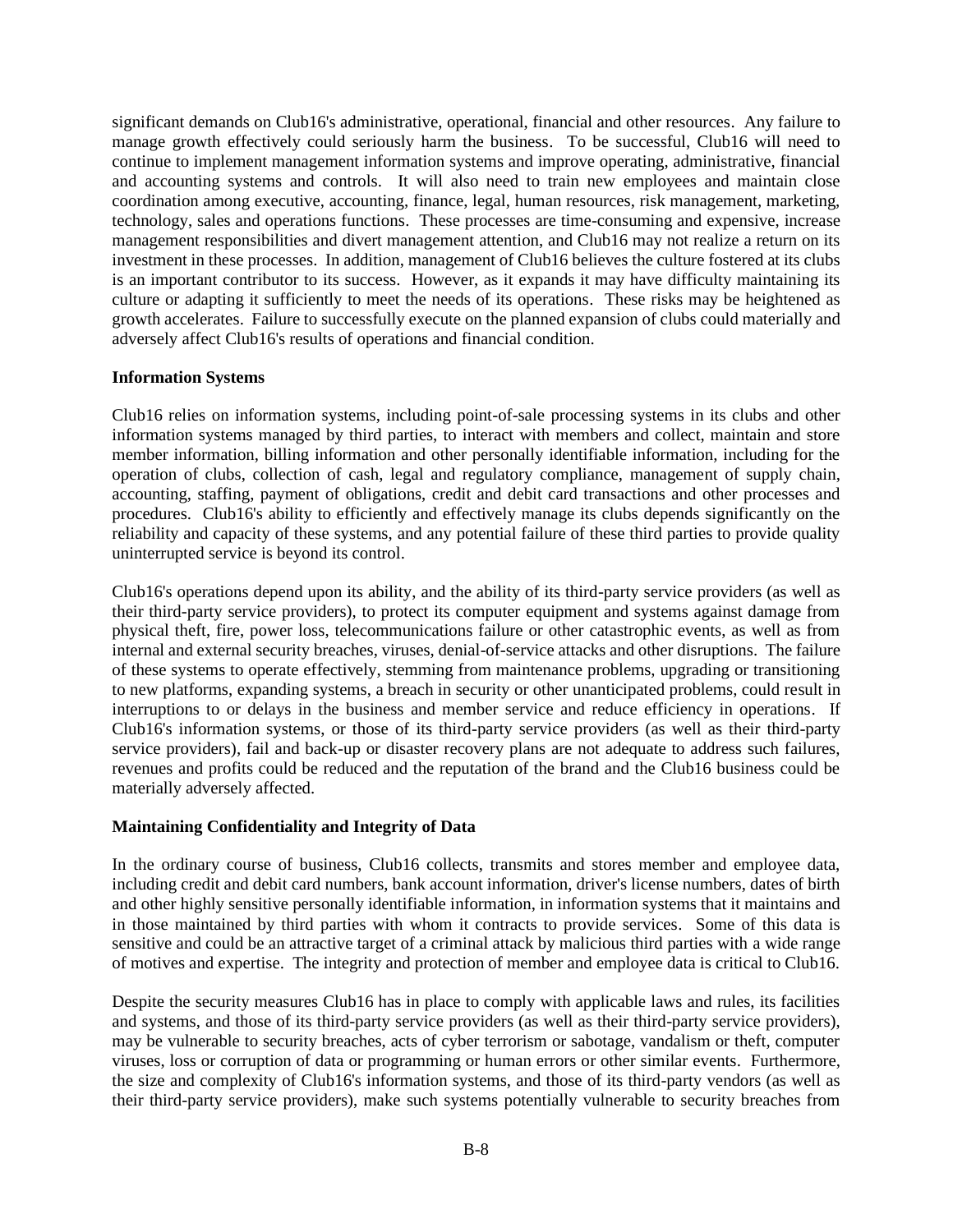inadvertent or intentional actions by its employees, or vendors, or from attacks by malicious third parties. Because such attacks are increasing in sophistication and change frequently in nature, Club16 and its thirdparty service providers may be unable to anticipate these attacks or implement adequate preventative measures, and any compromise of Club16's systems, or those of its third-party vendors (as well as their third-party service providers), may not be discovered and remediated promptly. Changes in consumer behavior following a security breach, act of cyber terrorism or sabotage, vandalism or theft, computer viruses, loss or corruption of data or programming or human error or other similar event affecting a competitor, large retailer or financial institution may materially and adversely affect Club16's business.

Additionally, the collection, maintenance, use, disclosure and disposal of personally identifiable information by Club16's businesses is regulated at the federal and provincial levels as well as by certain industry groups, such as the Canadian Payments Association and individual credit card issuers. Federal, provincial and industry groups may also consider and implement from time-to-time new privacy and security requirements that apply to Club16's businesses. Compliance with evolving privacy and security laws, requirements and regulations may result in cost increases due to necessary systems changes, new limitations or constraints on Club16's business models and the development of new administrative processes. They also may impose further restrictions on the collection, disclosure and use of personally identifiable information that are housed in one or more of Club16's databases or those of Club16's thirdparty service providers. Noncompliance with privacy laws, industry group requirements or a security breach involving the misappropriation, loss or other unauthorized disclosure of personal, sensitive or confidential information, whether by Club16 or one of its vendors, could have material adverse effects on Club16's business, operations, brand, reputation and financial condition, including decreased revenue, material fines and penalties, litigation, increased financial processing fees, compensatory, statutory, punitive or other damages, adverse actions against Club16's licenses to do business and injunctive relief by court or consent order.

## **Changes in Payment Legislation**

Club16 accepts payment for memberships through electronic fund transfers from members' bank accounts and, therefore, is subject to federal and provincial legislation and certification requirements governing EFTs. Club16's business relies heavily on the fact that its memberships continue on a month-to-month basis after the completion of any initial term requirements, and compliance with these laws and regulations and similar requirements may be onerous and expensive. Club16's failure to comply fully with these rules or requirements may subject it to fines, higher transaction fees, penalties, damages and civil liability and may result in the loss of Club16's ability to accept EFT payments, which would have a material adverse effect on Club16's business, results of operations and financial condition. In addition, any such costs, which may arise in the future as a result of changes to the legislation and regulations or in their interpretation, could individually or in the aggregate cause Club16 to change or limit its business practice, which may make its business model less attractive to Club16's members.

## **Payment Risks Related to Credit Card and Debit Card Payments**

Club16 accepts payments through credit card and debit card transactions. For credit card and debit card payments, Club16 pays interchange and other fees, which may increase over time. An increase in those fees would require Club16 to either increase the prices for its memberships, which could cause it to lose members, or suffer an increase in Club16's operating expenses, either of which could harm Club16's operating results.

If Club16 or any of its processing vendors have problems with Club16's billing software, or the billing software malfunctions, it could have an adverse effect on Club16's member satisfaction and could cause one or more of the major credit card companies to disallow Club16's continued use of their payment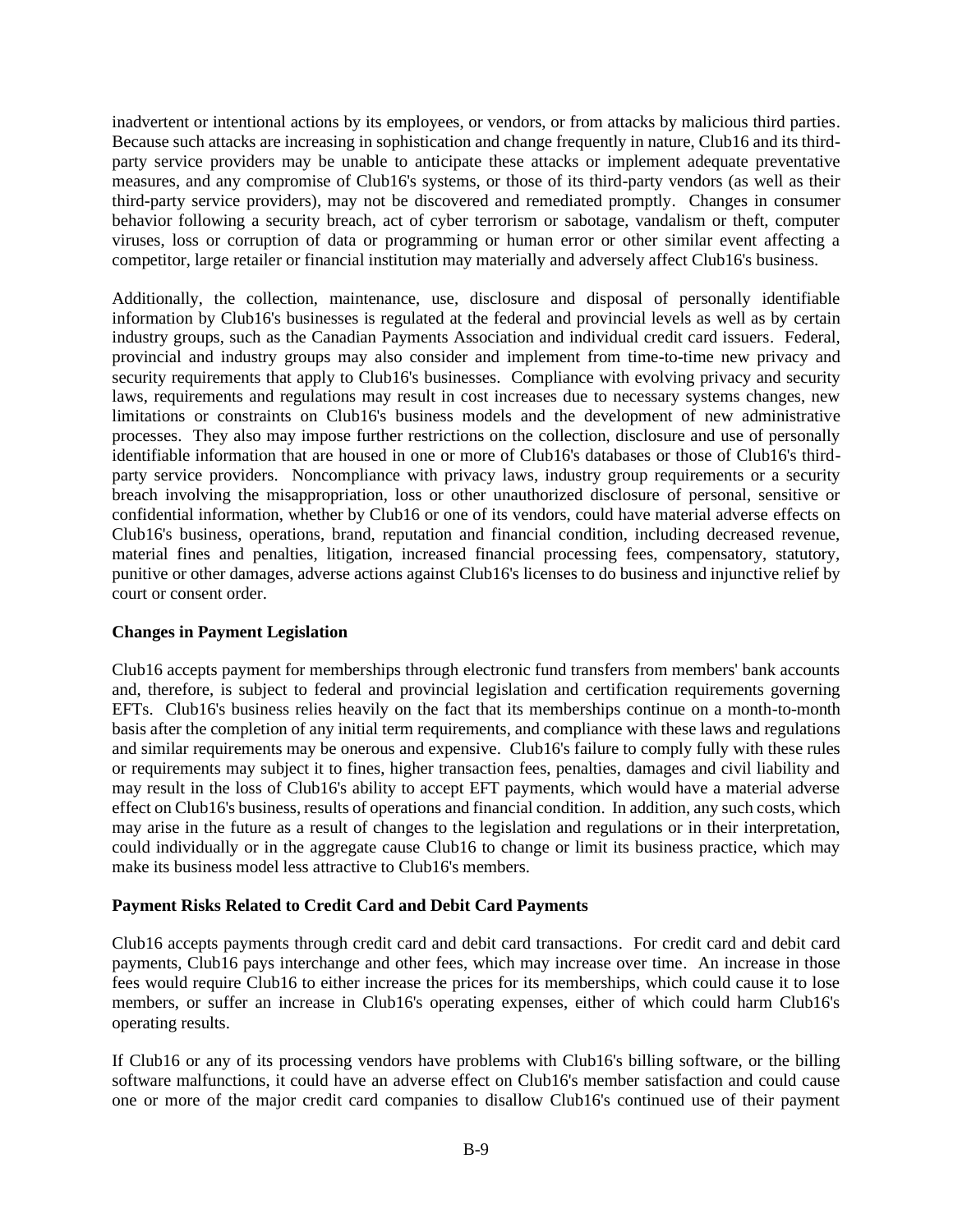products. In addition, if Club16's billing software fails to work properly and, as a result, Club16 does not automatically charge Club16's members' credit cards, debit cards or bank accounts on a timely basis or at all, Club16 could lose membership revenue, which would harm Club16's operating results.

If Club16 fails to adequately control fraudulent credit card and debit card transactions, Club16 may face civil liability, diminished public perception of its security measures and significantly higher credit card and debit card related costs, each of which could adversely affect Club16's business, financial condition and results of operations. The termination of Club16's ability to process payments on any major credit or debit card would significantly impair Club16's ability to operate Club16's business.

# **Construction Costs**

Club16's clubs require significant upfront and ongoing capital investment, including periodic remodeling and equipment replacement. If Club16's costs are greater than expected, new clubs may need to outperform their operational plan to achieve their targeted return.

In addition, if Club16 is unable to acquire the necessary financing to invest in the maintenance and upkeep of its clubs, including periodic remodeling and replacement of equipment, the quality of its clubs could deteriorate, which may have a negative impact on Club16's brand image and Club16's ability to attract and maintain members, which in turn may have a negative impact on Club16's revenues.

## **Health and Safety Risks**

Use of Club16's clubs poses some potential health and safety risks to members or guests through physical exertion and use of Club16's services and facilities, including exercise and tanning equipment. Claims might be asserted against Club16 for injuries suffered by or death of members or guests while exercising and using the facilities at a club. Club16 may not be able to successfully defend such claims. Club16 also may not be able to maintain Club16's general liability insurance on acceptable terms in the future or maintain a level of insurance that would provide adequate coverage against potential claims. Depending upon the outcome, these matters may have a material adverse effect on Club16's results of operations, financial condition and cash flows.

# **Key Employees**

Club16 is highly dependent on the services of the senior management team and other key employees at corporate headquarters and at Club16's clubs, and on the ability to recruit, retain and motivate key employees. Competition for such employees can be intense, and the inability to attract and retain the additional qualified employees required to expand Club16's activities, or the loss of current key employees, could adversely affect Club16's operating efficiency and financial condition.

# **Long Term Leases**

Club16 does not own any real property, and all of Club16's clubs are located on leased premises. The leases for Club16's clubs generally have initial terms of ten (10) years and typically provide for two renewal options in five-year increments as well as for rent escalations.

Generally, Club16's leases are net leases that require it to pay its share of the costs of real estate taxes, utilities, building operating expenses, insurance and other charges in addition to rent. Club16 generally cannot terminate these leases before the end of the initial lease term. Additional sites that Club16 leases are likely to be subject to similar long-term, non-terminable leases. If Club16 closes a club, it nonetheless may be obligated to perform its monetary obligations under the applicable lease, including, among other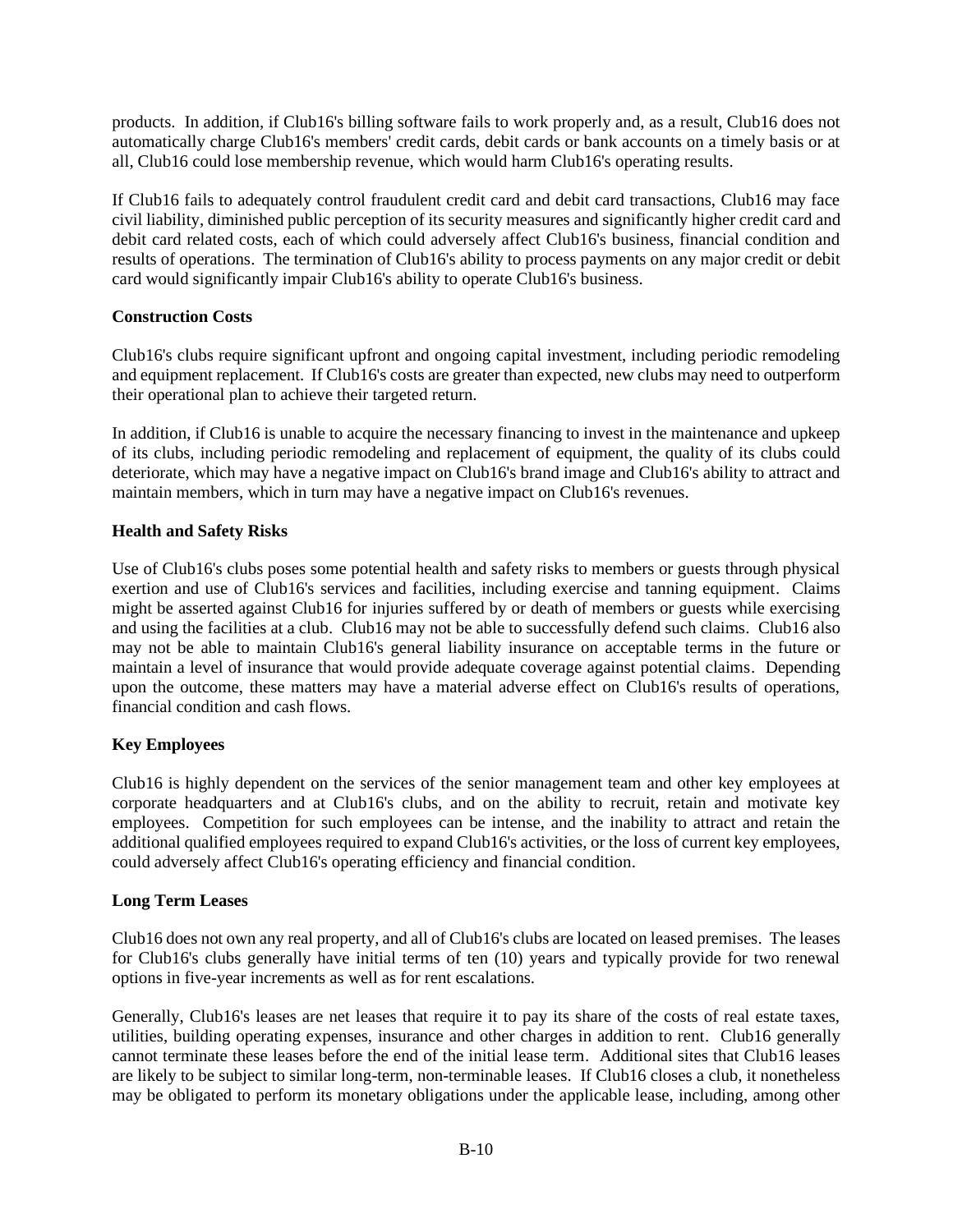things, payment of the base rent for the balance of the lease term. In addition, if Club16 fails to negotiate renewals, either on commercially acceptable terms or at all, as each of Club16's leases expire, it could be forced to close clubs in desirable locations. Club16 depends on cash flows from operations to pay its lease expenses and to fulfill its other cash needs. If Club16's business does not generate sufficient cash flow from operating activities, and sufficient funds are not otherwise available to it from borrowings under Club16's credit facility or other sources, Club16 may not be able to service its lease expenses or fund its other liquidity and capital needs, which would materially affect Club16's business.

## **Change of Laws**

Club16's operations and properties are subject to extensive Canadian federal, provincial and municipal laws and regulations, including those relating to environmental, building and zoning requirements. Club16's development of properties depends to a significant extent on the selection and acquisition of suitable sites, which are subject to zoning, land use, environmental, traffic and other regulations and requirements. Failure to comply with these legal requirements could result in, among other things, revocation of required licenses, administrative enforcement actions, fines and civil and criminal liability, which could adversely affect Club16's business.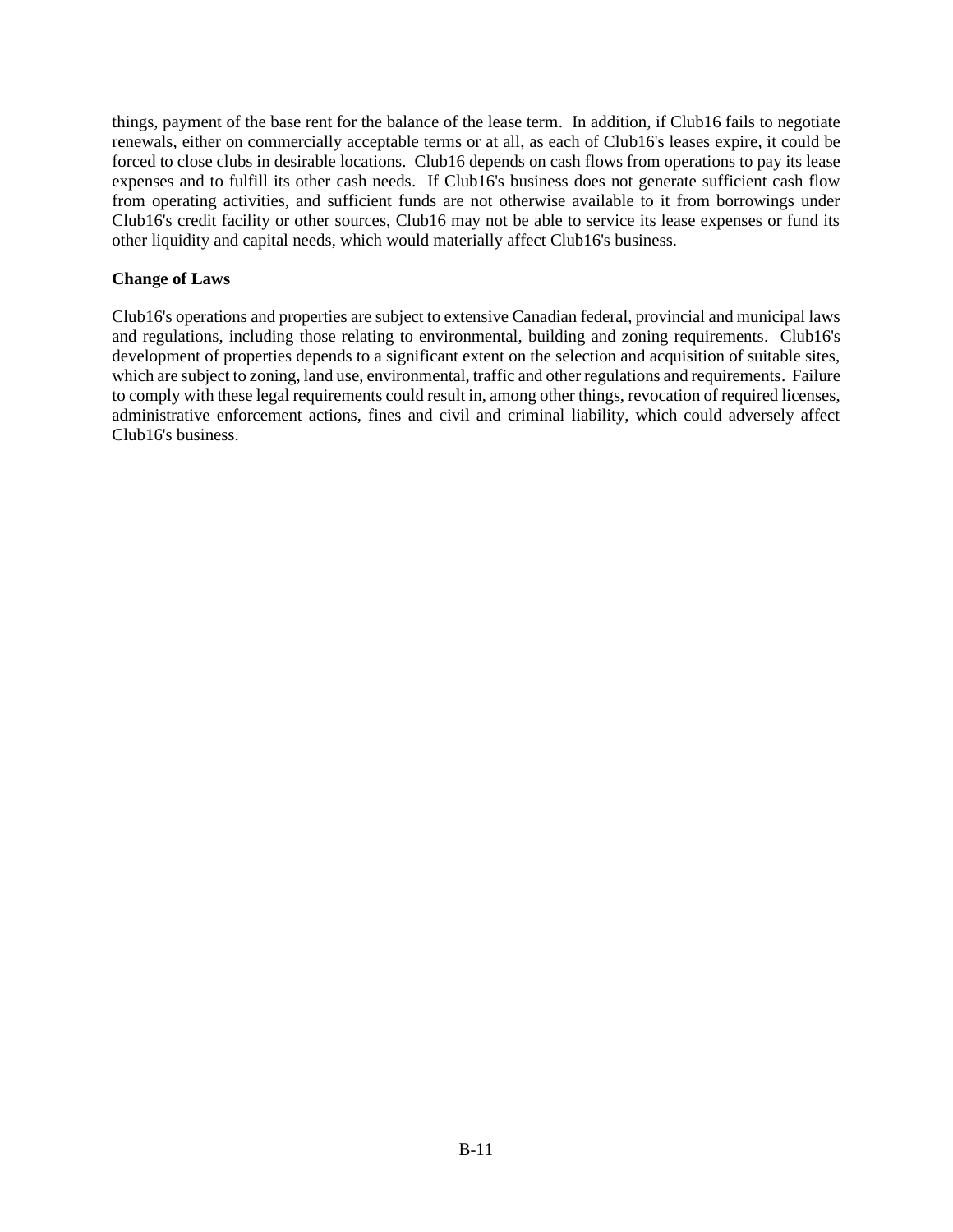## **SCHEDULE C INFORMATION CONCERNING IMPACT COMMUNICATIONS**

## **GLOSSARY**

In this Schedule "C", the following terms shall have the meanings set forth in the definitions below:

"**Impact**" means Cape Communications International Inc., operating as Impact Radio Accessories;

"**Impact Annual Threshold**" means the first \$2.96 million of annual distributions paid by Impact to its securityholders, with the Corporation receiving 52% of such distributions and the Impact Minority Securityholders receiving 48% of such distributions;

"**Impact Class A Shares**" means the class A voting common shares of Impact;

"**Impact Class B Shares**" means the class B non-voting common shares of Impact;

"**Impact Class C Shares**" means the class C non-voting common shares of Impact;

"**Impact Minority Securityholders**" means all other securityholders of Impact other than the Corporation;

"**Impact Principals**" means Keith Kostek, Gillian Kostek and 0960636 BC Ltd.;

"**Impact Purchase Agreement**" means the purchase agreement dated March 1, 2017 among the Corporation and the Impact Principals in connection with the Impact Transaction;

"**Impact Shareholders Agreement**" means the shareholder agreement among the Corporation, Impact and the Impact Principals, dated March 1, 2017, as amended, which details certain corporate governance matters for Impact;

"**Impact Shares**" means collectively, the Impact Class A Shares, the Impact Class B Shares and the Impact Class C Shares, as applicable; and

"**Impact Transaction**" means the acquisition by the Corporation of a 52% interest in Impact, which was completed on March 1, 2017.

# **THE BUSINESS OF IMPACT**

## **General History and Developments**

Impact is a designer and retailer of unique radio communication products for public safety, military, security, retail, and hospitality applications. Headquartered in British Columbia, with a distribution center in North Carolina, Impact has grown to be one of the largest aftermarket brands of two-way radio accessories in North America.

Impact began operations refurbishing two-way radios and subsequently became the North American distributors for a U.K. developer of two-way radio accessories and battery chargers. In 2005, the head office was moved from Toronto, Ontario to Kelowna, British Columbia and its corporate focus shifted toward designing its own line of quality two-way radio accessories and selling them at wholesale prices through a network of dealers and retailers across North America, such as BearCom Wireless Worldwide, America's largest two-way radio dealer.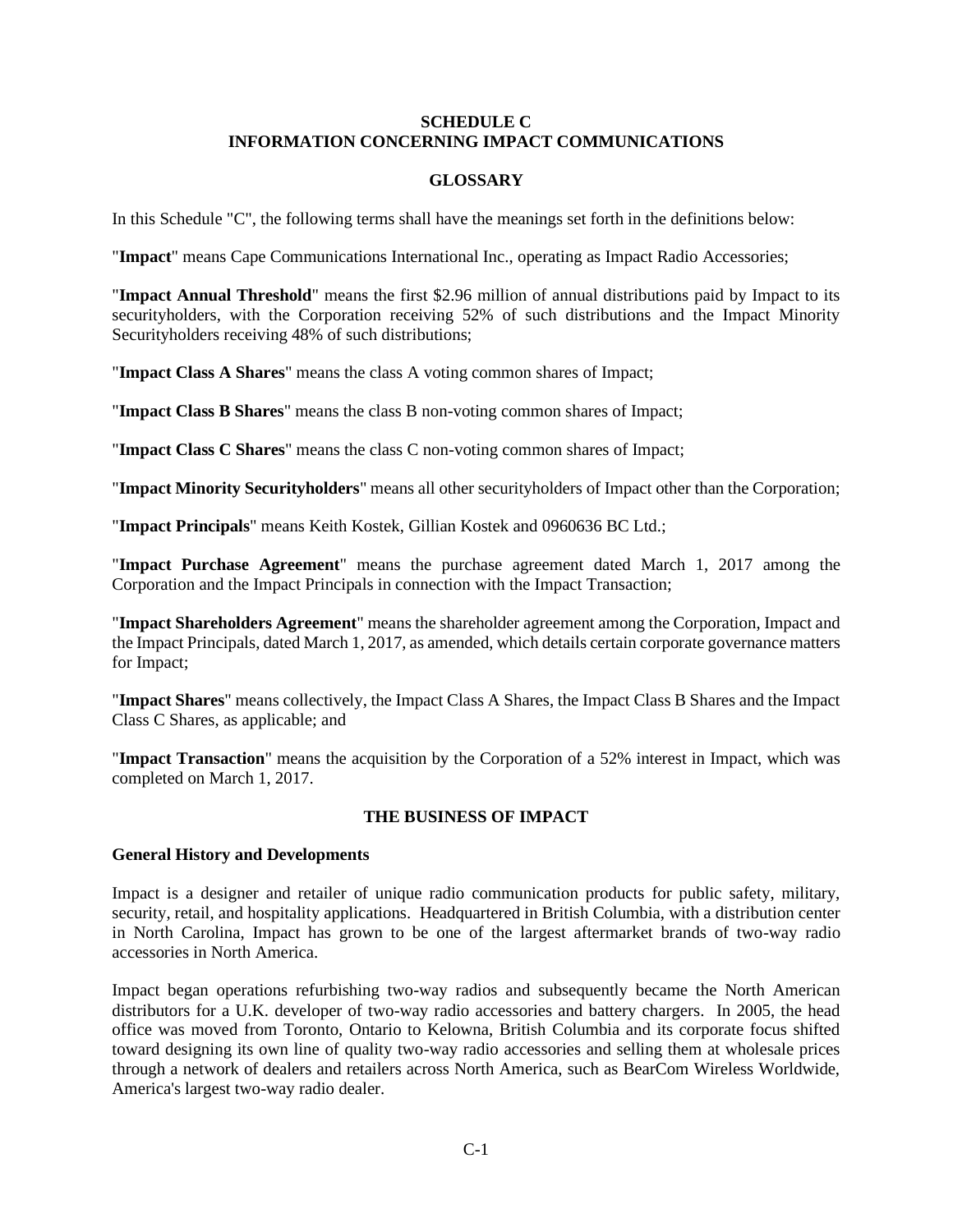## **Ownership Interest**

As at the date hereof, the Corporation owns 52% of the Class A Shares and 35% of the Class B Shares.

## **The Two-Way Radio Industry**

The two-way radio accessories market is highly competitive with many companies in the marketplace. This market is vast, ranging from accessories for low-end walkie-talkies to high-end, expensive public safety equipment. The market is growing between these two extremes for users looking for high-quality and affordable equipment that harnesses the power and range of licensed radio channels. Two-way radios offer instant, private, and cost-effective communication in any environment, anywhere, and any time. Historically an analog medium, digital technology is revolutionizing the industry and offering many new advantages including clearer communication, longer ranges, more reliable coverage, and extended battery life.

Two-way radios are the leading method of two-way communication and many users rely on the technology every day in dozens of industries across North America. The industry is currently experiencing growth and is expected to prolong this growth as devices and accessories continue to advance in complexity. Impact will pursue additional market share from its competitors over the next few years as it brings new and innovative products to market.

## **Impact's Products**

Impact endeavours to design high-quality products offered at competitive prices with hassle-free warranty programs, enhanced with premium customer service. Product lines include surveillance kits, speaker microphones, headsets, throat and bone microphones, replacement parts, and two-way radio chargers. Most products come in three designs which are offered at different price points to meet any budget.

- Surveillance kits come in 1-, 2-, and 3-wire assemblies with noise cancelling technology and are Impact's most popular line of products.
- Speaker microphones are built with heavy duty Kevlar<sup>™</sup> reinforced cables with noise cancelling technology and are offered in fully submersible models.
- Headsets are available in a variety of versions to suit all users' needs, whether they are wearing a helmet, looking for something more discreet, or looking for greater hearing protection. Lightweight but rugged headsets are offered in single muff, temple transducer, behind the head, double muff, wireless, and many other formats.
- Throat and bone mics are the premium solution for loud environments. They are built with heavy duty Kevlar™ components, are chemical resistant, and fully submersible.
- Impact designs and sells thousands of replacement parts and adapters to make any accessory work with any brand and model of two-way radio.
- Impact produces six, three, and single-bank universal battery chargers that are portable and can plug into electrical outlets or auto chargers. They are adaptable to many different styles of twoway radios, saving the customer the cost of buying a new charger each time the radios are updated.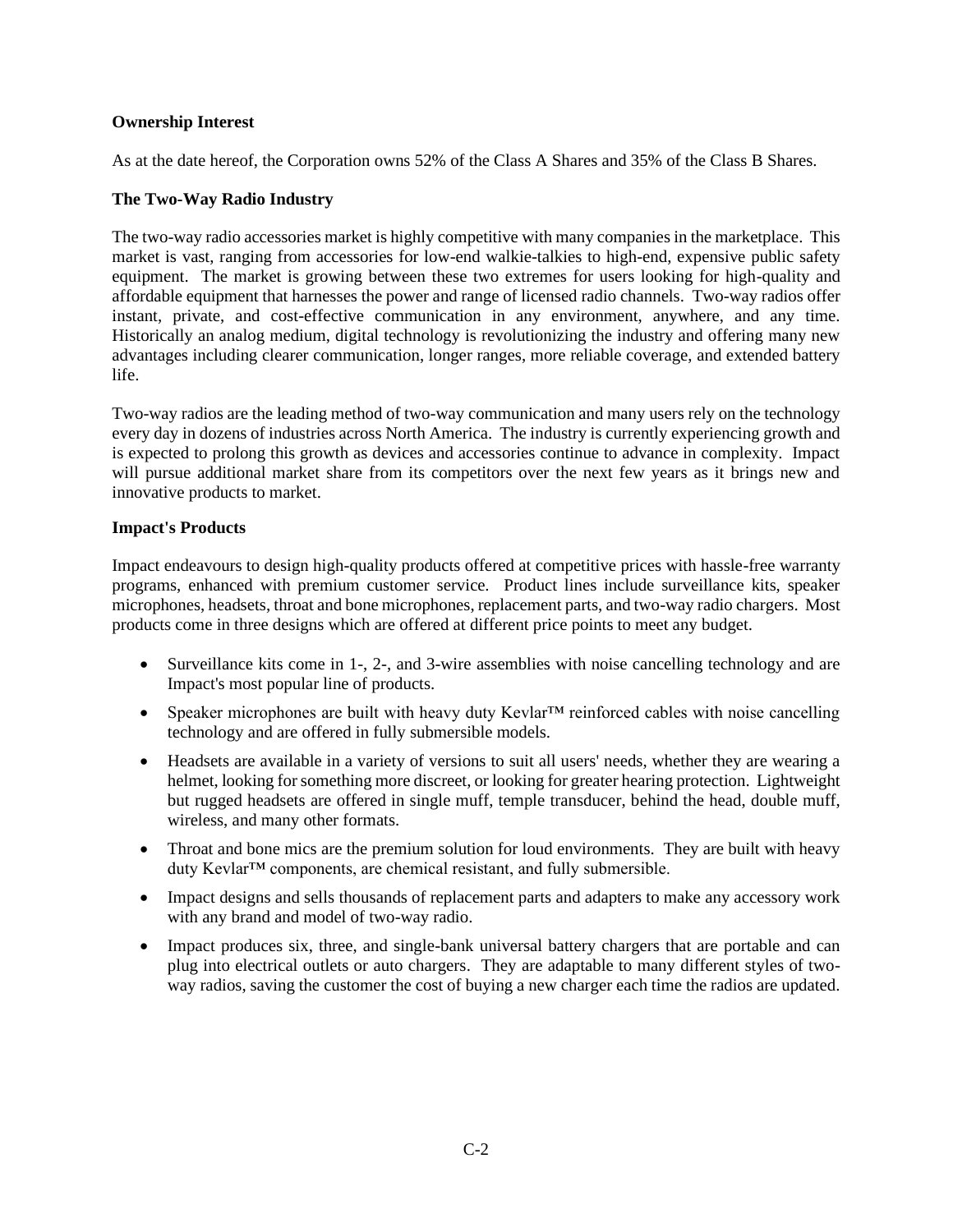## **Impact's Target Market**



Impact addresses the communication needs of government agencies, public safety and first-responder agencies, and commercial and industrial customers who utilize private communications networks and manage a mobile workforce. Its customer base is fragmented and widespread when considering the many levels of governmental and first-responder decision-makers that use Impact's products across North America.

Impact's sales model focusses on direct sales by its in-house sales team to retailers and distributors which each have their own sales organizations which complement and extend the reach of Impact's products. The sales and business development team is comprised of seven dedicated personnel assigned to specific customer accounts and areas of specialization. In addition to closely monitoring the target markets for new customer opportunities, the sales team builds on existing relationships with customers.

Products are sold both directly and indirectly through channel partners and directly to the end-user, providing Impact with vast customer coverage.

## **Competitive Strengths**

The markets in which Impact operates are highly competitive. Key competitive factors include: performance, features, quality, availability, warranty, price, availability of service, company reputation and financial strength, partner community, and relationships with customers.

Impact believes its success can be attributed to the following strengths:

- A strong reputation with customers and partners through a reliable, quality, and trusted brand helps Impact earn more business and attract customers from competitors.
- Impact's pricing strategy gives it a competitive advantage as it takes the time to design products with pricing in mind but without sacrificing quality.
- Impact works with the top engineers in the business in order to offer leading technology in its product lines.
- Impact's portfolio of products is broad, offering thousands of accessories and adapters that are compatible with every make and model of two-way radio on the market.

## **Geographic Distribution of Sales**

Impact sells its products predominantly in the United States and Canada with marginal sales internationally. Sales in the United States comprise a significant portion of Impact's business, accounting for more than 88% of sales in 2021.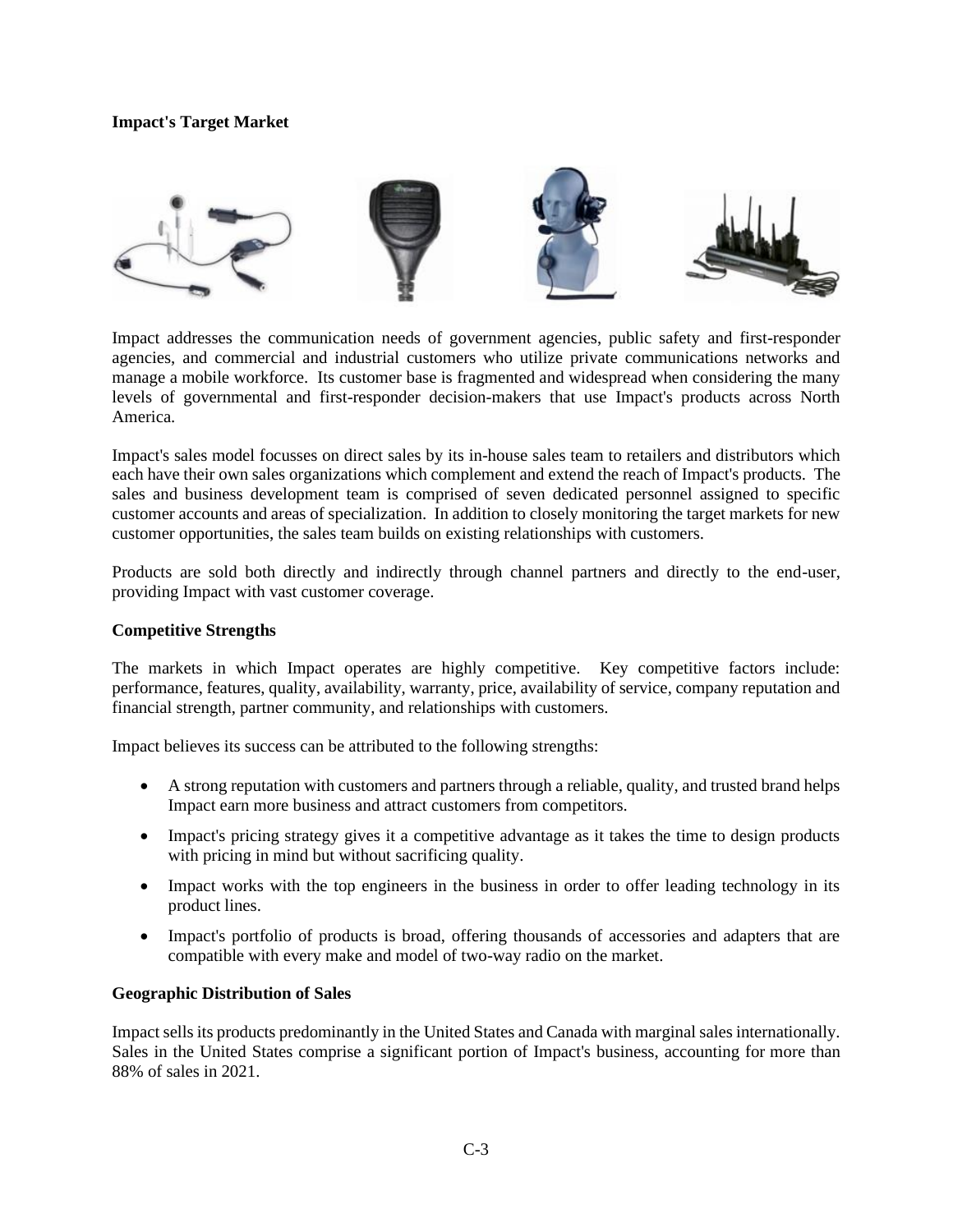Impact contracts the services of a third-party who provides shipping, receiving, and warehousing services for it out of a distribution centre located in Wilmington, North Carolina, which fulfills orders for both U.S. and international customers. Canadian orders are managed from the Kelowna headquarters.

### **Sources of Revenue**

All revenue is generated from the sale of Impact's two-way radio accessory products. For 2021, approximately 59% of sales were generated from the sale of surveillance kits, 32% was generated from the sale of speaker microphones, 5% was generated from the sales of headsets, and 4% was generated from the sale of two-way radio chargers, replacement parts, and adapters.

## **Cycles or Seasonal Aspects**

Due to customer purchasing patterns and the cyclical nature of the markets Impact serves, sales tend to be somewhat higher in the fourth quarter than in the remainder of the year. Further, large one-time orders can and have occurred at various times throughout the year, causing irregular increases in revenues in some quarters.

## **Government Regulation**

Radio frequencies are subject to extensive regulation both in Canada and the United States. Each country has different regulations and procedures for the approval of wireless communications equipment and the uses of radio spectrum in association with that equipment.

Radio spectrum is required to provide wireless voice, data, and video communications service. The allocation of spectrum is regulated in the U.S. and Canada and limited spectrum space is allocated to wireless services and specifically to public safety users. In the U.S., the Federal Communications Commission ("**FCC**") and the National Telecommunications and Information Administration ("**NTIA**") regulate spectrum use by non-federal entities and federal entities, respectively. Similarly, Industry Canada is the regulatory body that defines and implements the rules for use of radio spectrum in Canada. Impact designs and markets products for two-way radios in spectrum bands already made available by regulatory bodies. Impact's products are used on devices that operate on both licensed and unlicensed spectrums. The availability of additional radio spectrum may provide new business opportunities. Conversely, the loss of available radio spectrum may result in the loss of business opportunities.

## **COVID-19**

COVID-19 had a material impact on Impact as the cancellation of concerts, sporting events, and hospitality functions have reduced sales. Impact is likely to face continued headwinds until COVID-19 restrictions are lifted.

## **THE IMPACT TRANSACTION**

## **The Impact Transaction**

The Impact Transaction was completed on March 1, 2017 for cash consideration of \$12.0 million from the Corporation. In addition, the Corporation paid an additional \$0.7 million on September 1, 2017 in respect to certain post-closing adjustments, resulting in an aggregate purchase price of \$12.7 million.

The Impact Transaction provides the Corporation with 52% of any distributions paid by Impact up to the Impact Annual Threshold, with the Impact Principals receiving 48% of any distributions paid by Impact up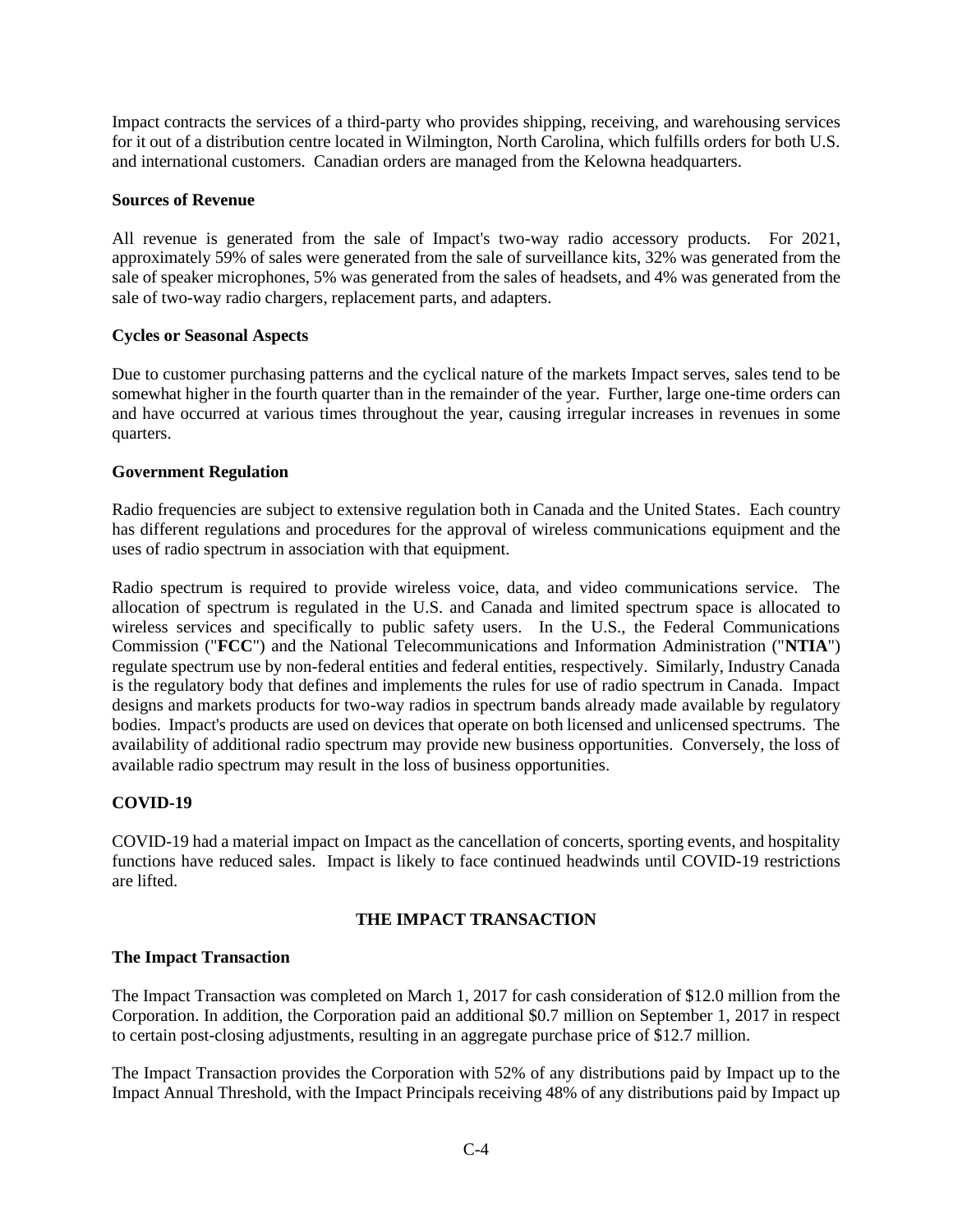to the Impact Annual Threshold. To the extent that any distributions are paid in a year in excess of the Impact Annual Threshold, Impact Principals will receive 65% of such excess distributions with the Corporation receiving 35% of such excess distributions.

In order to facilitate the Impact Transaction, the Corporation acquired 520 Impact Class A Shares (52%) and 350 Impact Class B Shares (35%) from the Impact Principals.

On December 31, 2020, the Corporation and the Impact Principals entered into an amending agreement to amend the terms of the Impact Shareholders Agreement to reduce the Corporation's board nominees from two (2) representatives to one (1) representative. As such, the Impact Principals have one (1) board representative and the Corporation has one (1) board representative.

On January 1, 2022, Impact granted an option to Mark Olsen (Impact's President) entitling him to acquire 52 Impact Class A Shares at a price of \$1.00 per share (the "**Olsen Option**"). The Olsen Option vests over a five-year period and expires on December 31, 2031. The intent of the Olsen Option is to align the executive with the Impact shareholders by providing him a 5% equity interest in Impact. The Olsen Option does not entitle the holder to acquire Impact Class B Shares.

## *Impact Shares*

There are 1,000 Impact Class A Shares and 1,000 Impact Class B Shares issued and outstanding.

## *Impact Shareholders*

The Impact shareholders include the Corporation and the Impact Minority Securityholder. The Corporation holds 520 Impact Class A Shares and 350 Impact Class B Shares and the Impact Minority Securityholder holds 480 Impact Class A Shares and 650 Impact Class B Shares.

## *Impact Shareholders Agreement*

The Corporation, the Impact Principals and Impact are parties to the Impact Shareholders Agreement which sets forth certain corporate governance and other matters relating to Impact Entities.

# **RISK FACTORS RELATING TO IMPACT**

The following is a brief discussion of those factors which may have a material impact on, or constitute risk factors in respect of, Impact's business, assets or financial performance (which risk factors are in addition to the risk factors impacting the Corporation). To the extent that Impact's business, assets, or financial performance are negatively impacted, this may have a material adverse effect on the Corporation's investment in Impact and the Corporation's business, assets or financial performance.

## *Current Global Economic and Political Conditions*

Global economic and political conditions continue to be challenging for many government and commercial markets, as economic growth has remained low, currency fluctuations have impacted profitability, credit markets have remained tight for certain counterparties and many customers remain dependent on government grants to fund purchases of Impact's products. Depressed commodity prices continue to impact government customers in economies dependent on those commodities, and commercial customers in energy and mining related industries. The length of time these adverse economic and political conditions may persist is unknown. These global economic and political conditions have impacted and could continue to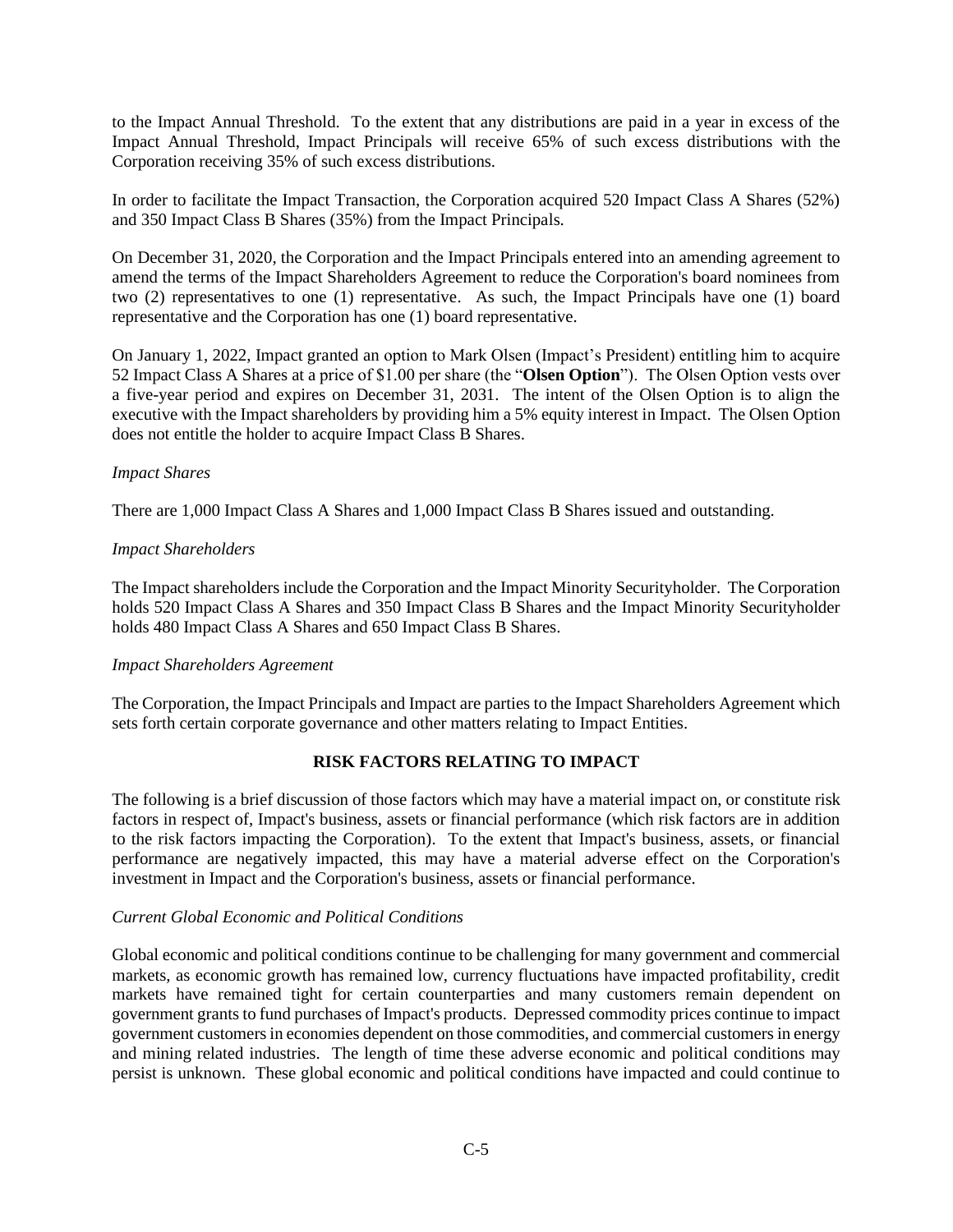impact the business, financial condition, results of operations, and cash flows in a number of ways, including:

- *Challenges in Budgeting and Forecasting*. It is difficult to estimate changes in various parts of the U.S., including the markets in which Impact participates. Components of budgeting and forecasting are dependent upon estimates of demand for Impact's products and estimates of foreign exchange rates. The prevailing economic uncertainties render estimates of future income and expenditures challenging.
- *Potential Deferment or Cancellation of Purchases and Orders by Customers*. Uncertainty about current and future global economic conditions may cause, and in some cases, has caused, businesses and governments to defer or cancel purchases in response to tighter credit, decreased cash availability and de-prioritization of communications equipment within the budgeting process. If future demand for products declines due to economic conditions, it will negatively impact financial results.
- *Inability to Operate and Grow in the U.S.* There is a risk of intensifying political instability in the U.S. If political instability continues in this market, it could have a significant impact on Impact's ability to grow, which will negatively impact financial results.

## *Supply of Products from Outsourced Manufacturers*

Impact relies on outsourced manufacturers to supply their products and to design certain components. Impact's ability to meet customers' demands depends, in part, on the ability to timely obtain an adequate delivery of quality products from outsourced manufacturers. The ability to ship products to customers could be delayed or interrupted as a result of a variety of factors relating to outsourced manufacturers, including:

- outsourced manufacturers experiencing delays, disruptions, or quality control problems in their manufacturing operations;
- if such outsourced manufacturers lack sufficient quality control or fail to deliver quality products on time and at reasonable prices, or deliver products that do not meet regulatory or industry standards or requirements;
- lead-times for required materials and components varying significantly and being dependent on factors such as the specific supplier, contract terms and the demand for each component at a given time;
- underestimating inventory requirements, resulting in outsourced manufacturers having inadequate materials and components required to produce Impact's products, or overestimating inventory requirements, resulting in charges assessed by the outsourced manufacturers or liabilities for excess inventory, each of which could negatively affect gross margins;
- if there are significant changes in the financial or business condition of such outsourced manufacturers; or
- failure to effectively manage outsourced manufacturer relationships.

If demand for products increases from current expectations or if suppliers are unable to meet demand for other reasons, including as a result of natural disasters or financial issues, Impact could experience an interruption in supply or a significant increase in the price of supplies, including as a result of having to move to an alternative source, that could have a negative impact on the business as a result of increased cost or delay in or inability to deliver products.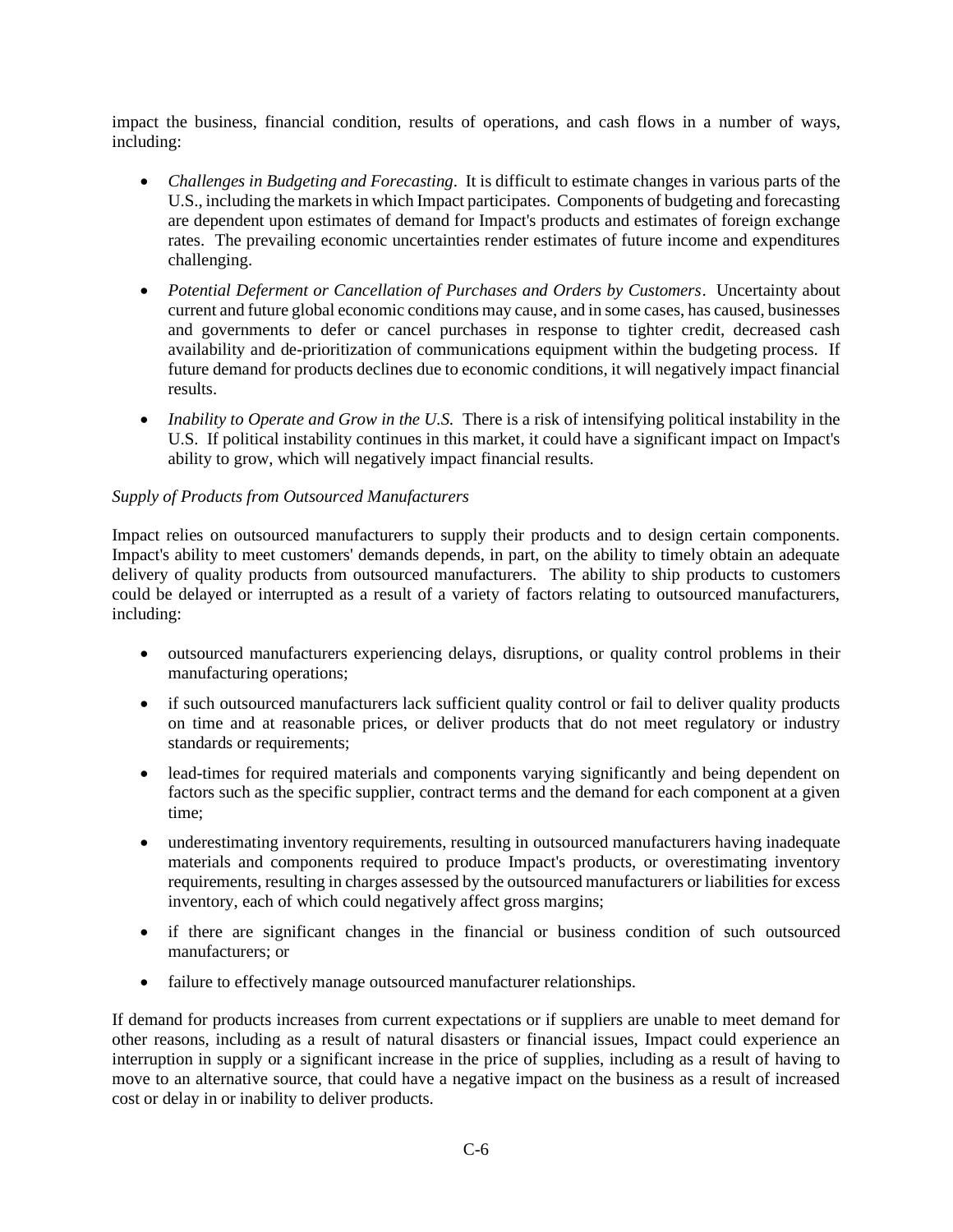Although Impact believes that its outsourced manufacturers have sufficient economic incentive to perform the manufacturing, the resources devoted to these activities are not within Impact's control, and there can be no assurance that manufacturing problems will not occur in the future. Insufficient supply or an interruption or stoppage of supply from the outsourced manufacturers or the inability to obtain additional manufacturers when and if needed, could have a material adverse effect on the business, results of operations, and financial condition.

## *Product Quality*

Some of the products sold may have quality issues resulting from the design or manufacture of the product. These issues could be caused by components purchased from manufacturers or suppliers. In the event of such issues, often they are identified prior to the shipment of the products and may cause delays in shipping products to customers, or even the cancellation of orders by customers. Sometimes, quality issues are discovered in the products after they have been shipped to customers, requiring resolution of such issues in a timely manner that is the least disruptive to customers. Such pre- and post-shipment quality issues can have legal, financial, and reputational ramifications, including: (i) delays in the recognition of revenue, loss of revenue, or future orders, (ii) customer-imposed penalties for failure to meet contractual requirements, (iii) increased costs associated with repairing or replacing products, and (iv) a negative impact on goodwill and brand name reputation.

## *Defective Products*

Impact's products are complex and, accordingly, they may contain defects or errors, particularly when first introduced or as new versions are released. Impact may not discover such defects or errors until after a product has been released and used by end-customers. Defects and errors in products could materially and adversely affect Impact's reputation, result in significant costs, delay planned release dates, and impair the ability to sell products in the future. The costs incurred as a result of correcting any product defects or errors may be substantial and could adversely affect operating margins. While Impact continually tests products for defects and errors and works with customers through post-sales support services to identify and correct defects and errors, defects or errors in products may be found in the future.

## *Non-Linear Sales Across Quarters*

Impact's revenues are difficult to forecast, are likely to fluctuate significantly throughout the year, and may not be indicative of future performance from quarter to quarter. In addition, operating results may not follow any past trends.

The factors affecting revenue and results, many of which are outside of Impact's control, include:

- competitive conditions in the industry, including strategic initiatives by Impact or their competitors, new products, product announcements and changes in pricing policy by Impact or their competitors;
- market acceptance of Impact's products;
- Impact's ability to maintain existing relationships and to create new relationships with channel partners;
- varying size, timing, and contractual terms of orders, which may delay the recognition of revenue;
- the discretionary nature of purchase and budget cycles of customers and changes in their budgets for, and timing of, equipment purchases;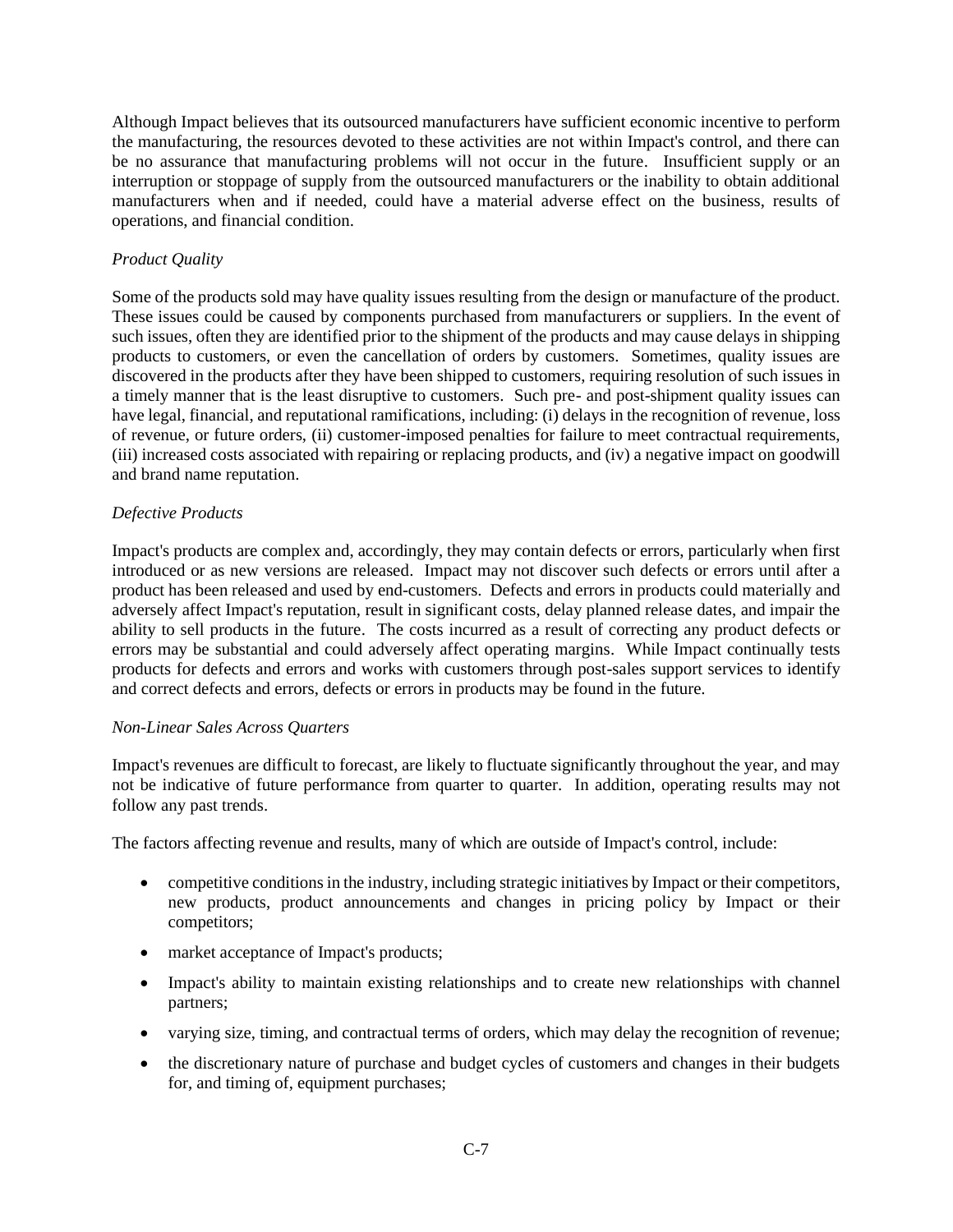- strategic decisions by Impact or its competitors, such as acquisitions, divestitures, spin-offs, joint ventures, strategic investments, or changes in business strategy;
- general weakening of the economy resulting in a decrease in the overall demand for telecommunications products;
- timing of product development and new product initiatives; and
- the length and variability of the sales cycles for Impact's products.

Delays or reductions in the amount or cancellations of customers' purchases could adversely affect Impact's business, results of operations, and financial condition. Impact must also maintain additional inventory to mitigate the impact of this lack of linearity and meet demand. This could result in carrying excess inventory, which is costly and may result in increased inventory obsolescence over time.

## *Competition*

Impact experiences, and expects to continue to experience, moderate competition from a number of companies. Existing and/or new competitors may announce new products or enhancements that better meet the needs of customers or changing industry standards or deeply discount the price of its products. Further, new competitors or alliances among competitors could emerge. Increased competition may cause price reductions, reduced gross margins and loss of market share, any of which could have a material adverse effect on Impacts business, financial condition and results of operations. Competitors may also establish or strengthen co-operative relationships with sales channel partners or other parties with whom strategic relationships are held, thereby limiting Impact's ability to promote and sell their products. In addition, competitors may be able to respond more quickly to changes in end-user requirements and devote greater resources to the enhancement, promotion, and sale of their products.

## *New Product Development and Enhancement of Existing Products*

The markets for Impact's products are characterized by moderately changing technology, evolving industry standards, and increasingly sophisticated customer requirements. The introduction of products embodying new technology and the emergence of new industry standards can render existing products obsolete and unmarketable and can exert price pressures on existing products. Impact's success depends on its ability to anticipate and react quickly to changes in technology or in industry standards and to successfully develop and introduce new, enhanced, and competitive products on a timely basis. In particular, the continued acceptance and future success of product offerings will depend on the capacity of those products to handle growing volumes of traffic, their reliability and security, and their cost-effectiveness compared to competitive product offerings. Impact cannot provide assurance that it will successfully develop new products or enhance existing products, that new products and enhanced existing products will achieve market acceptance, or that the introduction of new products or enhanced existing products by others will not render Impact's products obsolete. The inability to develop products that are competitive in technology and price and that meet customer's needs could have a material adverse effect on the business, financial condition, and results of operations.

If a new product does receive market acceptance, it is often necessary to adapt to the supply chain rapidly in order to meet customer expectations and demand. Constraints caused by component suppliers and outsourced manufacturers can slow the pace of new product rollouts, adversely affecting the business, financial condition, and results of operations.

As new products are developed, older products will become obsolete. As sales of these older products are discontinued, Impact must manage the liquidation of inventory, supplier commitments, and customer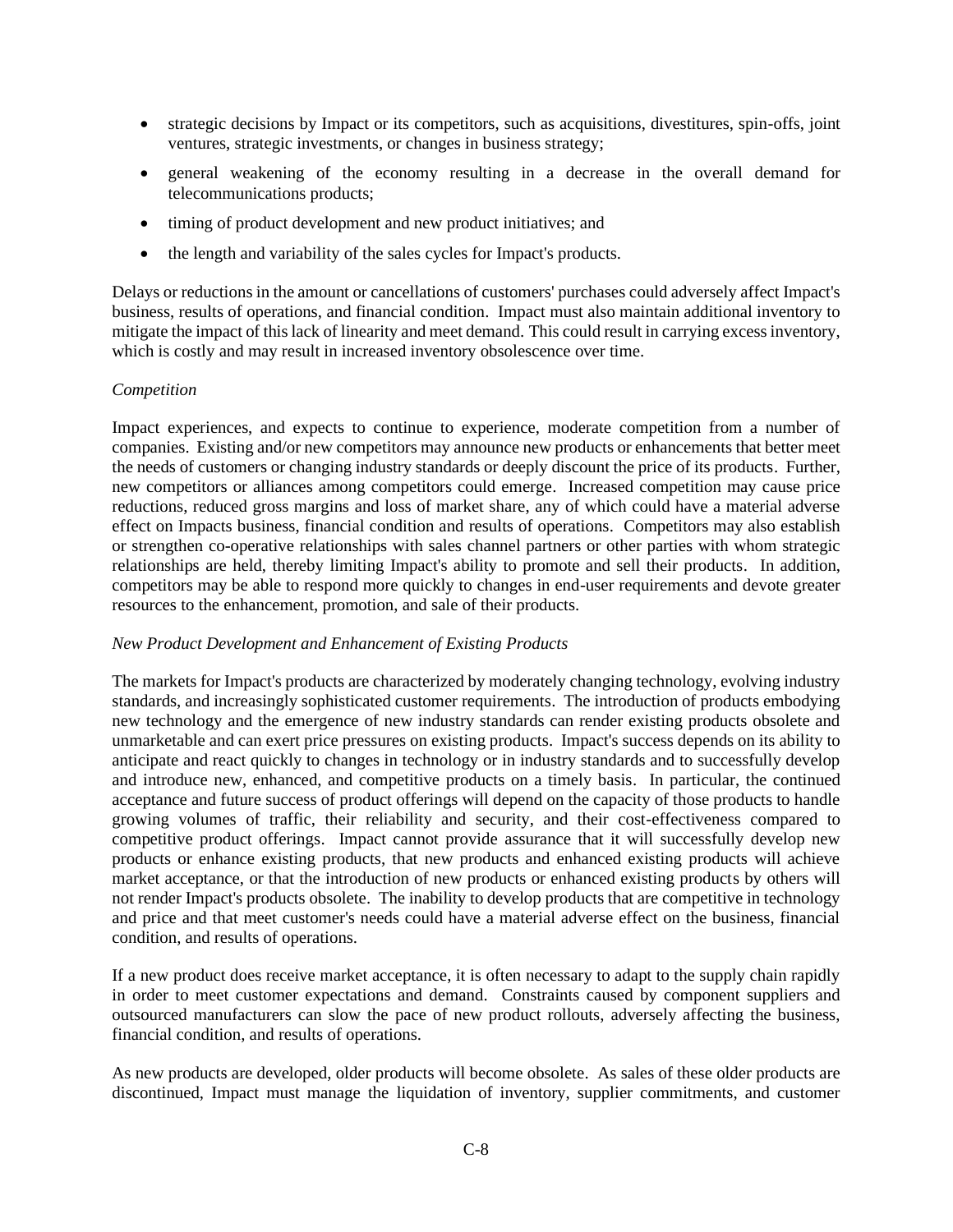expectations. Part of the inventory may be written off, which would increase the cost of sales. In addition, Impact may be exposed to losses on inventories purchased by contracted manufacturers. If Impact or its contracted manufacturers are unable to properly manage the discontinuation of older products and/or if it is not possible to secure customer acceptance of new products, Impact's business, financial condition, and results of operations could be materially and adversely affected.

## *Uncertainty of Future Revenue Opportunities*

Impact is dependent upon its ability to establish and develop new relationships and to build on existing relationships with channel partners to sell current and future products. Impact cannot provide assurance that it will be successful in maintaining or building on relationships with channel partners. In addition, Impact cannot provide assurance that channel partners will act in a manner that will promote the success of Impact's products and services. Failure by channel partners to promote and support products and services could adversely affect Impact's business, results of operations, and financial condition.

Impact's channel partners also sell competitor's products. If some of their competitors offer their products to channel partners on more favorable terms or have more products available to meet their needs, there may be pressure on Impact to reduce pricing, failing which, channel partners may stop carrying Impact's products or de-emphasize the sale of Impact's products in favor of the products of competitors. To the extent that the business depends on channel partners, the failure of channel partners to adopt successful strategies and grow their own businesses could have a material adverse effect on the business, results of operations, and financial condition.

## *Foreign Currency Fluctuations*

The majority of Impact's revenue and direct cost of sales is earned and incurred in U.S. dollars, while operating expenses are incurred in Canadian dollars. Fluctuations in the exchange rate between the U.S. dollar and the Canadian dollar may have a material adverse effect on the business, financial condition, and operating results.

Impact does not currently engage in transactional hedging but does attempt to hedge or mitigate the risk of currency fluctuations by actively monitoring and managing foreign currency holdings relative to foreign currency expenses.

# *Government Regulation Changes, or Changes in Industry Standards*

Radio frequencies are subject to extensive regulation both nationally and internationally. The emergence or evolution of regulations and industry standards for communications products, through official standards committees or widespread use by operators, could require Impact to modify its products. This may be expensive and time-consuming. Each country has different regulations and procedures for the approval of wireless communications equipment and the uses of radio spectrum in association with that equipment. If new industry standards emerge that Impact does not anticipate, its products could be rendered obsolete.

# *Credit Risk*

Impact is exposed to credit risk for accounts receivable in the event that counterparties do not meet their obligations. Impact attempts to mitigate credit risk to the extent possible by performing credit reviews. Both economic and geopolitical uncertainty can influence the ultimate collectability of these receivable amounts. Failure to collect outstanding receivables could have a material adverse effect on Impact's business, results of operations, and financial condition.